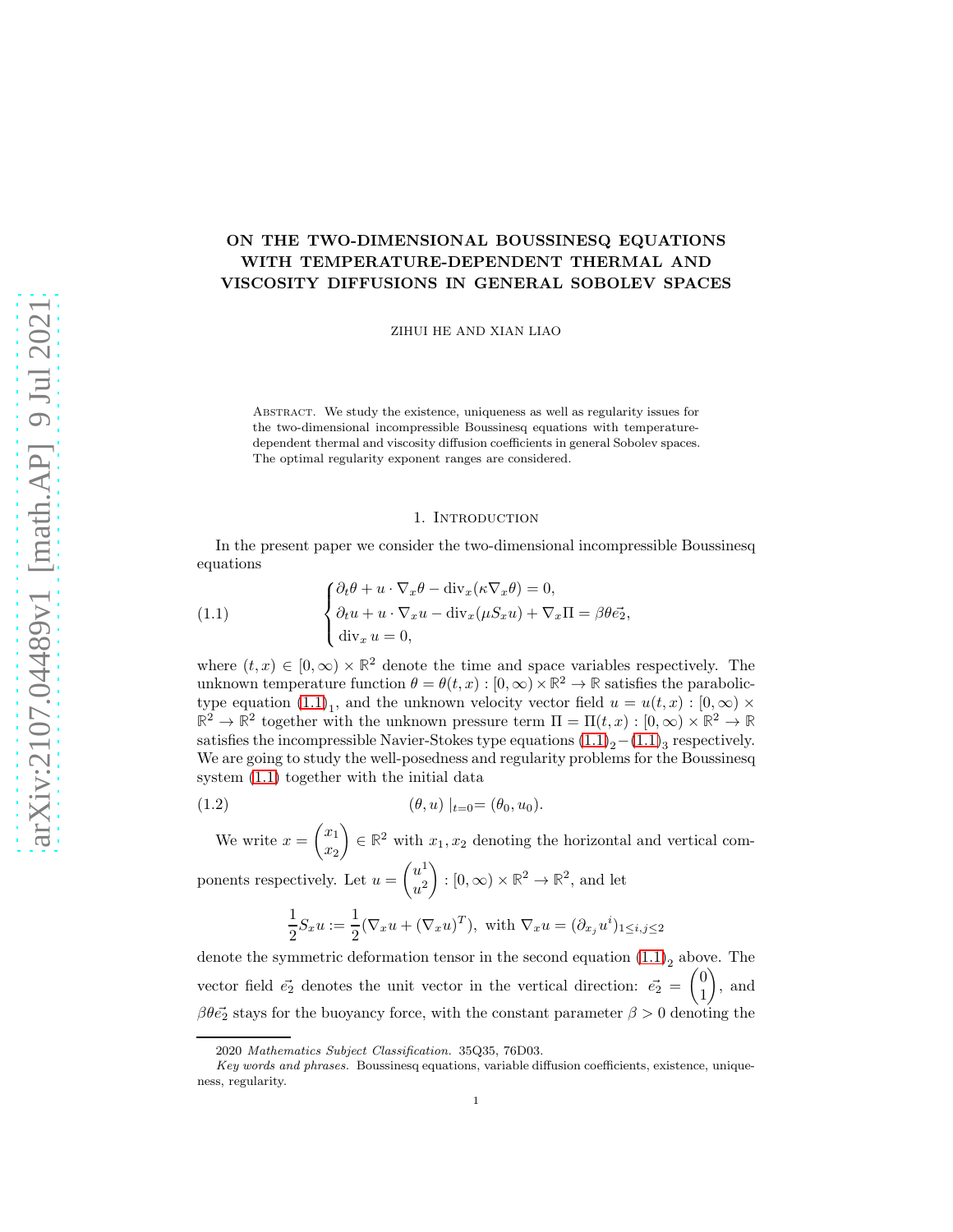thermodynamic dilatation coefficient which will be assumed to be 1 in the following context for simplicity.

We consider the cases when the heat diffusion and the viscosity in the fluids are sensitive to the change of temperatures, that is, the thermal diffusivity  $\kappa$  and the viscosity coefficient  $\mu$  may depend on the temperature function  $\theta$  smoothly as follows

<span id="page-1-3"></span>(1.3) 
$$
\kappa = a(\theta), \quad \mu = b(\theta), \quad \text{with } a \in C_b^1(\mathbb{R}; [\kappa_*, \kappa^*]), b \in C_b^1(\mathbb{R}; [\mu_*, \mu^*]),
$$

where  $\kappa_* \leq \kappa^*$ ,  $\mu_* \leq \mu^*$  are positive constants. We will not assume any smallness conditions on  $\kappa^* - \kappa_*$  or  $\mu^* - \mu_*$ , and large variations in these diffusivity coefficients are permitted.

The Boussinesq system [\(1.1\)](#page-0-0) arises from the zero order approximation to the corresponding inhomogeneous hydrodynamic systems, which are nonlinear coupling between the Navier-Stokes equations or Euler equations and the thermodynamic equations for the temperature or density functions: The Boussinesq approximation [\[5\]](#page-23-0) ignores density differences expect when they appear in the buoyancy term. They are common geophysical models describing the dynamics from large scale atmosphere and ocean flows to solar and plasma inner convection, where density stratification is a typical feature [\[21,](#page-24-0) [34\]](#page-24-1).

The temperature differences in the inhomogeneous fluids may cause *density gra*dients. When the thermodynamical coefficients such as the heat-conducting coefficients and the viscosity coefficients are assumed to be constant in the Boussinesq approximation (i.e.  $\kappa$ ,  $\mu$  are constants in [\(1.1\)](#page-0-0)), density gradients influence the motion of the flows only through the buoyancy force, which may lead to finite time singularity in the flows (the formation of the finite time singularity is sensitive to the thermal and viscous dissipation and see Subsection [1.1](#page-1-0) below for more references on this topic).

However, the temperature variations do influence the thermal conductivity and the viscosity coefficients effectively, even for simple fluids such as pure water [\[32,](#page-24-2) Section  $6$ <sup>[1](#page-1-1)</sup><sup>[2](#page-1-2)</sup>. In many applications in the engineering one also aims for effective thermal conductivities in building thermal energy storage materials [\[20\]](#page-24-3). Therefore in many physical models density gradients would influence the motion of the fluids not only through buoyancy force, but also through the variations of the diffusion coefficients. It is then interesting to study the wellposedness and regularity problems of the Boussinesq system  $(1.1)-(1.3)$  $(1.1)-(1.3)$ .

<span id="page-1-0"></span>1.1. Known results. The wellposedness and regularity problems on the two dimensional Boussinesq equations have attracted considerable attention from the PDE community. Many interesting mathematical results have been established

<span id="page-1-1"></span> $1$ The absolute viscosity of the water under nominal atmospheric pressure in units of millipascal seconds is given by 1.793 (0 °C), 0.547 (50 °C), 0.282 (100 °C) respectively [\[32,](#page-24-2) Page 6-186]. The thermal conductivity of the water under nominal atmospheric pressure in units of watt per meter kelvin is given by 0.5562 (0 °C), 0.6423 (50 °C), 0.6729 (100 °C) respectively [\[32,](#page-24-2) Page 6-214].

<span id="page-1-2"></span><sup>&</sup>lt;sup>2</sup>It is common to adapt the exponential viscosity law  $\mu(T) = C_1 \exp(C_2/(C_3 + T))$  and quasi-constant heat conductivity law  $\kappa(T) = C_4$  for the liquids, while the viscosity law  $\mu(T)$  =  $(\mu(T_m))\frac{T}{T_m}\frac{T_m+C_5}{T+C_6}$  and the thermal conductivity law  $\kappa(T) = C_6\mu(T)$  for the gases, where T denotes the absolute temperature,  $T_m$  denotes the reference temperature and  $C_j$ ,  $1 \leq j \leq 6$  are positive constants [\[36,](#page-24-4) I].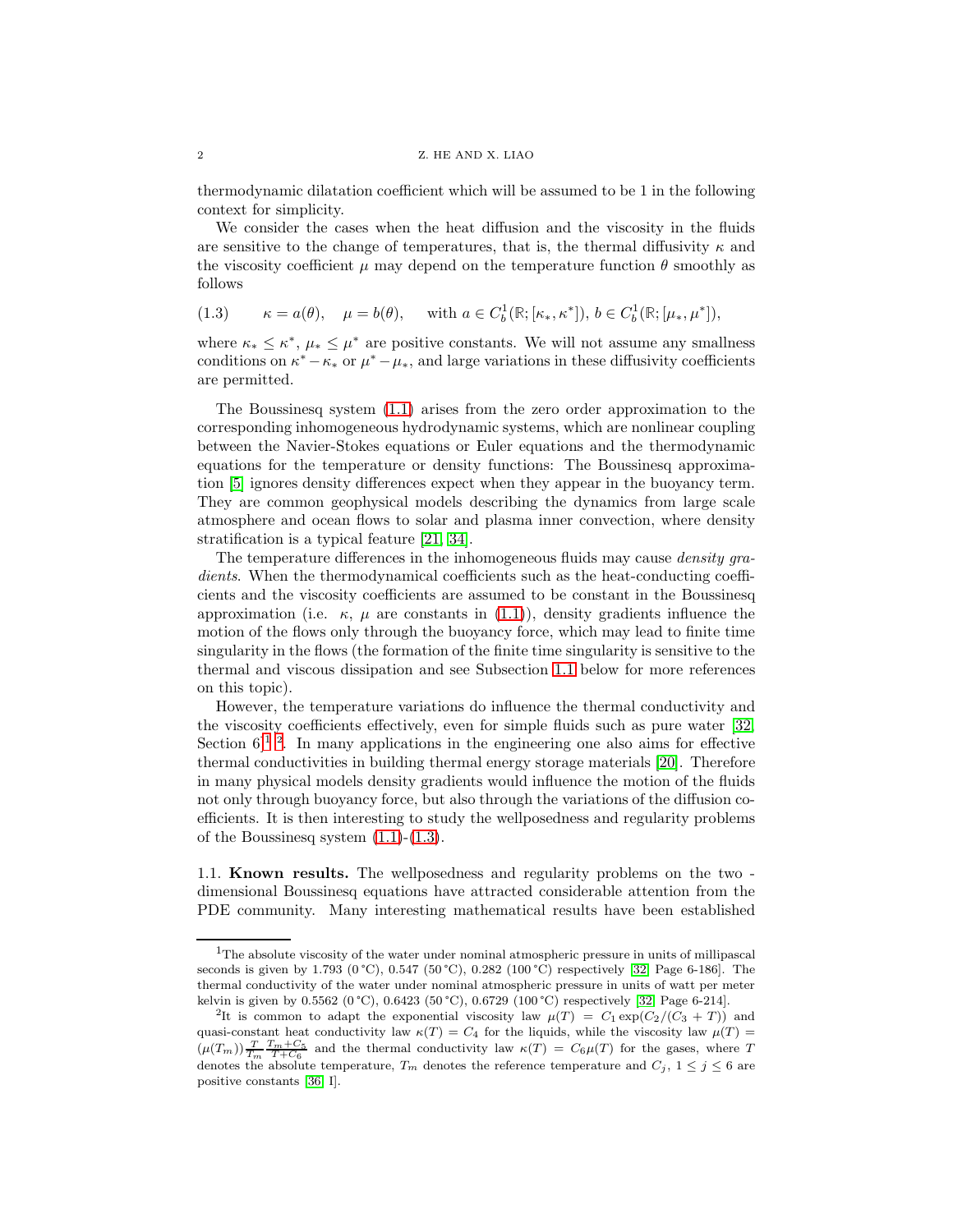in the past two decades, mainly in the cases with constant thermal diffusivity coefficient  $\kappa$  and viscosity coefficient  $\mu$ :

<span id="page-2-0"></span>(1.4) 
$$
\begin{cases} \partial_t \theta + u \cdot \nabla_x \theta - \kappa \Delta_x \theta = 0, \\ \partial_t u + u \cdot \nabla_x u - \mu \Delta_x u + \nabla_x \Pi = \theta \vec{e_2}, \\ \operatorname{div}_x u = 0, \\ (\theta, u) \mid_{t=0} = (\theta_0, u_0). \end{cases}
$$

If  $\kappa = \mu = 0$ , the two-dimensional inviscid Boussinesq equations [\(1.4\)](#page-2-0) can be compared with the three-dimensional incompressible axisymmetric Euler equations with swirl, where the buoyancy force corresponds to the vortex stretching mechanism. The local-in-time wellposedness as well as some blowup criteria have been well known for decades, see e.g. [\[9,](#page-23-1) [10,](#page-23-2) [18\]](#page-24-5). We mention that an (improved) lower bound for the lifespan which tends to infinity as the initial temperature tends to a constant (and correspondingly, as the initial swirl tends to zero for the  $3D$  axisymmetric Euler equations) was given in [\[10\]](#page-23-2). The outstanding global-in-time regularity problem has been solved recently in [\[17\]](#page-24-6), where examples of finite-energy strong solutions which become singular in finite time have been given (see examples of finite time singularity solutions for 3D axisymmetric Euler equations in [\[16\]](#page-24-7)).

If  $\kappa > 0$ ,  $\mu > 0$ , on the contrary, the convection terms can be controlled thanks to the strong diffusion effects, and the global-in-time existence and regularity results can be established (see e.g. [\[6\]](#page-23-3)). Particular interests then raised if only partial dissipation is present, that is, either  $\kappa = 0$  whereas  $\mu > 0$  or  $\kappa > 0$  whereas  $\mu = 0$  (see e.g. H.K. Moffatt's list of the 21st Century PDE problems [\[35\]](#page-24-8)). The global-in-time results continue to hold, thanks to a priori estimates in the  $L^p$ framework as well as the sharp Sobolev embedding inequality in dimension two with a logarithm correction, which help the partial diffusion terms to control the demanding term  $\partial_{x_1} \theta$  successfully (see [\[8,](#page-23-4) [26\]](#page-24-9) and see [\[23\]](#page-24-10) for less regular cases). Further developments were made for horizontal dissipation cases (see e.g. [\[12\]](#page-24-11)), for vertical dissipation cases (see e.g. [\[7\]](#page-23-5)), and for the fractional dissipation cases (see e.g. [\[24,](#page-24-12) [25\]](#page-24-13)). See the review notes [\[40\]](#page-25-0) and the references therein for more interesting results and sketchy proofs.

There also have been remarkable progresses in solving the two dimensional Boussinesq equations  $(1.1)-(1.3)$  $(1.1)-(1.3)$  when the thermal and viscosity diffusion coefficients  $\kappa, \mu$  are variable and depend smoothly on the unknown temperature function  $\theta$ . In the variational formulation framework, the global-in-time existence of a solution of  $(1.1)-(1.3)$  $(1.1)-(1.3)$  has been established in [\[15\]](#page-24-14) (see [\[19\]](#page-24-15) for a similar formulation of  $(1.1)-(1.3)$  $(1.1)-(1.3)$  for the motion of the so-called Bingham fluid (as a non-Newtonian fluid), where  $\kappa$  is a positive constant,  $\beta = 0$  and  $\mu$  depends not only on  $\theta$  but also on  $Su/|Su|$ . The Boussinesq-Stefan model has been investigated in [\[37\]](#page-25-1), where the phase transition was taken into account. The global-in-time existence as well as the uniqueness of the solutions for  $(1.1)-(1.3)$  $(1.1)-(1.3)$  have been shown in [\[13,](#page-24-16) [22,](#page-24-17) [33\]](#page-24-18) under Dirichlet boundary conditions and in [\[36\]](#page-24-4) under generalized outflow boundary conditions. We remark that the resolution of the nonhomogeneous Boussinesq system under more physical boundary conditions (e.g. with Dirichlet boundary conditions only on the inflow part of the boundary while with no prescribed assumptions on the outflow part) remains unsolved.

S. Lorca and J. Boldrini [\[33\]](#page-24-18) (see also [\[13,](#page-24-16) [22\]](#page-24-17)) studied the initial-boundary value problem of the Boussinesq system  $(1.1)-(1.3)$  $(1.1)-(1.3)$  in dimension two and three under the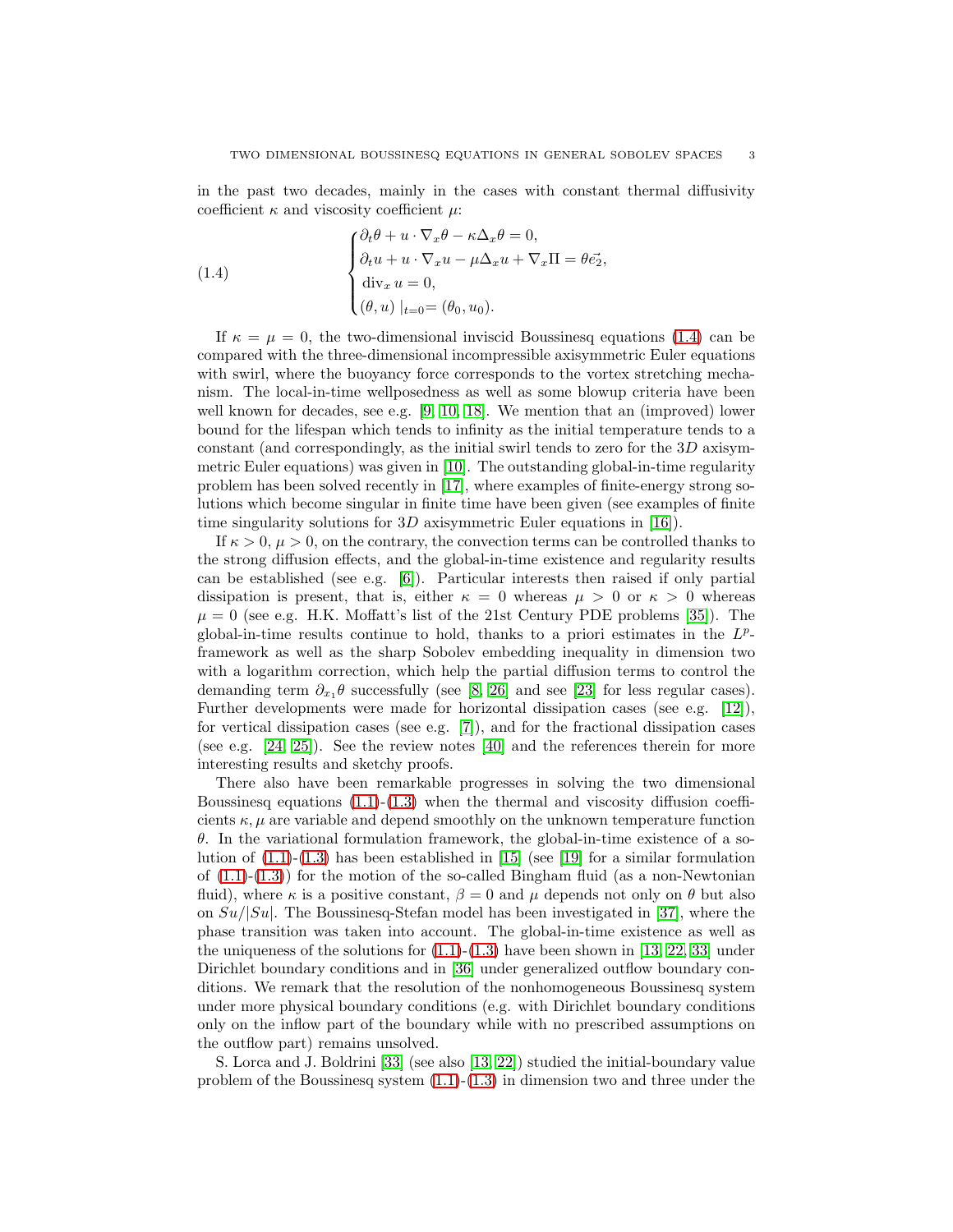initial condition [\(1.2\)](#page-0-1) and Dirichlet boundary conditions, and obtained a global-intime weak solution

<span id="page-3-1"></span>
$$
(\theta, u) \in (L_{\text{loc}}^{\infty}([0, \infty); L^2(\Omega)))^3
$$

as well as a local-in-time unique strong solution

(1.5) 
$$
(\theta, u) \in L^{\infty}_{loc}([0, \infty); H^{2}(\Omega)) \times (L^{\infty}_{loc}([0, \infty); H^{1}(\Omega))^{2}.
$$

The outstanding global-in-time existence and uniqueness results of the smooth solutions

<span id="page-3-2"></span>
$$
(1.6) \qquad (\theta, u) \in (L^{\infty}_{loc}([0, \infty); H^{s}(\mathbb{R}^{2})) \cap L^{2}_{loc}([0, \infty); H^{s+1}(\mathbb{R}^{2})))^{3}, \quad s > 2
$$

have been successfully established by C. Wang and Z. Zhang [\[39\]](#page-25-2), which affirms the propagation of high regularities (without finite time singularity) of the two dimensional Boussinesq flow in the presence of viscosity variations (see [\[38\]](#page-25-3) for the case  $s = 2$ ).

We remark that it is still not clear whether there will be finite time singularity for the two dimensional Boussinesq flow  $(1.1)-(1.3)$  $(1.1)-(1.3)$  in the presence of viscosity variations while no heat diffusion (i.e.  $\kappa = 0$ ,  $\mu = \mu(\theta)$ ), and we mention a recent work [\[2\]](#page-23-6) toward this direction in the case of less heat diffusion (with div  $(\kappa \nabla \theta)$ replaced by  $(-\Delta)^{1/2}$ ) and the small viscosity variation assumption:  $|\mu - 1| \leq \varepsilon$ . closely related question would pertain to the global-in-time wellposedness problem of the two-dimensional inhomogeneous incompressible Navier-Stokes equations with density-dependent viscosity coefficient

<span id="page-3-0"></span>(1.7) 
$$
\begin{cases} \partial_t \rho + u \cdot \nabla_x \rho = 0, \\ \partial_t (\rho u) + \text{div}_x (\rho u \otimes u) - \text{div}_x (\mu S_x u) + \nabla_x \Pi = 0, \\ \text{div}_x u = 0, \\ (\rho, \rho u)|_{t=0} = (\rho_0, m_0). \end{cases}
$$

The global-in-time existence results of weak solutions of  $(1.7)$  (see e.g.  $[3, 31]$  $[3, 31]$ ) as well as the local-in-time well-posedness results (see e.g. [\[28\]](#page-24-20)) have been well known, while the global-in-time regularities still remain open (see e.g.  $[1, 14]$  $[1, 14]$  for some interesting results under the assumption on the weak inhomogeneity).

To the best of our knowledge, there are no global-in-time regularity propagation results by the two-dimensional Boussinesq flow with temperature-dependent diffusion coefficients  $(1.1)-(1.2)-(1.3)$  $(1.1)-(1.2)-(1.3)$  $(1.1)-(1.2)-(1.3)$  $(1.1)-(1.2)-(1.3)$  in the low regularity regime

$$
H^s, \quad s < 2,
$$

or in the general Sobolev setting

$$
\theta_0 \in H_x^{s_{\theta}}(\mathbb{R}^2), \quad u_0 \in (H_x^{s_u}(\mathbb{R}^2))^2
$$

with different regularity indices  $s_{\theta}$  and  $s_u$ . In this paper we are going to investigate the existence, uniqueness as well as the regularity problems in these general Sobolev functional settings.

To conclude this subsection let us just mention some recent interesting progresses on the stability of the stationary shear flow solutions (together with the corresponding striated temperature function) to the Boussinesq equations [\(1.4\)](#page-2-0), with full dissipation or partial dissipation, in e.g. [\[41,](#page-25-4) [42\]](#page-25-5) and references therein. It should also be interesting to investigate the stability of the stationary striated solutions of the Boussinesq equations with variable diffusion coefficients [\(1.1\)](#page-0-0).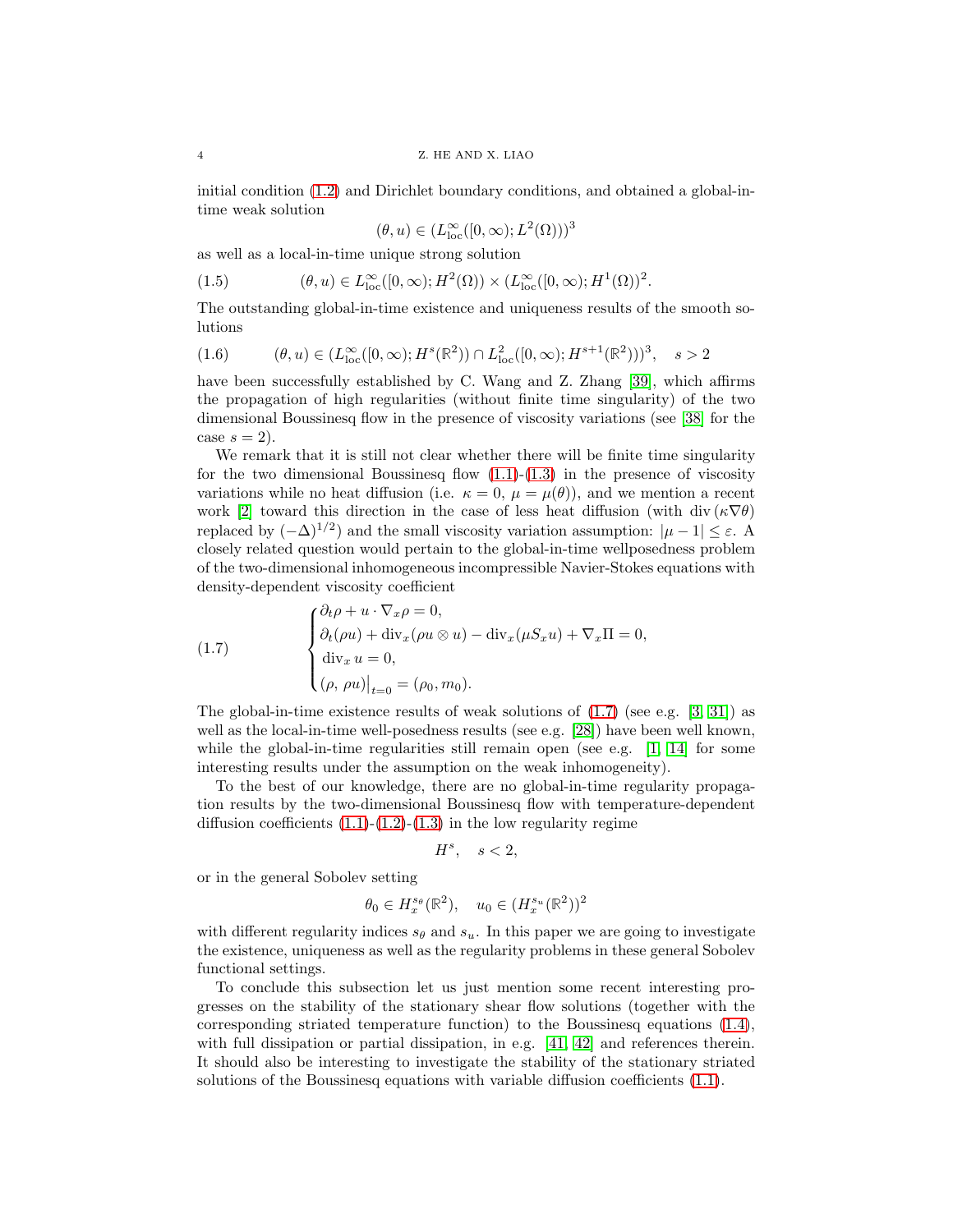1.2. Main results. We are going to show the global-in-time existence of weak solutions to the Cauchy problem for the Boussinesq system  $(1.1)-(1.2)-(1.3)$  $(1.1)-(1.2)-(1.3)$  $(1.1)-(1.2)-(1.3)$  $(1.1)-(1.2)-(1.3)$  in the whole two-dimensional space  $\mathbb{R}^2$  under the low-regularity initial condition  $(\theta_0, u_0) \in$  $L^2(\mathbb{R}^2) \times (L^2(\mathbb{R}^2))^2$ . The uniqueness result holds true if the initial temperature function becomes smoother  $(\theta_0, u_0) \in H^1(\mathbb{R}^2) \times (L^2(\mathbb{R}^2))^2$ . Finally we will establish the global-in-time regularity of the solutions in the general Sobolev setting  $(\theta_0, u_0) \in$  $H^{s_{\theta}}(\mathbb{R}^2) \times (H^{s_u}(\mathbb{R}^2))^2 \subset H^1(\mathbb{R}^2) \times (L^2(\mathbb{R}^2))^2$  with the restriction  $s_u - 1 \leq s_{\theta} \leq$  $s<sub>u</sub> + 2$ . These regularity exponent ranges are optimal for the existence, uniqueness and regularity results respectively, by view of the formulations of the Boussinesq equations [\(1.1\)](#page-0-0) with temperature-dependant diffusion coefficients (see Remark [1.3](#page-5-0) below for more details).

We first define the weak solutions as follows.

<span id="page-4-4"></span>**Definition 1.1** (Weak solutions). We say that a pair  $(\theta, u)$  is a weak solution of the Boussinesq equations [\(1.1\)](#page-0-0)-[\(1.3\)](#page-1-3) with the given initial data  $(\theta_0, u_0) \in (L^2(\mathbb{R}^2))^3$ if the following statements hold:

• The temperature function

$$
\theta = \theta(t, x) \in C([0, \infty); L_x^2(\mathbb{R}^2)) \cap L_{loc}^2([0, \infty); H_x^1(\mathbb{R}^2))
$$

<span id="page-4-0"></span>satisfies the initial condition  $\theta|_{t=0} = \theta_0$ , the energy equality

$$
(1.8) \qquad \frac{1}{2} \|\theta(T,\cdot)\|_{L_x^2(\mathbb{R}^2)}^2 + \int_0^T \int_{\mathbb{R}^2} (\kappa |\nabla \theta|^2)(t,x) \, \mathrm{d}x \, \mathrm{d}t = \frac{1}{2} \|\theta(0,\cdot)\|_{L_x^2(\mathbb{R}^2)}^2,
$$

for all positive times  $T > 0$ , and the equation

(1.9) 
$$
\partial_t \theta + u \cdot \nabla \theta - div_x(\kappa \nabla \theta) = 0
$$

 $in \ L^2_{loc}([0,\infty); H^{-1}_x(\mathbb{R}^2)).$ 

• The velocity vector field

$$
u = u(t, x) \in C([0, \infty); (L_x^2(\mathbb{R}^2))^2) \cap L_{loc}^2([0, \infty); (H_x^1(\mathbb{R}^2))^2)
$$

satisfies the initial condition  $u|_{t=0} = u_0$ , the divergence-free condition div<sub>x</sub>u = 0, the energy equality

<span id="page-4-1"></span>(1.10) 
$$
\frac{1}{2} ||u(T, \cdot)||_{L_x^2(\mathbb{R}^2)}^2 + \frac{1}{2} \int_0^T \int_{\mathbb{R}^2} (\mu |Su|^2)(t, x) dx dt
$$

$$
= \frac{1}{2} ||u(0, \cdot)||_{L_x^2(\mathbb{R}^2)}^2 + \int_0^T \int_{\mathbb{R}^2} (\theta u_2)(t, x) dx dt, \quad \forall T > 0,
$$

<span id="page-4-3"></span>and the equation

(1.11) 
$$
\partial_t u + u \cdot \nabla_x u - \text{div}_x(\mu S_x u) + \nabla_x \Pi = \theta \vec{e}_2
$$

in  $L^2_{loc}([0,\infty);(H^{-1}_x(\mathbb{R}^2))^2)$  for some scalar function  $\Pi \in L^2_{loc}([0,\infty) \times \mathbb{R}^2)$ with  $\nabla\Pi \in L^2_{loc}([0,\infty); (H_x^{-1}(\mathbb{R}^2))^2)$  and  $\int_{B_1} \Pi \,dx = 0$  a.e. t (with  $B_1$ ) denoting the unit disk in **R** 2 ).

For any fixed  $T > 0$ ,  $p \ge 1$ ,  $q \ge 1$ ,  $s \ge 0$  and for any fixed (vector-valued) function  $f : [0, T] \times \mathbb{R}^2 \mapsto \mathbb{R}^m$ ,  $m \ge 1$ , we denote

<span id="page-4-2"></span>(1.12) 
$$
||f||_{L^p_T X_x} := ||||f(t)||_{X_x(\mathbb{R}^2; \mathbb{R}^m)}||_{L^p_t([0,T])} \text{ with } X = H^s \text{ or } L^q.
$$

The functional space  $L^p([0,T]; H^s(\mathbb{R}^2; \mathbb{R}^m))$  consists of all functions  $f : [0, \infty) \times$  $\mathbb{R}^2 \to \mathbb{R}^m$  satisfying  $||f||_{L^p_T H^s_x} < \infty$ . We have the following existence, uniqueness as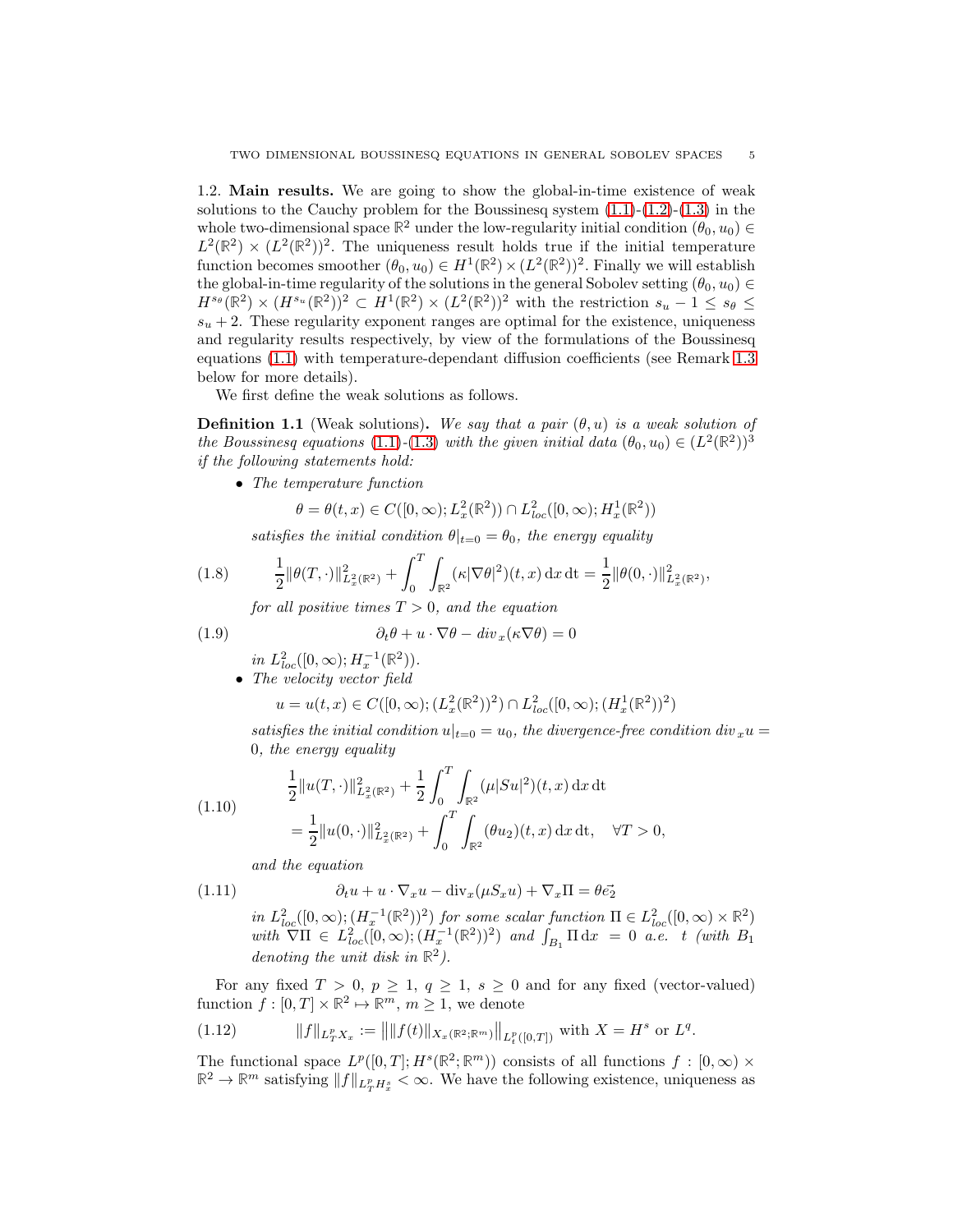well as global-in-time regularity results for the solutions of the Cauchy problem for the Boussinesq equations  $(1.1)-(1.2)-(1.3)$  $(1.1)-(1.2)-(1.3)$  $(1.1)-(1.2)-(1.3)$  $(1.1)-(1.2)-(1.3)$  on the whole two dimensional space  $\mathbb{R}^2$ .

<span id="page-5-1"></span>**Theorem 1.2** (Existence, uniqueness  $\&$  Global-in-time regularity). For any initial data  $\theta_0 \in L^2(\mathbb{R}^2)$  and  $u_0 \in (L^2(\mathbb{R}^2))^2$ , there exists a global-in-time weak solution

$$
(\theta, u) \in C([0, \infty); (L^2(\mathbb{R}^2))^3) \cap L^2_{loc}([0, \infty); (H^1(\mathbb{R}^2))^3)
$$

of the initial value problem  $(1.1)-(1.2)-(1.3)$  $(1.1)-(1.2)-(1.3)$  $(1.1)-(1.2)-(1.3)$  $(1.1)-(1.2)-(1.3)$  $(1.1)-(1.2)-(1.3)$ .

If  $\theta_0 \in H^1(\mathbb{R}^2)$ ,  $u_0 \in (L^2(\mathbb{R}^2))^2$  and the functions  $a, b \in C_b^2(\mathbb{R})$  have finite first and second derivatives, then the weak solution is indeed unique, and satisfies

$$
\theta \in C([0,\infty); H^1(\mathbb{R}^2)) \cap L^2_{loc}([0,\infty); H^2(\mathbb{R}^2)),
$$

as well as the following energy estimates for any given  $T > 0$ ,

<span id="page-5-5"></span>
$$
(1.13) \t\t ||u||_{L_T^{\infty} L_x^2}^2 + ||\nabla u||_{L_T^2 L_x^2}^2 \leq C(T ||\theta_0||_{L^2}^2 + ||u_0||_{L^2}^2),
$$
  

$$
||\theta||_{L_T^{\infty} H_x^1}^2 + ||(\partial_t \theta, \nabla^2 \theta)||_{L_T^2 L_x^2}^2
$$
  

$$
(1.14) \t\t \leq C ||\theta_0||_{H^1}^2 (1 + ||\nabla \theta_0||_{L^2}^2) \exp\left(C(T^2 ||\theta_0||_{L^2}^4 + ||u_0||_{L^2}^4)\right),
$$

<span id="page-5-2"></span>where C is a positive constant depending only on  $||a||_{\text{Lip}}, \kappa_*, \kappa^*, \mu_*$ .

Furthermore, the general  $H^s$ -regularities can be propagated globally in time in the following sense: For any initial data (see the grey closed unbounded quadrangle in Figure [1](#page-6-0) for the admissible regularity exponent range)

<span id="page-5-3"></span>(1.15) 
$$
(\theta_0, u_0) \in H^{s_{\theta}}(\mathbb{R}^2) \times (H^{s_u}(\mathbb{R}^2))^2 with (s_{\theta}, s_u) \in \{(s_{\theta}, s_u) \subset [1, \infty) \times [0, \infty) | s_u - 1 \le s_{\theta} \le s_u + 2\}
$$

and the functions  $a \in C_b^2 \cap C^{[s_\theta]+1}$ ,  $b \in C_b^2 \cap C^{[s_u]+1}$ , the unique solution  $(\theta, u)$ stays in

<span id="page-5-4"></span>
$$
(1.16)\ \ C([0,\infty);H^{s_{\theta}}(\mathbb{R}^2)\times (H^{s_u}(\mathbb{R}^2))^2)\cap L^2_{loc}([0,\infty);H^{s_{\theta}+1}(\mathbb{R}^2)\times (H^{s_u+1}(\mathbb{R}^2))^2).
$$

Theorem [1.2](#page-5-1) will be proved in Section [2.](#page-9-0) The proof of the existence of weak solutions is rather standard, and we are going to sketch the proof in Subsection [2.1](#page-9-1) for the reason of completeness, as we did not find the proof in the literature. As mentioned before, some well-posedness results have already been established for smooth data in the bounded domain case (see [\(1.5\)](#page-3-1) above in e.g. [\[13,](#page-24-16) [15,](#page-24-14) [22,](#page-24-17) [33\]](#page-24-18)) or in smoother functional frameworks in the whole space case (see  $(1.6)$ ) above in e.g. [\[39\]](#page-25-2)). We are going to focus on the proofs of the uniqueness result and the globalin-time regularity in the low regularity regimes in Subsection [2.2](#page-11-0) and Subsection [2.3](#page-15-0) respectively, where different regularity exponents for different unknowns are permitted. The commutator estimates as well as the composition estimates in Lemma [2.1](#page-16-0) will play an important role, and the a priori estimates for a general linear parabolic equation in Lemma [2.2](#page-16-1) will be of independent interest.

We conclude this introduction part with several remarks on the results in Theorem [1.2.](#page-5-1)

<span id="page-5-0"></span>Remark 1.3 (Optimality of the regularity exponent ranges in Theorem [1.2\)](#page-5-1). We are going to follow the standard procedure to show the existence of weak solutions for  $L^2$ -initial data by use of the a priori energy (in)equalities [\(1.8\)](#page-4-0) and [\(1.10\)](#page-4-1) (see Subsection [2.1\)](#page-9-1).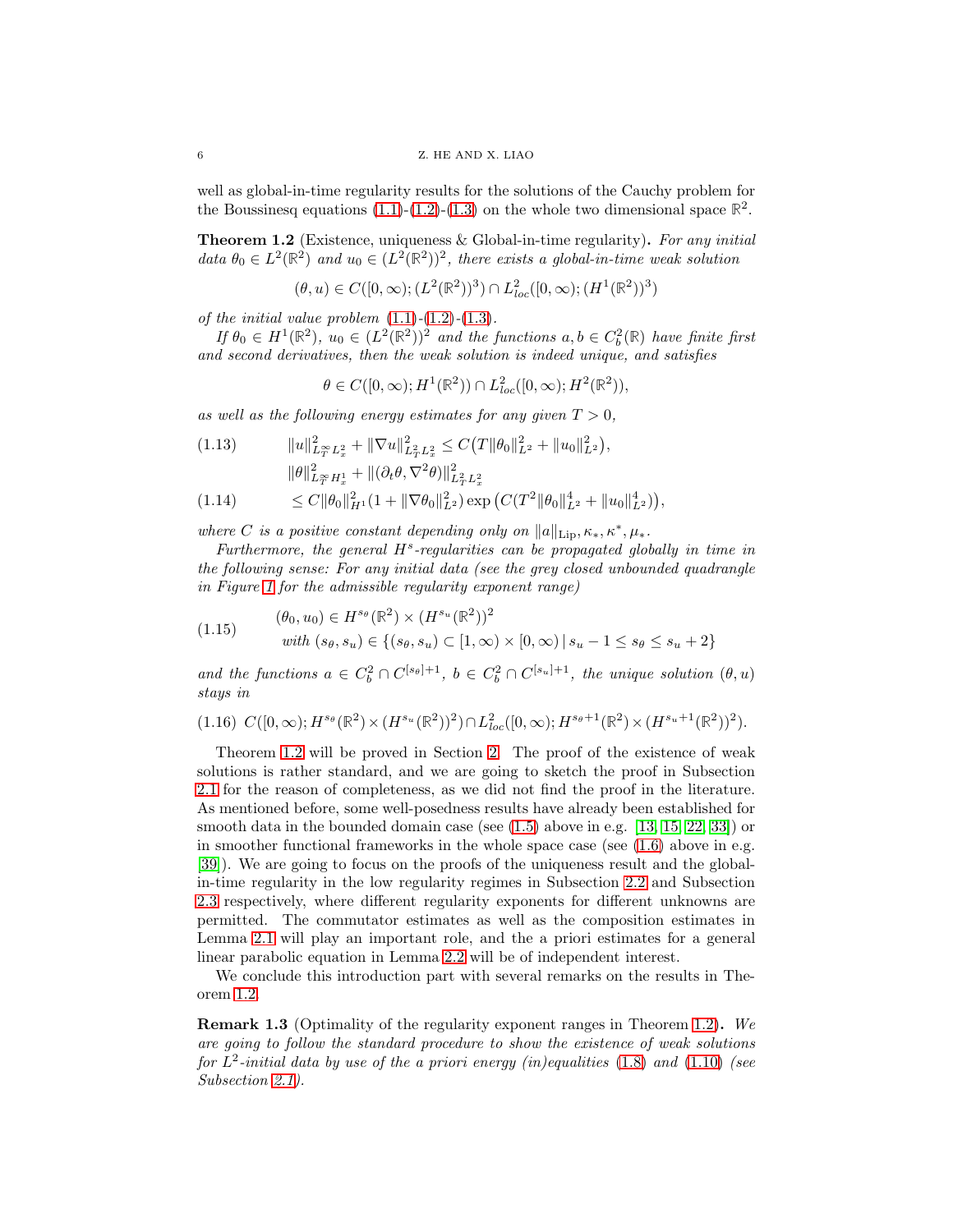

<span id="page-6-0"></span>FIGURE 1. Admissible regularity exponents

If we take the difference between two different weak solutions  $(\theta_1, u_1)$  and  $(\theta_2, u_2)$ , the difference of the nonlinear viscosity term div  $(\mu Su)$  in the u-equation will become

$$
div((\mu_1 - \mu_2)Su_1) + div(\mu_2 S(u_1 - u_2)),
$$

which stays in  $L^2_{loc}([0,\infty); (H^{-1}(\mathbb{R}^2))^2)$  provided with

$$
u_1 \text{ and } (u_1 - u_2) \in L^2_{loc}([0, \infty); (H^1(\mathbb{R}^2))^2),
$$
  
and 
$$
\mu_1 - \mu_2 \in L^{\infty}_{loc}([0, \infty); H^1(\mathbb{R}^2)) \subset L^{\infty}_{loc}([0, \infty); (L^1(\mathbb{R}^2))^{\prime} = BMO(\mathbb{R}^2)).
$$

Therefore in order to ensure the  $L_x^2$ -Estimate for the velocity difference  $(u_1 - u_2)$ , we require the  $H_x^1$ -Estimate for the temperature difference in  $(\mu_1 - \mu_2)$ . And hence the initial condition  $\theta_0 \in H_x^1$  (i.e.  $s_\theta \geq 1$  above) is required for the proof of the uniqueness result (see Subsection [2.2\)](#page-11-0).

Under the lower-regularity assumption  $\theta_0 \in H^s_x$  with  $0 < s < 1$ , the coefficients  $\kappa$ ,  $\mu$  are not expected to be continuous uniformly in time, and hence no uniqueness or  $H^s$ -regularity results for  $\theta$  or  $H^{s_1}$ ,  $s_1 > 0$ -regularity results for u are expected. Nevertheless with constant diffusion coefficients (e.g.  $\kappa = \mu = 1$ ), the uniqueness result for the weak solutions holds true by virtue of the  $L_x^2$ -energy (in)equalities (similar as the classical global-in-time well-posedness result for the classical two dimensional incompressible Navier-Stokes equations). Furthermore, if  $\kappa = 1$  is a positive constant, then the  $H_x^s$ ,  $s \in (0,1)$ -Estimate for  $\theta$  holds true, provided with  $u \in L^4_{loc}(L^4_x(\mathbb{R}^2))^2$  (or with  $u_0 \in (L^2(\mathbb{R}^2))^2$ ), simply by an interpolation argument between [\(1.8\)](#page-4-0) and [\(1.14\)](#page-5-2). Similarly if  $\mu = 1$  is a positive constant, then the  $H_x^s$ ,  $s > 0$ -Estimate for u holds true, provided with  $\theta \in L^2_{loc}(H^{s-1}_x(\mathbb{R}^2))$ )). Thus with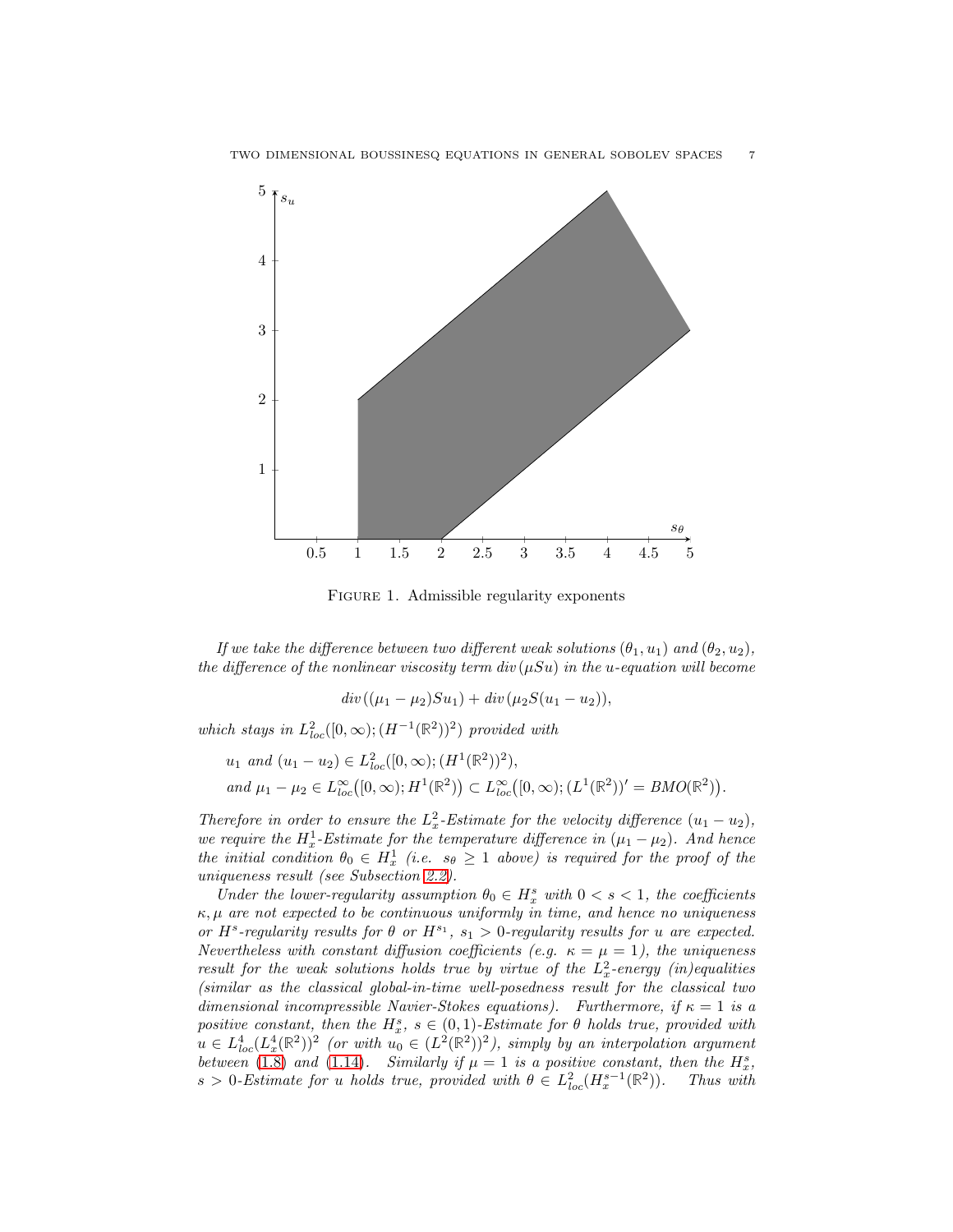## 8 Z. HE AND X. LIAO

constant diffusion coefficients (e.g.  $\kappa = \mu = 1$ ), the Sobolev regularities

$$
(\theta_0, u_0) \in (H^s(\mathbb{R}^2)) \times (L^2(\mathbb{R}^2))^2 \text{ or } (L^2(\mathbb{R}^2)) \times (H^s(\mathbb{R}^2))^2, \quad 0 < s \le 1
$$

can be propagated globally in time, and the admissible regularity exponent set [\(1.15\)](#page-5-3) extends itself indeed to the closed set consisting of all non-negative admissible regularity exponents:

$$
(s_{\theta}, s_u) \in \{ (s_{\theta}, s_u) \subset [0, \infty) \times [0, \infty) \mid s_u - 1 \le s_{\theta} \le s_u + 2 \}.
$$

In order to propagate the  $H^{s_{\theta}}$ ,  $s_{\theta} \geq 2$ -regularity of  $\theta$ , we require the transport term  $u \cdot \nabla \theta$  in the  $\theta$ -equation to be at least in  $L^2_{loc}([0,\infty); H^{s_{\theta}-1}_{x})$ , which requires  $u \in$  $L^2_{loc}([0,\infty); H^{s_0-1}_x)$  and hence the initial assumption  $u_0 \in H^{s_u}$  with the restriction  $s_u \geq s_{\theta} - 2$  (as there is a gain of regularity of oder 1 when taking  $L^2$ -norm in the time variable in general). Similarly, in order the propagate the  $H^{s_u}$ ,  $s_u \geq 2$ regularity of u, we require the viscosity term  $div(\mu Su)$  in the u-equation to be at least in  $L_{loc}^2([0,\infty); H_x^{s_u-1})$ , which requires  $\mu Su \in L_{loc}^2([0,\infty); H_x^{s_u})$  and hence the initial assumption  $\theta_0 \in H^{s_\theta}$  with the restriction  $s_\theta \geq s_u - 1$ .

<span id="page-7-4"></span>**Remark 1.4** (Precise  $H_x^s$ -Estimates in the high regularity regime). The global-intime regularity in the high regularity regime  $(1.15)-(1.16)$  $(1.15)-(1.16)$  $(1.15)-(1.16)$  follows immediately from the following borderline a priori estimates:

• If  $\theta_0 \in H^s(\mathbb{R}^2)$ ,  $u_0 \in (L^2(\mathbb{R}^2))^2$  with  $s \in (1,2]$  and the function  $a \in C_b^2(\mathbb{R})$ , then for  $s \in (1,2)$  it holds

$$
(1.17) \qquad \|\theta\|_{L^{\infty}_T H^s_x}^2 + \|\nabla\theta\|_{L^2_T H^s_x}^2 \leq C(\kappa_*) \|\theta_0\|_{H^s_x}^2 \times \\ \times \exp\Big(C(\kappa_*, s, \|a\|_{C^2}, \|\theta\|_{L^{\infty}_T H^1_x}) \big(\|\nabla u\|_{L^2_T L^2_x}^2 + \|\nabla\theta\|_{L^2_T H^1_x}^2\big)\Big),
$$

<span id="page-7-3"></span><span id="page-7-1"></span>and for  $s = 2$  it holds

$$
(1.18) \qquad \|\theta\|_{L^{\infty}_T H^2_x}^2 + \|\nabla\theta\|_{L^2_T H^2_x}^2 \leq C(\kappa_*, \|a\|_{C^2}, \kappa^*) \|\theta_0\|_{H^2}^2 (1 + \|\nabla\theta_0\|_{L^2}^2)^2
$$
  

$$
\times \exp\Big(C(\kappa_*, \|a\|_{\mathrm{Lip}}) (\|\nabla u\|_{L^2_T L^2_x}^2 + \|u\|_{L^4_T L^4_x}^4 + \|\nabla\theta\|_{L^4_T L^4_x}^4)\Big).
$$

• If  $\theta_0 \in H^1(\mathbb{R}^2)$ ,  $u_0 \in (H^s(\mathbb{R}^2))^2$  with  $s \in (0, 2]$  and the function  $b \in C_b^2(\mathbb{R})$ , then for  $s \in (0, 2)$  it holds

$$
(1.19) \qquad \begin{aligned} \|u\|_{L_T^{\infty} H_x^s}^2 + \|\nabla u\|_{L_T^2 H_x^s}^2 &\leq C(\mu_*) (\|u_0\|_{H_x^s}^2 + T \|\theta_0\|_{L_x^2}^2 + \|\theta\|_{L_T^2 H_x^{s-1}}^2) \\ &\times \exp\Bigl(C(\mu_*, s, \|b\|_{C^2}, \|\theta\|_{L_T^{\infty} H_x^1}) \Bigl(\|\nabla u\|_{L_T^2 L_x^2}^2 + \|\nabla \theta\|_{L_T^2 H_x^1}^2\Bigr)\Bigr), \end{aligned}
$$

<span id="page-7-5"></span>and for  $s = 2$  it holds

<span id="page-7-2"></span>
$$
\|u\|_{L_T^\infty H_x^2}^2 + \|\nabla u\|_{L_T^2 H_x^2}^2 \le (\|u\|_{L_T^\infty H_x^1}^2 + \|\nabla u\|_{L_T^2 H_x^1}^2) + C(\mu_*, \|b\|_{C^2}) \times
$$
  
(1.20) 
$$
(1 + \|\Delta u_0\|_{L_x^2}^2)(1 + \|u\|_{L_T^\infty H_x^1}^2 + \|\nabla u\|_{L_T^2 H_x^1}^2)^2(1 + \|\theta\|_{L_T^\infty H_x^1}^2 + \|\nabla \theta\|_{L_T^2 H_x^1}^2)
$$

$$
\times \exp\Big(C(\mu_*, \|b\|_{C^2})(\|(u, \nabla \theta)\|_{L_T^4 L_x^4}^4 + \|\nabla^2 \theta\|_{L_T^2 L_x^2}^2)\Big).
$$

• If  $\theta_0 \in H^s(\mathbb{R}^2)$ ,  $u_0 \in (H^{s-2}(\mathbb{R}^2))^2$  with  $s > 2$  and the function  $a \in C^{[s]+1}$ , then for  $s \in (2,3)$  it holds

<span id="page-7-0"></span>
$$
(1.21) \qquad \|\theta\|_{L^{\infty}_T H^s_x}^2 + \|\nabla\theta\|_{L^2_T H^s_x}^2 \leq C(\kappa_*) \|\theta_0\|_{H^s_x}^2 \times \times \exp\Big(C(\kappa_*, s, a, \|\theta\|_{L^{\infty}_T L^{\infty}_x}) (\|u\|_{L^2_T H^{s-1}_x}^2 + \|\nabla\theta\|_{L^2_T L^{\infty}_x}^2)\Big),
$$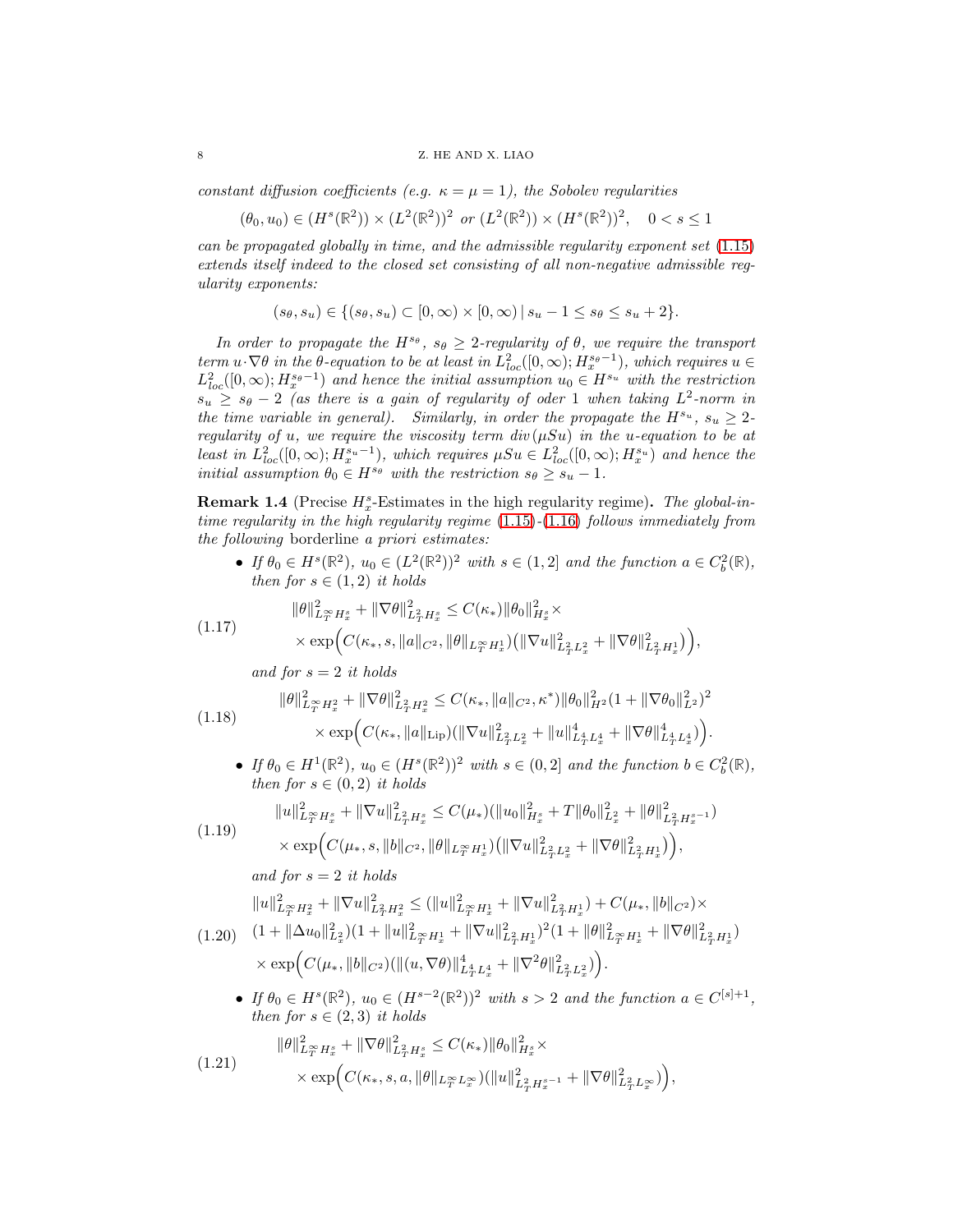and for  $s \geq 3$  it holds

<span id="page-8-0"></span>
$$
(1.22) \qquad \|\theta\|_{L_T^\infty H_x^s}^2 + \|\nabla\theta\|_{L_T^2 H_x^s}^2 \leq C(\kappa_*, s) (\|\theta_0\|_{H_x^s}^2 + \|\nabla\theta\|_{L_T^\infty L_x^\infty}^2 \|\nabla u\|_{L_T^2 H_x^{s-2}}^2) \times \exp(C(\kappa_*, s, a, \|\theta\|_{L_T^\infty L_x^\infty}) (\|\nabla u\|_{L_T^2 L_x^\infty}^2 + \|\nabla\theta\|_{L_T^2 L_x^\infty}^2)).
$$

• If  $\theta_0 \in H^{s-1}(\mathbb{R}^2)$ ,  $u_0 \in (H^s(\mathbb{R}^2))^2$  with  $s > 2$  and the function  $b \in C^{[s]+1}$ , then for  $s \in (2, 3)$  it holds

<span id="page-8-1"></span>
$$
(1.23) \qquad \begin{aligned} \|u\|_{L_T^\infty H_x^s}^2 + \|\nabla u\|_{L_T^2 H_x^s}^2 &\leq C(\mu_*) (\|u_0\|_{H_x^s}^2 + T\|\theta\|_{L_T^\infty H_x^{s-1}}^2) \\ &\times \exp(C(\mu_*, s, b, \|\theta\|_{L_T^\infty L_x^\infty})(\|\nabla u\|_{L_T^2 H_x^1}^2 + \|\nabla \theta\|_{L_T^2 H_x^{s-1}}^2)), \end{aligned}
$$

and for  $s \geq 3$  it holds

<span id="page-8-2"></span>
$$
\|u\|_{L^{\infty}_{T} H^{s}_{x}}^{2} + \|\nabla u\|_{L^{2}_{T} H^{s}_{x}}^{2}
$$
\n
$$
\leq C(\mu_{*})(\|u_{0}\|_{H^{s}_{x}}^{2} + T\|\theta\|_{L^{\infty}_{T} H^{s-1}_{x}}^{2} + \|\nabla u\|_{L^{\infty}_{T} L^{\infty}_{x}}^{2} \|\nabla \theta\|_{L^{2}_{T} H^{s-1}_{x}}^{2}) \times \exp(C(\mu_{*}, s, b, \|\theta\|_{L^{\infty}_{T} L^{\infty}_{x}}) (\|\nabla u\|_{L^{2}_{T} L^{\infty}_{x}}^{2} + \|\nabla \theta\|_{L^{2}_{T} L^{\infty}_{x}}^{2})).
$$

**Remark 1.5** ( $L^2$ -in time Estimate VS  $L^1$ -in time Estimate). Instead of the classical  $L_t^{\infty}H_x^s \cap L_t^1H_x^{s+2}$ -type estimate in the literature, we derive  $L_t^{\infty}H_x^s \cap L_t^2H_x^{s+1}$ -type estimate here, since e.g. only the  $L_t^2 \dot{H}_x^1$ -a priori estimate for the velocity vector field is available from the energy estimates (roughly speaking, the  $L_t^2$ -in time norm asks less spacial regularity on the coefficients). See Lemma [2.2](#page-16-1) below for the a priori  $H^s_x$ ,  $s \in (0, 2)$ -estimates for a general linear parabolic equation with divergence-free  $L_t^2 H_x^1$ -velocity vector field, which is of independent interest.

It is in general not true that  $\theta \in L_t^1 H_x^{s+2}$  (or  $u \in L_t^1 H_x^{s+2}$ ) in the low regularity regime, although it holds straightforward in the high regularity regime.

**Remark 1.6** (Remarks on the smoothness assumptions on the functions  $a, b$ ). It is common to assume smooth heat conductivity law and viscosity law [\[36,](#page-24-4) I] in modelling fluids.

The Lipschitz continuity assumption  $a, b \in$  Lip is enough for the existence result as well as for the  $H^1 \times L^2$ -Estimates [\(1.13\)](#page-5-5)-[\(1.14\)](#page-5-2) in Theorem [1.2.](#page-5-1)

As for the uniqueness result, due to the following  $\dot{H}_x^1$ -Estimate for the difference of the diffusion coefficinets

$$
\|a(\theta_1) - a(\theta_2)\|_{\dot{H}_x^1} \leq \| (a'(\theta_1) - a'(\theta_2))\nabla \theta_1 \|_{L_x^2} + \|a(\theta_2)\nabla (\theta_1 - \theta_2)\|_{L_x^2}
$$
  

$$
\leq \|a'\|_{\text{Lip}} \|\nabla \theta_1\|_{L_x^4} \|\theta_1 - \theta_2\|_{L_x^4} + \|a\|_{L^\infty} \|\nabla (\theta_1 - \theta_2)\|_{L_x^2},
$$

the Lipschitz continuity assumptions  $a', b' \in \text{Lip}$  are required.

The dependance on the function a of the constants C in  $(1.21)-(1.22)$  $(1.21)-(1.22)$  $(1.21)-(1.22)$  reads precisely as (similarly for the constants in  $(1.23)-(1.24)$  $(1.23)-(1.24)$  $(1.23)-(1.24)$ )

$$
\sup_{k=0,\cdots,[s]+1} \sup_{|y|\le c\|\theta\|_{L^\infty_T L^\infty_x}} \Big| \frac{d}{dy^k} a(y) \Big|.
$$

For the integer regularity exponents, we can simply derive the energy estimates by integration by parts (instead of the application of the commutator estimates or the composition estimates in Lemma [2.1](#page-16-0) below), such that the requirement for  $a \in$  $C^{[s_{\theta}]+1}$  and  $b \in C^{[s_u]+1}$  can be relaxed, see e.g. [\(1.18\)](#page-7-1), [\(1.20\)](#page-7-2).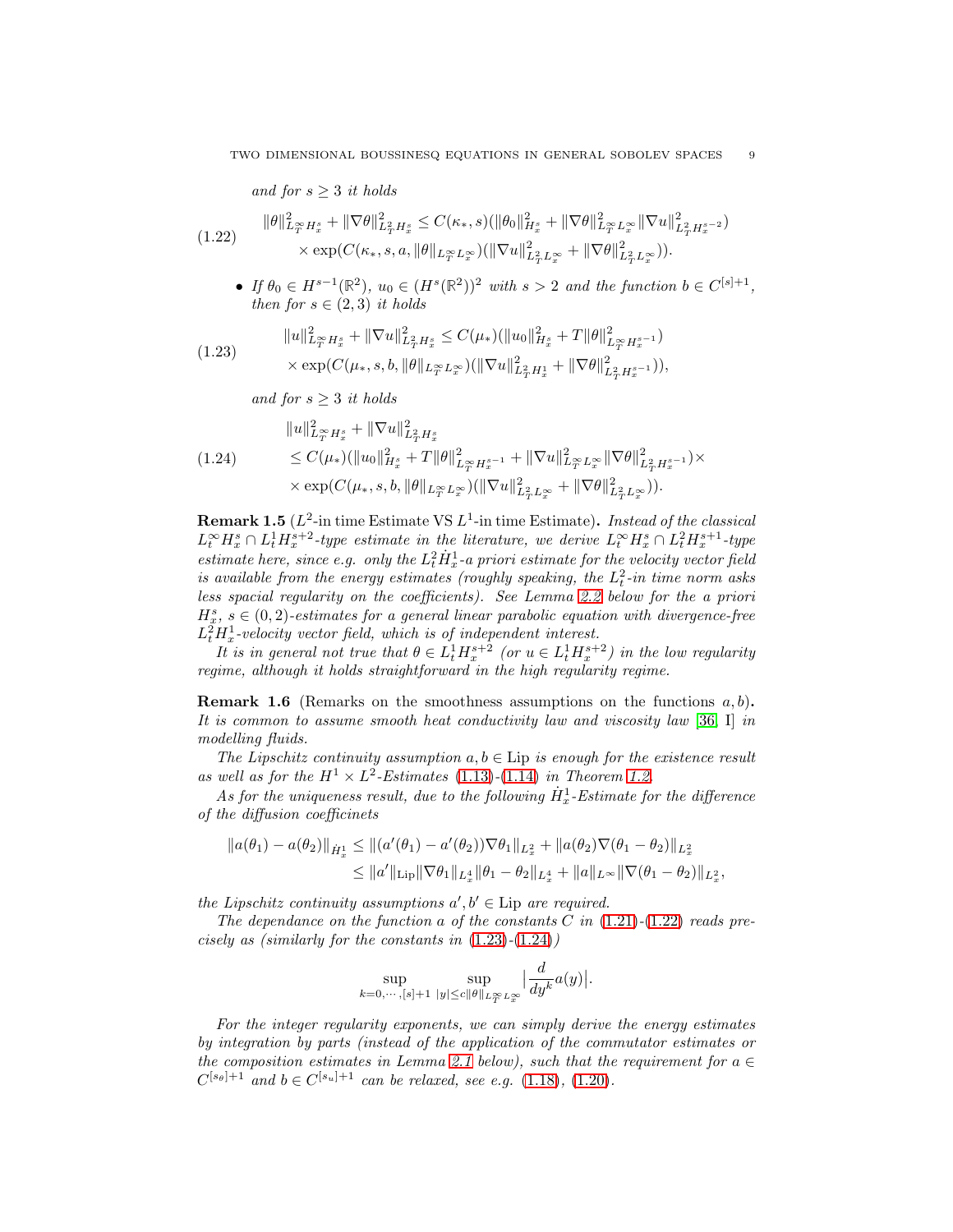## <span id="page-9-3"></span>2. Proofs

Recall the Cauchy problem for the two dimensional Boussinesq equations [\(1.1\)](#page-0-0)- [\(1.3\)](#page-1-3)

(2.1) 
$$
\begin{cases} \partial_t \theta + u \cdot \nabla \theta - \text{div}(\kappa \nabla \theta) = 0, \\ \partial_t u + u \cdot \nabla u - \text{div}(\mu S u) + \nabla \Pi = \theta \vec{e_2}, \\ \text{div } u = 0, \\ (\theta, u) \mid_{t=0} = (\theta_0, u_0), \end{cases}
$$

where  $\kappa = a(\theta) \in C_b^1(\mathbb{R}; [\kappa_*, \kappa^*]), \mu = b(\theta) \in C_b^1(\mathbb{R}; [\mu_*, \mu^*])$  with  $\kappa_*, \kappa^*, \mu_*, \mu^*$  four positive constants.

We are going to show the existence, uniqueness as well as the global-in-time regularity results in Theorem [1.2](#page-5-1) in Subsection [2.1,](#page-9-1) Subsection [2.2](#page-11-0) and Subsection [2.3](#page-15-0) respectively.

Recall the definition of the  $\|\cdot\|_{L^q_T X_x}$ -norm in [\(1.12\)](#page-4-2). The Gagliardo-Nirenberg's inequality

<span id="page-9-4"></span>(2.2) 
$$
||f||_{L_T^4 L_x^4(\mathbb{R}^2)} \leq C||f||_{L_T^2 L_x^2(\mathbb{R}^2)}^{\frac{1}{2}}||\nabla f||_{L_T^2 L_x^2(\mathbb{R}^2)}^{\frac{1}{2}}
$$

as well as the equivalence relations between the norms

(2.3) 
$$
\|Su\|_{L_x^2(\mathbb{R}^2)}^2 = 2\|\nabla u\|_{L_x^2(\mathbb{R}^2)}^2 \text{ if div } u = 0,
$$

$$
\|\Delta \eta\|_{L_x^2(\mathbb{R}^2)} \sim \|\nabla^2 \eta\|_{L_x^2(\mathbb{R}^2)}
$$

will be used freely in the proof.

<span id="page-9-1"></span>2.1. **Existence of weak solutions if**  $(\theta_0, u_0) \in (L^2(\mathbb{R}^2))^3$ . We will follow the standard procedure to show the existence of the weak solutions under the initial condition

$$
(\theta_0, u_0) \in L^2(\mathbb{R}^2) \times (L^2(\mathbb{R}^2))^2
$$
,

namely

- Step 1 We construct a sequence of approximate solutions, which satisfy the energy estimate uniformly.
- Step 2 We show the convergence of this approximate solution sequence to a weak solution and study the property of the weak solution.

We are going to sketch the proof and pay attention to the low-regulartiy assumptions.

Step 1: Construction of approximate solutions with uniform bounds. We use the Friedrich's method to construct a sequence of approximate solutions. We consider the following system of  $(\theta_n, u_n)$ 

<span id="page-9-2"></span>(2.4) 
$$
\begin{cases} \partial_t \theta_n + P_n(u_n \cdot \nabla \theta_n) - P_n \operatorname{div}(\kappa_n \nabla \theta_n) = 0, \\ \partial_t u_n + P_n \mathbb{P}(u_n \cdot \nabla u_n) - P_n \mathbb{P} \operatorname{div}(\mu_n S u_n) = \mathbb{P}(\theta_n \vec{e_2}), \\ u_n(0, x) = P_n u_0(x), \quad \theta_n(0, x) = P_n \theta_0(x), \end{cases}
$$

where  $\kappa_n = a(\theta_n)$  and  $\mu_n = b(\theta_n)$ . The operator  $P_n$ ,  $n \in \mathbb{N}$ , is the low-frequency cut-off operator which is defined as follows

$$
P_n f(x) = \mathcal{F}^{-1}(\mathbb{1}_{B_n}(\xi)\mathcal{F}f(\xi))(x),
$$

<span id="page-9-0"></span>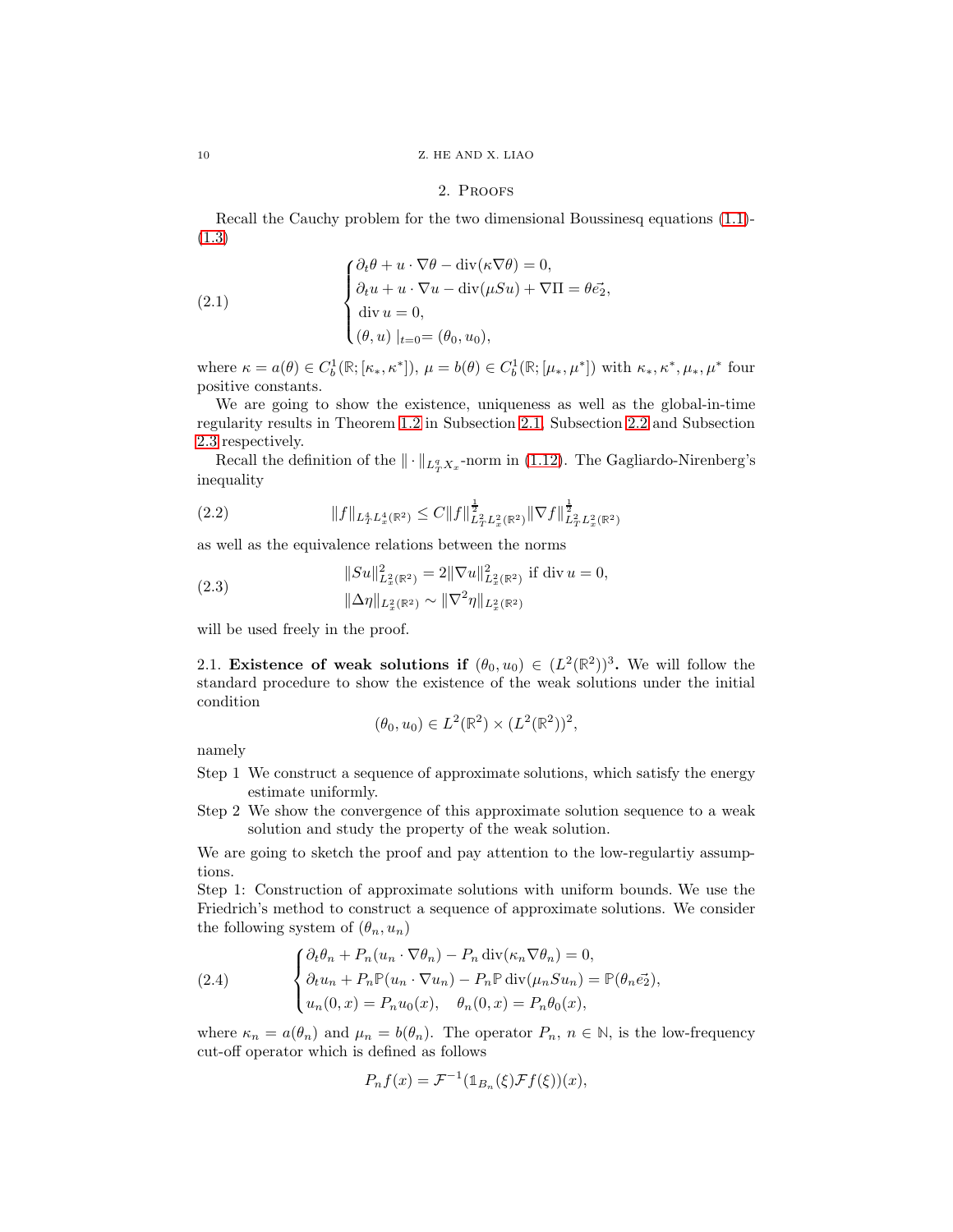where  $B_n \subset \mathbb{R}^2$  is the disk with center at 0 and radius n, and  $\mathcal{F}, \mathcal{F}^{-1}$  are the standard Fourier and inverse Fourier transformation. The operator **P** in [\(2.4\)](#page-9-2) denotes the Leray-Helmholtz projector on the **R** 2 , which decomposes the tempered distributions  $v \in \mathcal{S}'(\mathbb{R}^2; \mathbb{R}^2)$  into div-free and curl-free parts as follows

$$
(2.5) \t\t v = \nabla^{\perp} V_1 + \nabla V_2,
$$

where

$$
\nabla^{\perp} V_1 = -\nabla^{\perp} (-\Delta)^{-1} \nabla^{\perp} \cdot v =: \mathbb{P}v, \quad \nabla V_2 = -\nabla (-\Delta)^{-1} \nabla \cdot v = (1 - \mathbb{P})v
$$

with  $\nabla^{\perp} = (\partial_{x_2}, -\partial_{x_1})^T$ . Notice that  $\mathbb P$  maps  $L^p(\mathbb R^2; \mathbb R^2)$  into itself for any  $p \in$  $(1, \infty)$  and it is commutative with the projection operator  $P_n$ .

We define the Banach spaces  $L_n^2$  and  $L_n^{2,\sigma}$  as following

<span id="page-10-2"></span>
$$
L_n^2(\mathbb{R}^2) = \{ f \in L^2(\mathbb{R}^2) \mid f = P_n f \},
$$
  

$$
L_n^{2,\sigma}(\mathbb{R}^2) = \{ f \in (L_n^2(\mathbb{R}^2))^2 \mid \text{div}_x(f) = 0 \}.
$$

The system  $(2.4)$  turns out to be an ordinary differential equation system in  $L_n^2(\mathbb{R}^2) \times$  $(L_n^{2,\sigma}(\mathbb{R}^2))^2$ . Indeed, the following estimates hold

$$
||P_n(u_n \cdot \nabla \theta_n) - P_n \operatorname{div}(\kappa_n \nabla \theta_n)||_{L_x^2}
$$
  
\n
$$
\leq C(||a||_{\operatorname{Lip}})n^4(||u_n||_{L_x^2} + ||\theta_n||_{L_x^2} + \kappa^*)||\theta_n||_{L_x^2},
$$
  
\n
$$
||P_n \mathbb{P}(u_n \cdot \nabla u_n) - P_n \mathbb{P} \operatorname{div}(\mu_n S u_n)||_{L_x^2}
$$
  
\n
$$
\leq C(||b||_{\operatorname{Lip}})n^4(||u_n||_{L_x^2} + ||\theta_n||_{L_x^2} + \mu^*)||u_n||_{L_x^2}.
$$

Hence, for any  $n \in \mathbb{N}$ , there exists  $T_n > 0$  such that the system [\(2.4\)](#page-9-2) has a solution  $(\theta_n, u_n) \in C^{\infty}([0, T_n]; L^2_n(\mathbb{R}^2)) \times (C^{\infty}([0, T_n]; L^{2, \sigma}_n(\mathbb{R}^2)))^2.$ 

We take the  $L^2$  inner product of the equation  $(2.4)$ <sub>1</sub> and  $\theta_n$  to derive

$$
\frac{1}{2}\frac{d}{dt}\int_{\mathbb{R}^2} \theta_n^2 + \int_{\mathbb{R}^2} \kappa_n |\nabla \theta_n|^2 = 0.
$$

Then the following uniform estimate for  $(\theta_n)$  holds

<span id="page-10-0"></span>
$$
(2.6) \qquad \frac{1}{2} \|\theta_n\|_{L_T^{\infty} L_x^2}^2 + \kappa_* \|\nabla \theta_n\|_{L_T^2 L_x^2}^2 dt \le \frac{1}{2} \|P_n \theta_0\|_{L_x^2}^2 \le \frac{1}{2} \|\theta_0\|_{L_x^2}^2, \quad \forall T > 0.
$$

Similarly we take the  $L^2$  inner product of the equation  $(2.4)_2$  and  $u_n$  to derive

$$
\frac{1}{2}\frac{d}{dt}\|u_n\|_{L_x^2}^2 + \frac{1}{2}\|\mu_n Su_n\|_{L_x^2}^2 \le \|\theta_n\|_{L_x^2} \|u_n\|_{L_x^2} \le \frac{1}{2}(T\|\theta_n\|_{L_x^2}^2 + \frac{1}{T}\|u_n\|_{L_x^2}^2),
$$

for all positive times  $T > 0$ , and thus by Gronwall's inequality we arrive at the following uniform estimate for  $(u_n)$  (noticing  $||Su_n||_{L_x^2}^2 = 2||\nabla u_n||_{L_x^2}^2$ )

<span id="page-10-1"></span>
$$
(2.7) \qquad \frac{1}{2}||u_n||_{L_T^{\infty}L_x^2}^2 + \mu_*||\nabla u_n||_{L_T^2L_x^2}^2 \le \frac{e}{2}(T||\theta_0||_{L_x^2}^2 + ||u_0||_{L_x^2}^2), \quad \forall T > 0.
$$

Thus the approximate solutions  $(\theta_n, u_n)$  exist for all positive times.

Step 2: Passing to the limit. By the above uniform bounds  $(2.6)-(2.7)$  $(2.6)-(2.7)$  there exists a subsequence, still denote by  $(\theta_n, u_n)$ , converging weakly to a limit  $(\theta, u) \in$  $L^{\infty}_{\text{loc}}([0,\infty);(L^{2}_{x})^{3}) \cap L^{2}_{\text{loc}}([0,\infty);(H^{1}_{x})^{3})$ :

$$
\theta_n \stackrel{*}{\rightharpoonup} \theta \quad \text{in } L^{\infty}_{\text{loc}}([0,\infty); L^2(\mathbb{R}^2)), \quad \nabla \theta_n \rightharpoonup \nabla \theta \quad \text{in } L^2_{\text{loc}}([0,\infty); L^2(\mathbb{R}^2)),
$$
  

$$
u_n \stackrel{*}{\rightharpoonup} u \quad \text{in } L^{\infty}_{\text{loc}}([0,\infty); (L^2(\mathbb{R}^2))^2), \quad \nabla u_n \rightharpoonup \nabla u \quad \text{in } L^2_{\text{loc}}([0,\infty); (L^2(\mathbb{R}^2))^2).
$$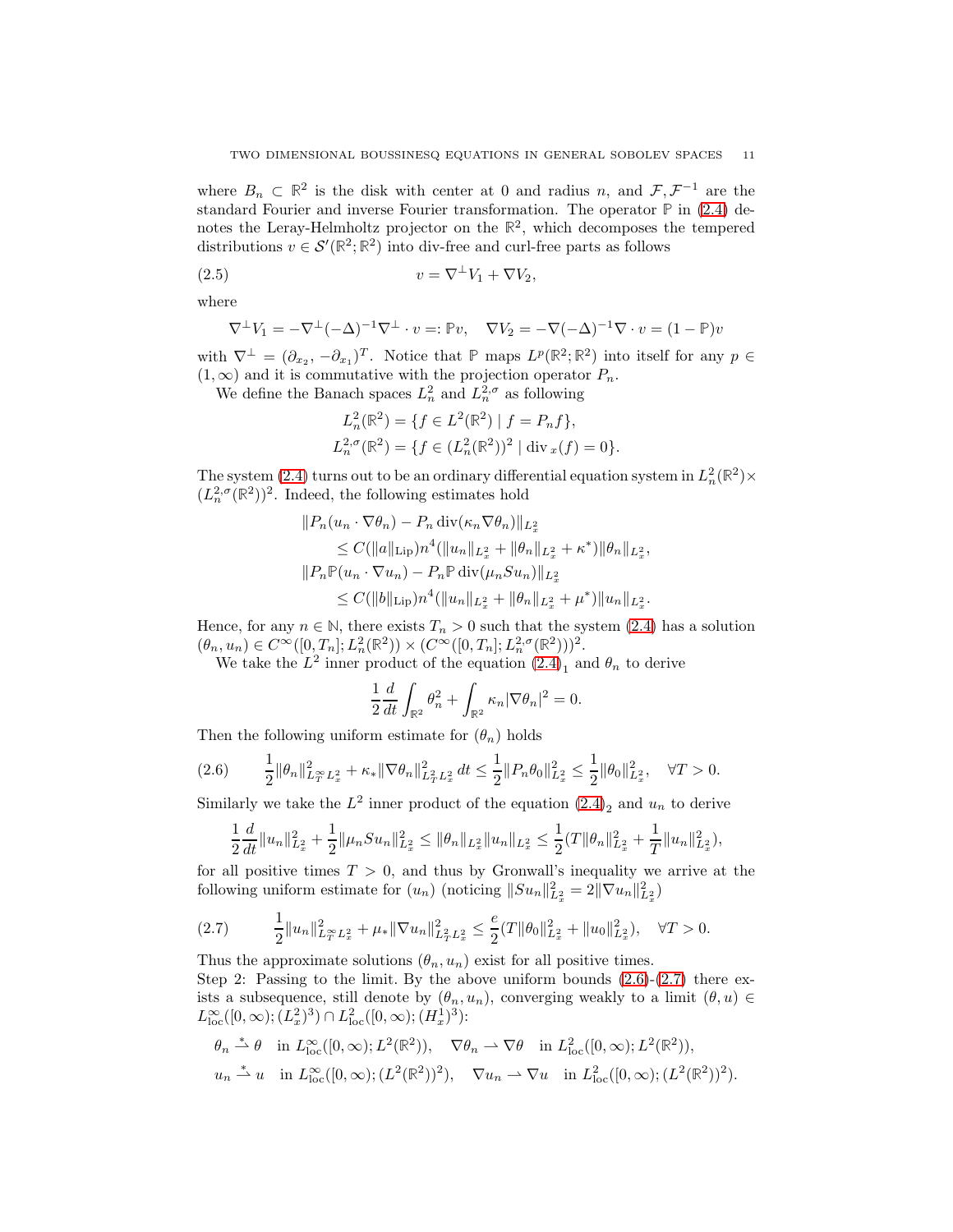Since by the Gagliardo-Nirenberg's inequality  $(\theta_n, u_n)$  is a bounded sequence in  $L_T^4 L_x^4$  for any  $T > 0$ , the sequence of the time derivatives  $(\partial_t \theta_n, \partial_t u_n)$  is bounded in  $L^2_T(H^{-1}_x)$  (by use of the equations in [\(2.4\)](#page-9-2)), and hence  $\{(\theta_n, u_n)\}\$ is relatively compact in  $L_T^p L_x^2(B_R)$  for any fixed disk  $B_R \subset \mathbb{R}^2$  for all  $p \in [1,\infty)$ , which implies the pointwise convergence (up to a subsequence)

$$
\theta_n \to \theta
$$
,  $u_n \to u$  for almost every  $t \in \mathbb{R}^+$ ,  $x \in \mathbb{R}^2$ ,

as well as the convergence of the nonlinear terms (noticing e.g.  $u_n \varphi \to u\varphi$  in  $L_T^4 L_x^4$ for fixed  $\varphi \in C_c^{\infty}((0,T) \times \mathbb{R}^2)$ 

$$
u_n \theta_n \to u\theta
$$
,  $u_n \otimes u_n \to u \otimes u$  in  $\mathcal{D}'((0,T) \times \mathbb{R}^2)$  and hence weakly in  $L_T^2 L_x^2$ .

Consequently,  $\kappa_n = a(\theta_n) \to \kappa = a(\theta)$  and  $\mu_n = b(\theta_n) \to \mu = b(\theta)$  almost everywhere and

$$
\kappa_n \nabla \theta_n \rightharpoonup \kappa \nabla \theta, \quad \mu_n S u_n \rightharpoonup \mu S u \text{ in } L^2_T L^2_x.
$$

Thus the equation (noticing  $P_n \to \text{Id}$  as an operator from  $H^s(\mathbb{R}^2)$  to itself)

$$
\partial_t \theta + \text{div} \left( u \theta \right) - \text{div} \left( \kappa \nabla \theta \right) = 0 \text{ holds in } L^2_{\text{loc}}((0, \infty); H_x^{-1}(\mathbb{R}^2)),
$$

and we can test it by  $\theta \in L^2_{loc}([0,\infty); H^1_x)$  to arrive at the energy equality [\(1.8\)](#page-4-0) for  $\theta$ , such that  $\theta|_{t=0} = \theta_0$  and  $\theta \in C([0,\infty); L_x^2)$  hold true.

Similarly, the equation

(2.8) 
$$
\partial_t u + \mathbb{P} \text{div} \left( u \otimes u - \mu S u \right) = \mathbb{P}(\theta \vec{e}_2) \text{ holds in } L^2_{\text{loc}}((0, \infty); (H_x^{-1}(\mathbb{R}^2))^2),
$$

and we can test it by the divergence-free velocity field  $u \in L^2_{loc}((0,\infty);(H^1_x(\mathbb{R}^2))^2)$ to arrive at the energy equality [\(1.10\)](#page-4-1), which implies  $u \in C([0,\infty); (L_x^2(\mathbb{R}^2))^2)$  and  $u|_{t=0} = u_0$ . We take the solution  $\Pi$  of the Poisson equation

(2.9) 
$$
\Delta \Pi = \text{div} (1 - \mathbb{P})(\theta \vec{e}_2 - \text{div} (u \otimes u - \mu S u))
$$

under the renormalisation condition  $\int_{B_1} \Pi \, dx = 0$ , such that

$$
\nabla\Pi = (1 - \mathbb{P})(\theta\vec{e}_2 - \text{div}\,(u\otimes u - \mu Su)) \in L^2_{\text{loc}}((0,\infty);(H_x^{-1}(\mathbb{R}^2))^2),
$$

and the equation [\(1.11\)](#page-4-3) holds in  $L^2_{\text{loc}}((0,\infty); (H_x^{-1}(\mathbb{R}^2))^2)$ .

<span id="page-11-0"></span>2.2. Energy estimates & Uniqueness of the weak solutions if  $(\theta_0, u_0) \in$  $H^1(\mathbb{R}^2) \times (L^2(\mathbb{R}^2))^2$ . We first introduce a scalar function  $\eta$ , which is given in terms of the temperature function as follows (recalling  $\kappa = a(\theta) \in C_b^1(\mathbb{R}; [\kappa_*, \kappa^*]))$ 

<span id="page-11-1"></span>(2.10) 
$$
\eta = A(\theta), \text{ with } A(z) := \int_0^z a(\alpha) d\alpha \text{ the primitive function of } a.
$$

As  $A'(\theta) = a(\theta) \ge \kappa_* > 0$ , the function A is invertible and we can write

<span id="page-11-2"></span>
$$
\theta = A^{-1}(\eta),
$$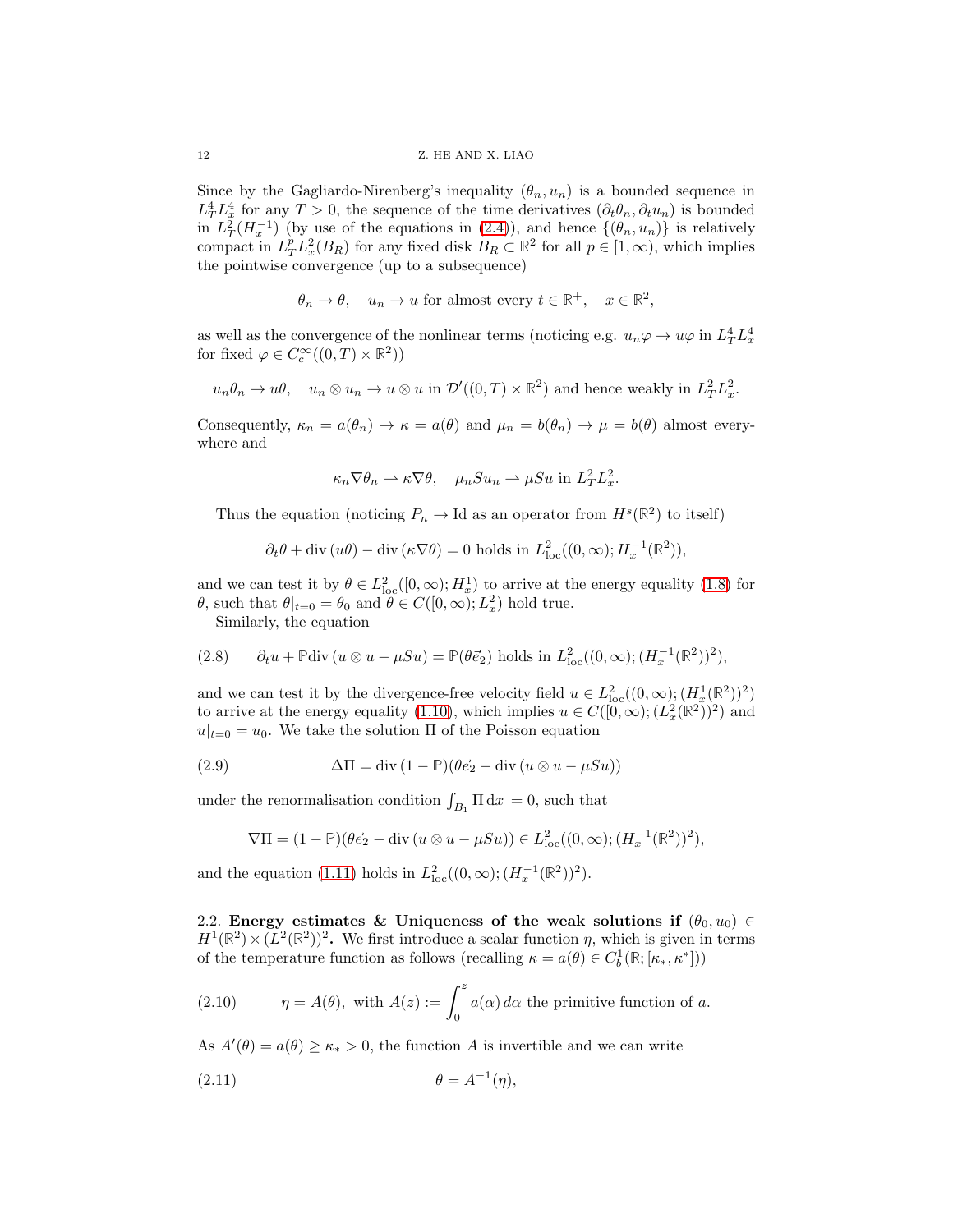where  $(A^{-1})'(\eta) = \frac{1}{a(A^{-1}(\eta))} \leq \frac{1}{\kappa^*}$ . We have the following equivalence relations <sup>[3](#page-12-0)</sup> (2.12)

<span id="page-12-2"></span>
$$
\label{eq:22} \begin{split} &\kappa_*\|\theta\|_{L_x^2}\leq \|\eta\|_{L_x^2}\leq \kappa^*\|\theta\|_{L_x^2},\\ &\kappa_*\|\nabla\theta\|_{L_x^2}\leq \|\nabla\eta\|_{L_x^2}=\|a(\theta)\nabla\theta\|_{L_x^2}\leq \kappa^*\|\nabla\theta\|_{L_x^2},\\ &\kappa_*\|\partial_t\theta\|_{L_x^2}\leq \|\partial_t\eta\|_{L_x^2}=\|a(\theta)\partial_t\theta\|_{L_x^2}\leq \kappa^*\|\partial_t\theta\|_{L_x^2},\\ &\|\nabla^2\eta\|_{L_x^2}\leq \|a\|_{\mathrm{Lip}}\|\nabla\theta\|_{L_x^4}^2+\kappa^*\|\nabla^2\theta\|_{L_x^2}\leq (C\|a\|_{\mathrm{Lip}}\|\nabla\theta\|_{L_x^2}+\kappa^*)\|\nabla^2\theta\|_{L_x^2},\\ &\|\nabla^2\theta\|_{L_x^2}\leq \frac{\|a\|_{\mathrm{Lip}}}{\kappa_*^3}\|\nabla\eta\|_{L_x^4}+\frac{1}{\kappa_*}\|\nabla^2\eta\|_{L_x^2}\leq (C\frac{\|a\|_{\mathrm{Lip}}}{\kappa_*^3}\|\nabla\eta\|_{L_x^2}+\frac{1}{\kappa_*})\|\nabla^2\eta\|_{L_x^2}. \end{split}
$$

That is,  $(2.13)$ 

<span id="page-12-5"></span>
$$
\theta(t, \cdot) \in H_x^k(\mathbb{R}^2) \Leftrightarrow \eta(t, \cdot) \in H_x^k(\mathbb{R}^2), \quad k = 0, 1, 2.
$$

Let  $(\theta, u) \in C([0, \infty); (L^2(\mathbb{R}^2))^3) \cap L^2_{loc}([0, \infty); (H^1(\mathbb{R}^2))^3)$  be a weak solution of the Cauchy problem [\(2.1\)](#page-9-3) in the sense of Definition [1.1](#page-4-4) with

(2.14) 
$$
\partial_t \theta + u \cdot \nabla \theta - \text{div}(\kappa \nabla \theta) = 0 \text{ holding in } L^2_{\text{loc}}([0, \infty); H_x^{-1}(\mathbb{R}^2)).
$$

Since  $Y := L_{t,x}^{\infty}([0,\infty) \times \mathbb{R}^2) \cap L_{\text{loc}}^2([0,\infty); H_x^1(\mathbb{R}^2))$  is an algebra (in the sense that the product of any two elements in  $Y$  still belongs to  $Y$ ), we can multiply the above θ-equation by  $κ = a(θ)$  (with  $a(θ) - a(0) ∈ Y$ ), to arrive at the parabolic equation for  $\eta = A(\theta) \in C([0,\infty); L^2(\mathbb{R}^2)) \cap L^2_{\text{loc}}([0,\infty); H^1(\mathbb{R}^2))$ :

<span id="page-12-1"></span>(2.15) 
$$
\partial_t \eta + u \cdot \nabla \eta - \kappa \Delta \eta = 0 \text{ holding in the dual space } Y'.
$$

We are going to derive the  $H^1$ -Estimate for  $\eta$  (and hence for  $\theta$ ) as well as the  $L^2$ -Estimate for  $u$  first. Then we will show the uniqueness result of the weak solutions by considering the difference of two possible weak solutions. The procedure is standard (see e.g. Section 2 [\[29\]](#page-24-22)) and we are going to sketch the proof.

 $H^1 \times L^2$ -Estimate for  $(\theta, u)$ . By virtue of the energy equalities [\(1.8\)](#page-4-0) and [\(1.10\)](#page-4-1) and the derivation of the uniform estimates  $(2.6)$  and  $(2.7)$ , we have the  $L^2$ -Estimate

<span id="page-12-3"></span>(2.16) 
$$
\|\theta\|_{L^{\infty}_T L^2_x}^2 + \|\nabla \theta\|_{L^2_T L^2_x}^2 \leq C(\kappa_*) \|\theta_0\|_{L^2}^2,
$$

and the  $L^2$ -Estimate [\(1.13\)](#page-5-5) for u. By Gagliardo-Nirenberg's inequality [\(2.2\)](#page-9-4) it holds

<span id="page-12-4"></span>(2.17) 
$$
||u||_{L_T^4 L_x^4} \leq C(\mu_*) \left(\sqrt{T} ||\theta_0||_{L^2} + ||u_0||_{L^2}\right).
$$

We assume a priori that the function  $\eta$  is smooth and decay sufficiently fast at infinity. We test the  $\eta$ -equation [\(2.15\)](#page-12-1) by  $\Delta \eta$  to derive by integration by parts that

$$
\frac{1}{2}\frac{d}{dt}\int_{\mathbb{R}^2}|\nabla\eta|^2\,\mathrm{d} x\,+\int_{\mathbb{R}^2}\kappa|\Delta\eta|^2\,\mathrm{d} x\,=\int_{\mathbb{R}^2}u\cdot\nabla\eta\Delta\eta\,\mathrm{d} x\,\leq \|u\|_{L^4_x}\|\nabla\eta\|_{L^4_x}\|\Delta\eta\|_{L^2_x}.
$$

By Gagliardo-Nirenberg's inequality [\(2.2\)](#page-9-4), the equivalence  $\|\Delta \eta\|_{L_x^2(\mathbb{R}^2)} \sim \|\nabla^2 \eta\|_{L_x^2(\mathbb{R}^2)}$ and Young's inequality we arrive at

$$
\frac{1}{2}\frac{d}{dt}\int_{\mathbb{R}^2}|\nabla \eta|^2\,\mathrm{d}x + \frac{\kappa_*}{2}\int_{\mathbb{R}^2}|\Delta \eta|^2\,\mathrm{d}x \leq C(\kappa_*)\|u\|_{L_x^4}^4\|\nabla \eta\|_{L_x^2}^2.
$$

<sup>3</sup>We can easily compute

<span id="page-12-0"></span>
$$
\nabla \eta = a(\theta) \nabla \theta, \quad \nabla \theta = \frac{1}{a(A^{-1}(\eta))} \nabla \eta,
$$
  

$$
\nabla^2 \eta = a'(\theta) \nabla \theta \otimes \nabla \theta + a(\theta) \nabla^2 \theta, \quad \nabla^2 \theta = -\frac{a'(A^{-1}(\eta))}{a^3(A^{-1}(\eta))} \nabla \eta \otimes \nabla \eta + \frac{1}{a(A^{-1}(\eta))} \nabla^2 \eta.
$$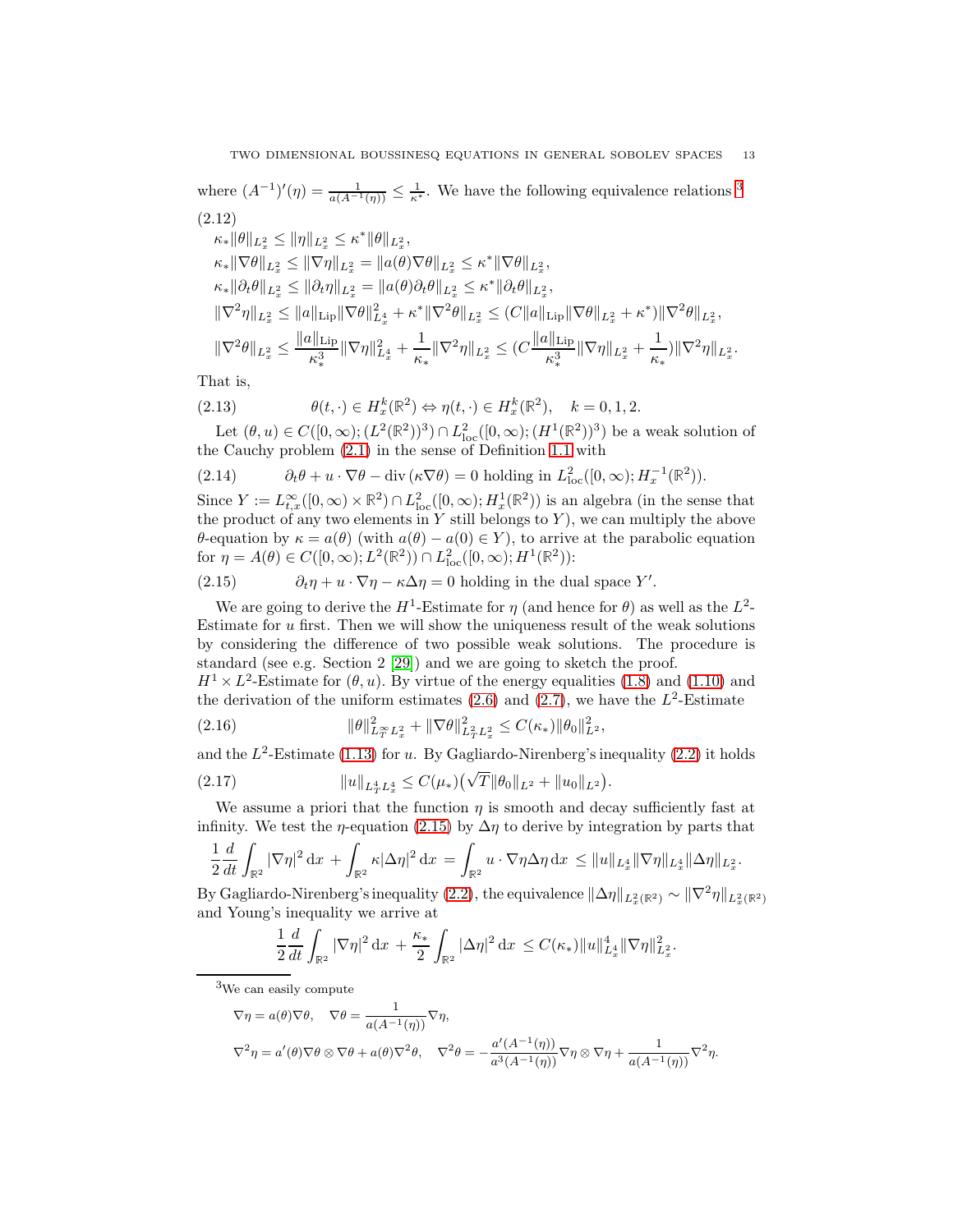Gronwall's inequality gives

$$
\|\nabla \eta(T)\|_{L^2_x}^2+\|\nabla^2 \eta\|_{L^2_TL^2_x}^2\leq C(\kappa_*)\|\nabla \eta_0\|_{L^2_x}^2\exp(C(\kappa_*)\|u\|_{L^4_TL^4_x}^4)
$$

for any positive time  $T > 0$ . Thus by the *η*-equation

$$
\begin{aligned} \|\partial_t\eta\|_{L^2_TL^2_x} &= \|u\cdot\nabla\eta - \kappa\Delta\eta\|_{L^2_TL^2_x} \le \|u\|_{L^4_TL^4_x} \|\nabla\eta\|_{L^4_TL^4_x} + \kappa^*\|\Delta\eta\|_{L^2_TL^2_x} \\ &\le C(\kappa_*,\kappa^*) \|\nabla\eta_0\|_{L^2_x} \exp(C(\kappa_*)\|u\|_{L^4_TL^4_x}^4). \end{aligned}
$$

By virtue of the equivalence relation [\(2.12\)](#page-12-2):

$$
\|\nabla\theta\|_{L^\infty_TL^2_x}^2+\|\nabla^2\theta\|_{L^2_TL^2_x}^2\leq C(\kappa_*,\|a\|_\mathrm{Lip})(\|\nabla\eta\|_{L^\infty_TL^2_x}^2+(1+\|\nabla\eta\|_{L^\infty_TL^2_x}^2)\|\nabla^2\eta\|_{L^2_TL^2_x}^2)
$$

and  $(2.16)-(2.17)$  $(2.16)-(2.17)$ , we have the a priori  $H^1$ -Estimate  $(1.14)$  for  $\theta$ :

<span id="page-13-1"></span>
$$
(2.18) \qquad \|\theta\|_{L^{\infty}_{T}H^{1}_{x}}^{2} + \|\nabla\theta\|_{L^{2}_{T}H^{1}_{x}}^{2} + \|\partial_{t}\theta\|_{L^{2}_{T}L^{2}_{x}}^{2} \leq C(\kappa_{*}, \|a\|_{\text{Lip}}, \kappa^{*})\|\theta_{0}\|_{H^{1}}^{2}(1 + \|\nabla\theta_{0}\|_{L^{2}}^{2})\exp(C(\kappa_{*})\|u\|_{L^{4}_{T}L^{4}_{x}}^{4}).
$$

Therefore both the parabolic equations [\(2.14\)](#page-12-5) and [\(2.15\)](#page-12-1) for  $\theta$  and  $\eta$  hold in  $L^2_{\text{loc}}([0,\infty);L^2(\mathbb{R}^2))$ . A standard density argument ensures the  $H^1$ -Estimate [\(1.14\)](#page-5-2) for  $\theta$  and  $\theta \in C([0,\infty); H_x^1(\mathbb{R}^2)).$ 

Uniqueness. Let  $(\theta_1, u_1, \Pi_1)$  and  $(\theta_2, u_2, \Pi_2)$  be two weak solutions of the Cauchy problem [\(2.1\)](#page-9-3) with the same initial data  $(\theta_0, u_0) \in H^1(\mathbb{R}^2) \times (L^2(\mathbb{R}^2))^2$ , which satisfy the energy estimates  $(1.13)-(1.14)$  $(1.13)-(1.14)$ . Recall  $(2.10)$  for the definition of the function  $A$ , and we set

$$
\eta_1 = A(\theta_1), \quad \eta_2 = A(\theta_2).
$$

We consider the difference

$$
(\dot{\eta}, \dot{u}, \nabla \dot{\Pi}) = (\eta_1 - \eta_2, u_1 - u_2, \nabla \Pi_1 - \nabla \Pi_2),
$$

which lies in

$$
(C([0,\infty);H^1(\mathbb{R}^2)) \cap L^2_{loc}([0,\infty);H^2(\mathbb{R}^2)))
$$
  
 
$$
\times (C([0,\infty);(L^2(\mathbb{R}^2))^2) \cap L^2_{loc}([0,\infty);(H^1(\mathbb{R}^2))^2)) \times L^2_{loc}([0,\infty);(H^{-1}(\mathbb{R}^2))^2)).
$$

It satisfies the following Cauchy problem

<span id="page-13-0"></span>(2.19) 
$$
\begin{cases} \partial_t \dot{\eta} + u_1 \cdot \nabla \dot{\eta} - \kappa_1 \Delta \dot{\eta} = \dot{\kappa} \Delta \eta_2 - \dot{u} \cdot \nabla \eta_2, \\ \partial_t \dot{u} + u_1 \cdot \nabla \dot{u} - \text{div}(\mu_1 S \dot{u}) + \nabla \dot{\Pi} = \dot{\theta} \vec{e_2} - \dot{u} \cdot \nabla u_2 + \text{div}(\dot{\mu} S u_2), \\ \text{div } \dot{u} = 0, \\ (\dot{\eta}_0, \dot{u}_0) = (0, 0), \end{cases}
$$

where

$$
\kappa_1 = a(\theta_1), \mu_1 = b(\theta_1), \dot{\theta} = \theta_1 - \theta_2, \dot{\kappa} = a(\theta_1) - a(\theta_2), \dot{\mu} = b(\theta_1) - b(\theta_2).
$$

Similarly as in [\(2.12\)](#page-12-2) we have the following equivalence relationships

$$
\kappa_{*} \|\dot{\theta}\|_{L_{x}^{2}} \leq \|\dot{\eta}\|_{L_{x}^{2}} \leq \kappa^{*} \|\dot{\theta}\|_{L_{x}^{2}},
$$
  
\n
$$
\|\nabla \dot{\eta}\|_{L_{x}^{2}} \leq \|a\|_{\mathrm{Lip}} \|\nabla \theta_{1}\|_{L_{x}^{4}} \|\dot{\theta}\|_{L_{x}^{4}} + \kappa^{*} \|\nabla \dot{\theta}\|_{L_{x}^{2}},
$$
  
\n
$$
\|\nabla \dot{\theta}\|_{L_{x}^{2}} \leq \frac{\|a\|_{\mathrm{Lip}}}{\kappa_{*}^{3}} \|\nabla \eta_{1}\|_{L_{x}^{4}} \|\dot{\eta}\|_{L_{x}^{4}} + \frac{1}{\kappa_{*}} \|\nabla \dot{\eta}\|_{L_{x}^{2}},
$$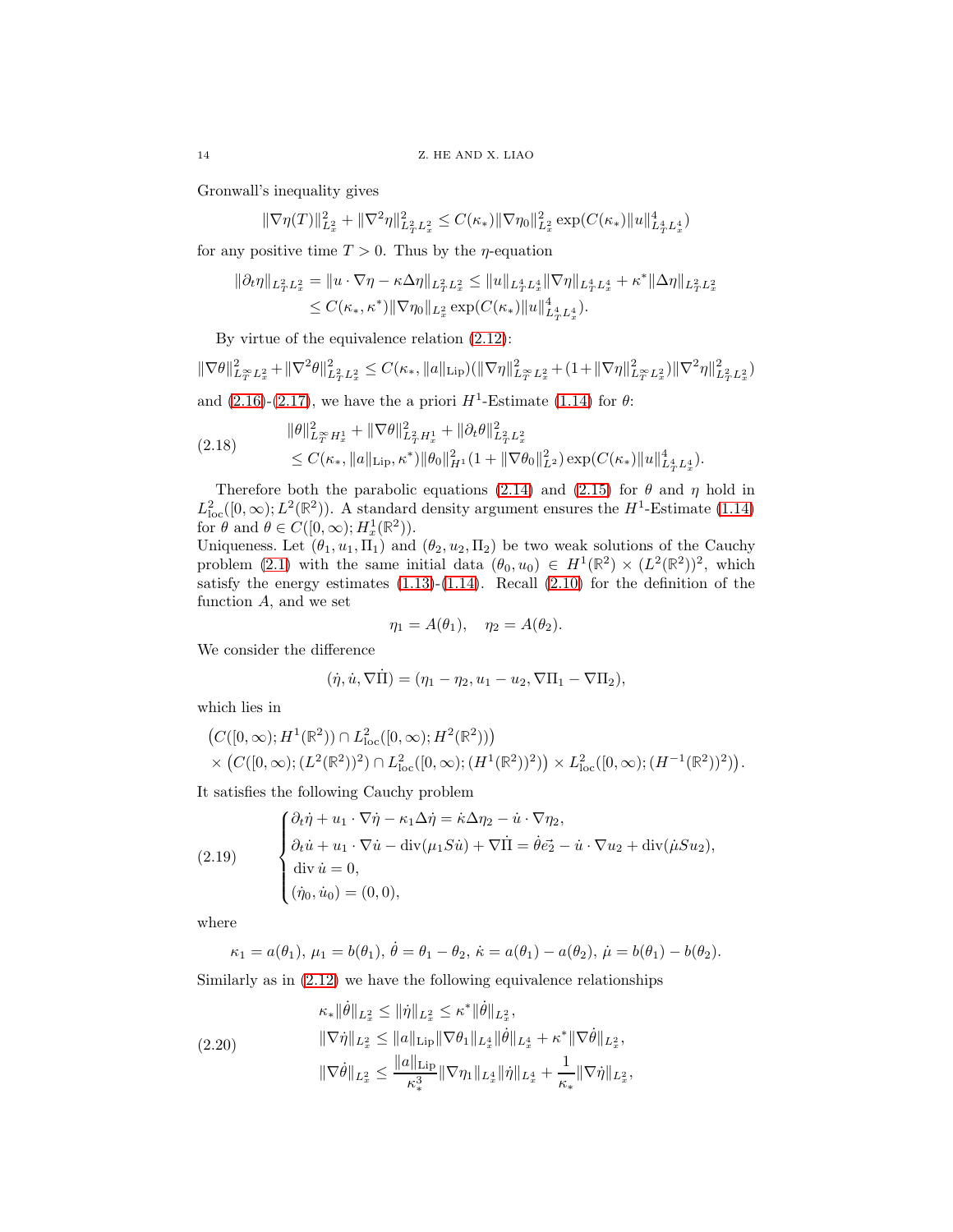and correspondingly we have

<span id="page-14-0"></span>
$$
(2.21) \qquad ||(\dot{\kappa}, \dot{\mu})||_{H_x^1} \leq C(||(a, b)||_{\text{Lip}}, ||(a', b')||_{\text{Lip}}, \kappa_*)(\|\nabla \eta_1\|_{L_x^4} ||\dot{\eta}||_{L_x^4} + ||\dot{\eta}||_{H_x^1})
$$
  

$$
\leq C(||(a, b)||_{\text{Lip}}, ||(a', b')||_{\text{Lip}}, \kappa_*)(1 + \|\nabla \eta_1\|_{L_x^4}) ||\dot{\eta}||_{H_x^1}.
$$

We are going to sketch the derivation of the  $H^1 \times L^2$ -Estimate for  $(\dot{\eta}, \dot{u})$ . (i)  $L^2$  estimate of  $\dot{\eta}$ .

We take the  $L^2(\mathbb{R}^2)$ -inner product between  $(2.19)_1$  and  $\dot{\eta}$  to derive

$$
(2.22)\quad \frac{1}{2}\frac{d}{dt}\int_{\mathbb{R}^2}|\dot{\eta}|^2+\int_{\mathbb{R}^2}\kappa_1|\nabla\dot{\eta}|^2\leq \int_{\mathbb{R}^2}|\dot{\eta}\nabla\kappa_1\cdot\nabla\dot{\eta}|+|\dot{\eta}\dot{u}\cdot\nabla\eta_2|+|\dot{\kappa}\Delta\eta_2\dot{\eta}|.
$$

The righthand side can be bounded by

$$
\begin{aligned} &\|\dot{\eta}\|_{L_x^4}\|\nabla \kappa_1\|_{L_x^4}\|\nabla \dot{\eta}\|_{L_x^2}+\|\nabla \eta_2\|_{L_x^2}\|\dot{u}\|_{L_x^4}\|\dot{\eta}\|_{L_x^4}+\|\Delta \eta_2\|_{L_x^2}\|\dot{\kappa}\|_{L_x^4}\|\dot{\eta}\|_{L_x^4}\\ &\leq C(\|a\|_{\mathrm{Lip}})\Big(\|\nabla \theta_1\|_{L_x^4}\|\dot{\eta}\|_{L_x^2}^{\frac{1}{2}}\|\nabla \dot{\eta}\|_{L_x^2}^{\frac{3}{2}}+\|\nabla \eta_2\|_{L_x^2}\|\dot{u}\|_{L_x^2}^{\frac{1}{2}}\|\nabla \dot{u}\|_{L_x^2}^{\frac{1}{2}}\|\dot{\eta}\|_{L_x^2}^{\frac{1}{2}}\|\nabla \dot{\eta}\|_{L_x^2}^{\frac{1}{2}}\| \nabla \dot{\eta}\|_{L_x^2}^{\frac{1}{2}}\|\nabla \dot{\eta}\|_{L_x^2}^{\frac{1}{2}}\|\nabla \dot{\eta}\|_{L_x^2}^{\frac{1}{2}}\|\nabla \dot{\eta}\|_{L_x^2}^{\frac{1}{2}}\|\nabla \dot{\eta}\|_{L_x^2}^{\frac{1}{2}}\|\nabla \dot{\eta}\|_{L_x^2}^{\frac{1}{2}}\Big)\\ &\leq \frac{\kappa_*}{2}\|\nabla \dot{\eta}\|_{L_x^2}^2+\frac{\mu_*}{4}\|\nabla \dot{u}\|_{L_x^2}^2\\ &+C(\|a\|_{\mathrm{Lip}},\kappa_*,\mu_*)\Big(\|\nabla \theta_1\|_{L_x^4}^4+\|\nabla \eta_2\|_{L_x^2}^2+\|\Delta \eta_2\|_{L_x^2}^2\Big)\times\big(\|\dot{\eta}\|_{L_x^2}^2+\|\dot{u}\|_{L_x^2}^2\big). \end{aligned}
$$

(ii)  $L^2$  estimate of  $\dot{u}$ .

We take the  $L^2$  inner product of the equation  $(2.19)_2$  and  $\dot{u}$  to derive

$$
(2.23) \qquad \frac{1}{2}\frac{d}{dt}\int_{\mathbb{R}^2}|\dot{u}|^2+\frac{1}{2}\int_{\mathbb{R}^2}\mu_1|S\dot{u}|^2\leq \int_{\mathbb{R}^2}|\dot{\theta}\dot{u}|+|\dot{u}|^2|\nabla u_2|+|\dot{\mu}S u_2:\nabla\dot{u}|.
$$

The righthand side can be bounded by

$$
\|\dot{u}\|_{L^2_x}\|\dot{\theta}\|_{L^2_x} + \|\dot{u}\|_{L^4_x}^2 \|\nabla u_2\|_{L^2_x} + \|\dot{\mu}\|_{H^1_x}\|Su_2 : \nabla \dot{u}\|_{H^{-1}_x}
$$

which, by use of the Sobolev embedding  $L^1(\mathbb{R}^2) \hookrightarrow H^{-1}(\mathbb{R}^2)$ , is bounded by µ∗

$$
\frac{\mu_{*}}{4} \|\nabla \dot{u}\|_{L_{x}^{2}}^{2} + C(\|a\|_{\text{Lip}}, \kappa_{*}, \mu_{*})(1 + \|\nabla u_{2}\|_{L_{x}^{2}}^{2}) (\|\dot{u}\|_{L_{x}^{2}}^{2} + \|\dot{\eta}\|_{L_{x}^{2}}^{2}) + C(\mu_{*}) \|\nabla u_{2}\|_{L_{x}^{2}}^{2} \|\dot{\mu}\|_{H_{x}^{1}}^{2}.
$$

(iii)  $L^2$  estimate of  $\nabla \dot{\eta}$ .

We take the  $L^2$  inner product of the equation  $(2.19)_1$  and  $\Delta \dot{\eta}$  to derive 1 2  $\frac{d}{dt}\int_{\mathbb{R}^2} |\nabla \dot{\eta}|^2 + \int$  $\int_{\mathbb{R}^2} \kappa_1 |\Delta \dot{\eta}|^2 \leq \int$  $\frac{1}{\mathbb{R}^2} \left| u_1 \cdot \nabla \dot{\eta} \Delta \dot{\eta} \right| + \left| \dot{u} \cdot \nabla \eta_2 \Delta \dot{\eta} \right| + \left| \dot{\kappa} \Delta \eta_2 \Delta \dot{\eta} \right|$ By  $L^1(\mathbb{R}^2) \hookrightarrow H^{-1}(\mathbb{R}^2)$  again, the righthand side is bounded similarly by κ∗  $\frac{\kappa_*}{2} \|\Delta \dot{\eta}\|_{L_x^2}^2 + \frac{\mu_*}{4}$  $\frac{d^4x}{4} \|\nabla \dot{u}\|_{L_x^2}^2 + C(\kappa_*,\mu_*)(\|u_1\|_{L_x^4}^4 + \|\nabla \eta_2\|_{L_x^4}^4) (\|\dot{u}\|_{L_x^2}^2 + \|\nabla \dot{\eta}\|_{L_x^2}^2)$  $+ C(\kappa_*) \|\Delta\eta_2\|_{L^2_x}^2 \|\dot\kappa\|_{H^1_x}^2.$ 

To conclude, by virtue of the above estimates and [\(2.21\)](#page-14-0), we have the following inequlity

$$
\frac{d}{dt}(\|\dot{\eta}\|_{H_x^1}^2 + \|\dot{u}\|_{L_x^2}^2) + \|\nabla \dot{u}\|_{L_x^2}^2 + \|\nabla \dot{\eta}\|_{H_x^1}^2 \leq C(\|(a, b)\|_{\text{Lip}}, \|(a', b')\|_{\text{Lip}}, \kappa_*, \mu_*)B(t)(\|\dot{u}\|_{L_x^2}^2 + \|\dot{\eta}\|_{H_x^1}^2),
$$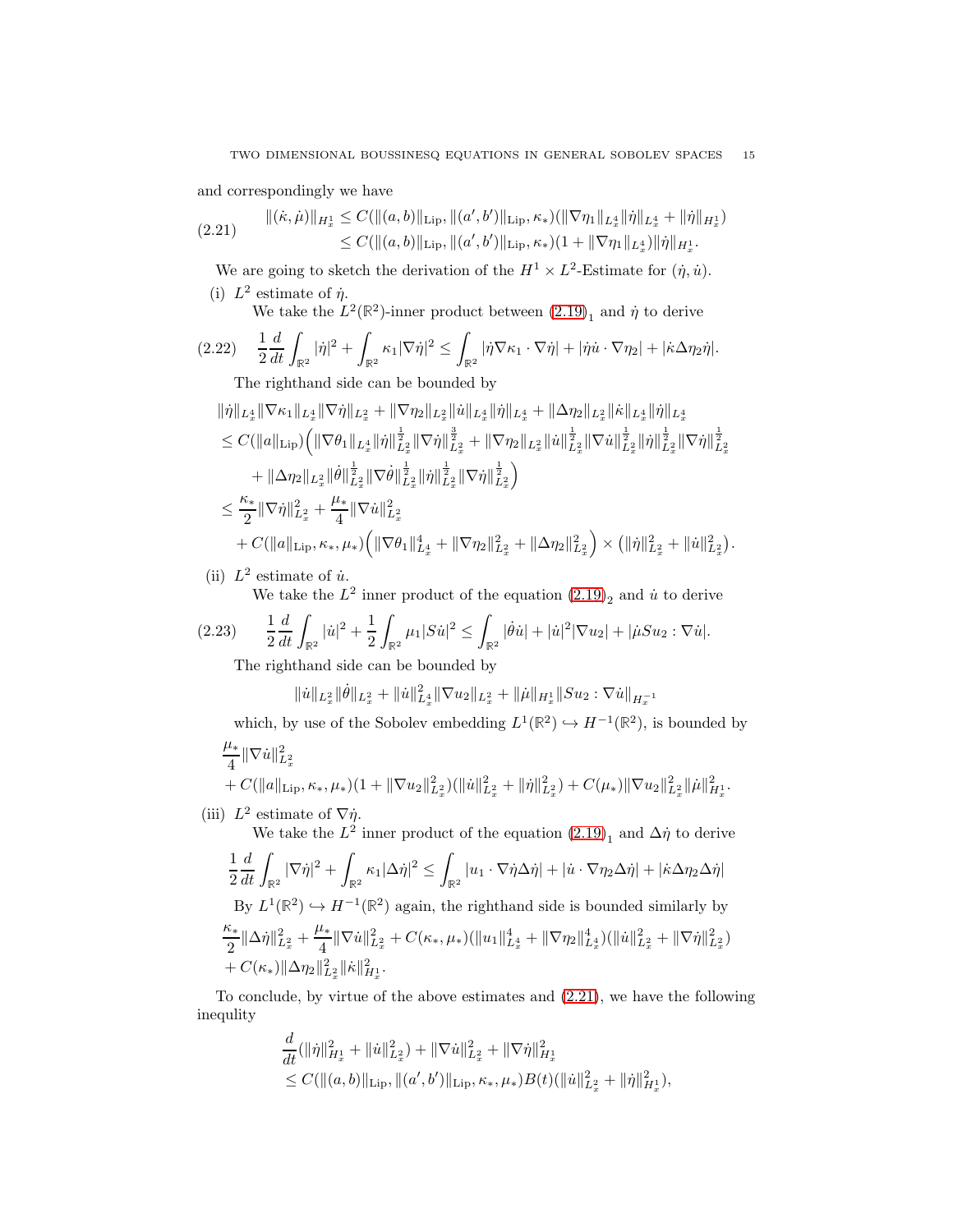where

$$
B(t) = \left( \|\nabla \theta_1\|_{L_x^4}^4 + \|\nabla \eta_2\|_{L_x^2}^2 + \|\Delta \eta_2\|_{L_x^2}^2 + 1 + \|\nabla u_2\|_{L_x^2}^2 + \|u_1\|_{L_x^4}^4 + \|\nabla \eta_2\|_{L_x^4}^4 \right) \times (1 + \|\nabla \eta_1\|_{L_x^4}) \in L^1_{loc}([0, \infty)).
$$

Gronwall's inequality implies then  $\dot{\eta} = 0$  and  $\dot{u} = 0$ . The uniqueness of the weak solutions follows.

<span id="page-15-0"></span>2.3. Propagation of the general  $H^s$ -regularities. After the derivation of the a priori  $H_x^s$ ,  $s \in (0, 2)$ -Estimate for a general linear parabolic equation in Subsection [2.3.1,](#page-16-2) we are going to derive the precise  $H_x^s$ -estimates [\(1.17\)](#page-7-3)-[\(1.24\)](#page-8-2) in Remark [1.4](#page-7-4) in the subsequent subsections:

- In Subsection [2.3.2](#page-19-0) the global-in-time  $H_x^s(\mathbb{R}^2) \times (L_x^2(\mathbb{R}^2))^2$ ,  $s \in (1,2]$ regularities (i.e.  $(1.17)$ ) will be established, where the endpoint case  $s = 2$ (i.e. [\(1.18\)](#page-7-1)) will be treated separately.
- In Subsection [2.3.3](#page-21-0) the global-in-time  $H_x^1(\mathbb{R}^2) \times (H_x^s(\mathbb{R}^2))^2$ ,  $s \in (0,2]$ regularities (i.e.  $(1.19)$ ) will be established, where the endpoint case  $s = 2$ (i.e. [\(1.20\)](#page-7-2)) will be treated separately.
- In Subsection [2.3.4](#page-22-0) the global-in-time  $H_x^s(\mathbb{R}^2) \times (H_x^{s-2}(\mathbb{R}^2))^2$  (i.e. [\(1.21\)](#page-7-0)-[\(1.22\)](#page-8-0)) and  $H_x^{s-1} \times (H_x^s(\mathbb{R}^2))^2$ ,  $s > 2$ -regularities (i.e. [\(1.23\)](#page-8-1)-[\(1.24\)](#page-8-2)) will be established respectively.

As far as the borderline estimates  $(1.17)-(1.24)$  $(1.17)-(1.24)$  are established, the global-in-time regularity [\(1.16\)](#page-5-4) follows immediately.

For readers' convenience we recall here briefly the Littlewood-Paley dyadic decomposition and the  $H^s(\mathbb{R}^n)$ -norms (see e.g. Chapter 2 in the book [\[4\]](#page-23-9) for more details). We fix a nonincreasing radial function  $\chi \in C_c^{\infty}(B_{\frac{4}{3}})$  with  $\chi(x) = 1$  with  $x \in B_1$ , where  $B_r \subset \mathbb{R}^n$  denotes the ball centered at 0 with radius r. We define the function  $\varphi(\xi) = \chi(\frac{\xi}{2}) - \chi(\xi)$  and  $\varphi_j(\xi) = \varphi(2^{-j}\xi)$  with  $j \geq 0$ . We do the Littlewood-Paley decomposition in the following way

<span id="page-15-1"></span>(2.24) 
$$
g = \Delta_{-1}g + \sum_{j\geq 0} \Delta_j g,
$$

where

$$
\mathcal{F}(\Delta_{-1}g)(\xi) = \chi(\xi)\mathcal{F}(g)(\xi), \quad \mathcal{F}(\Delta_{j}g)(\xi) = \varphi_{j}(\xi)\mathcal{F}(g)(\xi), \quad j \ge 0,
$$

and  $\mathcal F$  denotes the Fourier transform. We have the following Bernstein's inequalities for some universal constant  $C$  (depending only on  $n$ )

<span id="page-15-2"></span>
$$
\|\Delta_{-1}g\|_{L^{2}(\mathbb{R}^n)} \leq C\|g\|_{L^{2}(\mathbb{R}^n)},
$$
  
(2.25) 
$$
C^{-1}2^{j}\|\Delta_{j}g\|_{L^{2}(\mathbb{R}^n)} \leq \|\nabla(\Delta_{j}g)\|_{L^{2}(\mathbb{R}^n)} \leq C2^{j}\|\Delta_{j}g\|_{L^{2}(\mathbb{R}^n)}, \quad \forall j \geq 0.
$$

Let  $s \geq 0$  and  $p, r \geq 1$ . We define the nonhomogeneous Besov spaces  $B_{p,r}^s(\mathbb{R}^n)$  as the spaces consisting of all tempered distributions  $g \in \mathcal{S}'(\mathbb{R}^n)$  satisfying

$$
||g||_{B_{p,r}^s(\mathbb{R}^n)} = ||(2^{js}||\Delta_j g||_{L^p(\mathbb{R}^n)})_{j\geq -1}||_{l^r} < \infty.
$$

The inhomogeneous Sobolev spaces  $H^s(\mathbb{R}^n) = B^s_{2,2}(\mathbb{R}^n)$  can be defined by

$$
H^{s}(\mathbb{R}^{n}) = \{g \in \mathcal{S}'(\mathbb{R}^{n}) \mid ||g||_{H^{s}(\mathbb{R}^{n})} = \left(\int_{\mathbb{R}^{n}} (1 + |\xi|^{2})^{\frac{s}{2}} |\mathcal{F}(g)(\xi)|^{2} d\xi\right)^{1/2} < \infty\},\
$$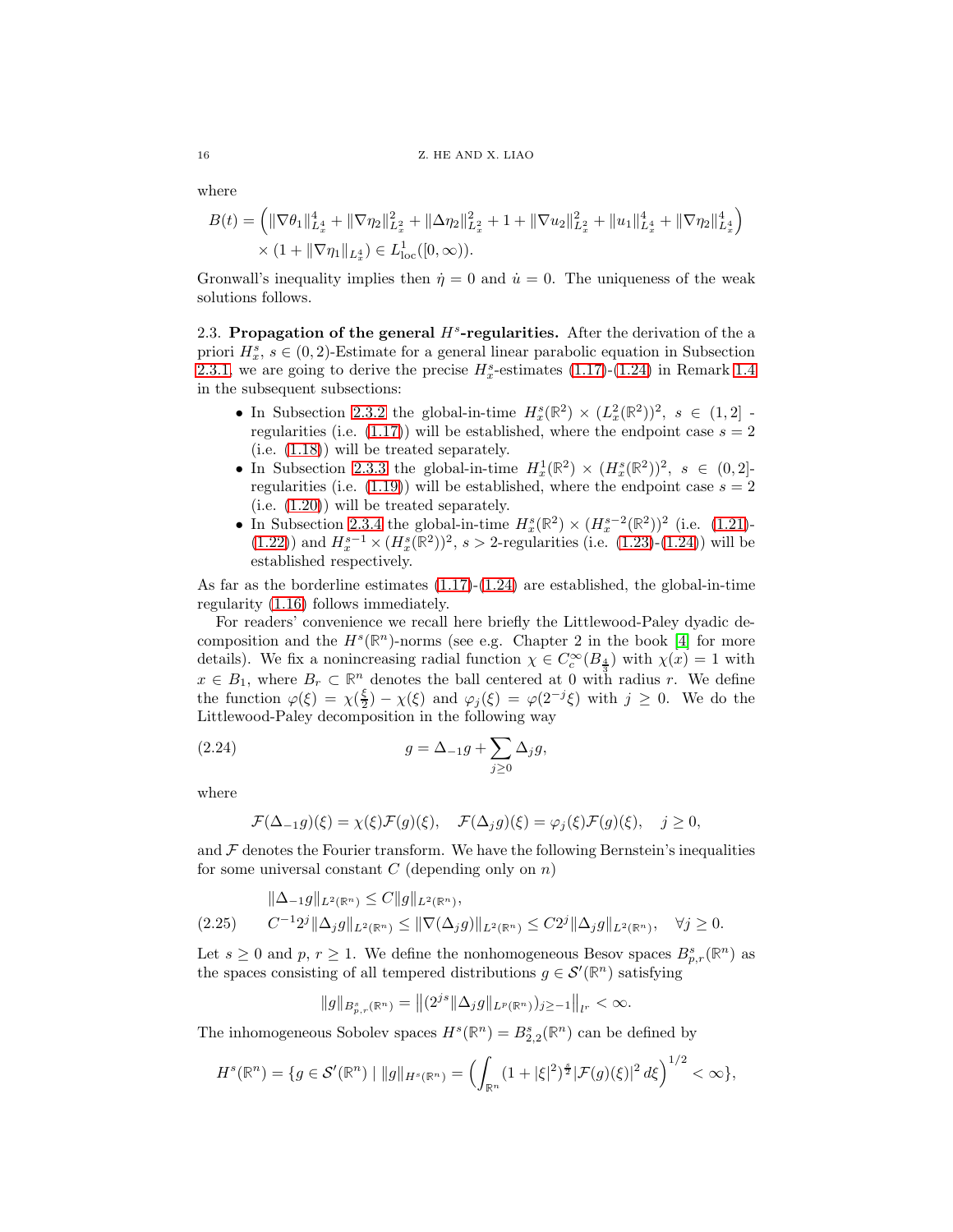where the  $H^s(\mathbb{R}^n)$ -norm reads in terms of Littlewood-Paley decomposition as follows

<span id="page-16-7"></span>(2.26) 
$$
\|g\|_{H^s(\mathbb{R}^n)} \sim \|g\|_{L^2(\mathbb{R}^n)} + \left(\sum_{j\geq 0} 2^{2js} \|\Delta_j g\|_{L^2(\mathbb{R}^n)}^2\right)^{\frac{1}{2}}.
$$

It is straightforward to derive the following interpolation inequality

<span id="page-16-8"></span>(2.27) 
$$
||u||_{H^{t_{\sigma}}} \leq C||u||_{H^{t_0}}^{1-\sigma}||u||_{H^{t_1}}^{\sigma}, \text{ where } t_{\sigma} = (1-\sigma)t_0 + \sigma t_1, \sigma \in [0,1].
$$

We are going to use the following known estimates to control the nonlinear terms in the Boussinesq system [\(1.1\)](#page-0-0).

<span id="page-16-0"></span>Lemma 2.1. We have the following commutator, product and composition estimates.

(1) [\[11,](#page-23-10) Proposition 2.4] In the low regularity regime where  $(s, \nu) \in \mathbb{R}^2$  satisfy

 $-1 < s < \nu + 1$ , and  $-1 < \nu < 1$ ,

<span id="page-16-3"></span>the following commutator estimate holds true for some constant C depending on s, ν and for the spacial dimension two

$$
(2.28) \t\t\t\t\t\| \left(2^{js} \|\left[\phi,\Delta_j\right]\nabla\psi\|_{L^2(\mathbb{R}^2)}\right)_{j\geq 1}\|_{l^1} \leq C \|\nabla\phi\|_{H^{\nu}(\mathbb{R}^2)} \|\nabla\psi\|_{H^{s-\nu}(\mathbb{R}^2)}.
$$

(2) [\[4,](#page-23-9) Lemma 2.100] For any  $s > 0$ , the following commutator estimate holds true

<span id="page-16-4"></span>
$$
(2.29) \qquad \begin{aligned} \| (2^{js} \| [\phi, \Delta_j] \nabla \psi \|_{L^2(\mathbb{R}^n)} )_{j \ge 1} \|_{l^2} \\ &\le C \big( \| \nabla \phi \|_{L^\infty(\mathbb{R}^n)} \| \nabla \psi \|_{H^{s-1}(\mathbb{R}^n)} + \| \nabla \phi \|_{H^{s-1}(\mathbb{R}^n)} \| \nabla \psi \|_{L^\infty(\mathbb{R}^n)} \big). \end{aligned}
$$

(3) [\[4,](#page-23-9) Corollary 2.86] For any  $s > 0$ , the following product estimate holds true

 $|(2.30)$   $\|\phi\psi\|_{H^s(\mathbb{R}^n)} \leq C(\|\phi\|_{L^\infty(\mathbb{R}^n)}\|\psi\|_{H^s(\mathbb{R}^n)} + \|\phi\|_{H^s(\mathbb{R}^n)}\|\psi\|_{L^\infty(\mathbb{R}^n)}).$ 

(4) [\[4,](#page-23-9) Theorem 2.87 & Theorem 2.89] For any  $s > 0$  and  $g \in C^{k+1}$  with  $k = [s] \in$ **N**, the following composition estimate holds true

$$
(2.31) \t\t\t \|\nabla(g \circ \theta)\|_{H^{s-1}(\mathbb{R}^n)} \leq C(g, \|\theta\|_{L^{\infty}(\mathbb{R}^n)}) \|\nabla \theta\|_{H^{s-1}(\mathbb{R}^n)}.
$$

<span id="page-16-5"></span>If  $g \in C_b^{k+1}$  with  $k = [s] \in \mathbb{N}$ , then the above estimate can be improved in the spacial dimension two as follows

$$
(2.32) \t\t ||\nabla(g \circ \theta)||_{H^{s-1}(\mathbb{R}^2)} \leq C(||g||_{C^{k+1}}, ||\theta||_{H^1(\mathbb{R}^2)}) ||\nabla \theta||_{H^{s-1}(\mathbb{R}^2)}.
$$

The commutator estimate [\(2.28\)](#page-16-3) will present its power in the low regularity regime (see Subsections [2.3.1](#page-16-2)[-2.3.3](#page-21-0) below), and the classical commutator estimate [\(2.29\)](#page-16-4) will help in the high regularity regime (see Subsection [2.3.4\)](#page-22-0).

The composition estimate [\(2.32\)](#page-16-5) will help to bound the diffusion coefficients  $\kappa, \mu$ in terms of  $\theta$  in the low regularity regime, where only  $H^1(\mathbb{R}^2)$ -norm (instead of  $L_x^{\infty}$ -norm) of  $\theta$  is available.

<span id="page-16-2"></span>2.3.1. Estimates for the general parabolic equations. We derive in this paragraph a priori  $H^s$ ,  $s \in (0, 2)$ -Estimates for a general linear parabolic equation, which should be of independent interest.

<span id="page-16-1"></span>**Lemma 2.2.** Let  $\psi = \psi(t, x) : [0, \infty) \times \mathbb{R}^2 \to \mathbb{R}^m$ ,  $m \ge 1$  be a smooth solution with sufficiently decay of the following linear parabolic equation

<span id="page-16-6"></span>(2.33) 
$$
\begin{cases} \partial_t \psi + u \cdot \nabla_x \psi - \text{div}_x(\kappa \nabla_x \psi) = f, \\ \psi|_{t=0} = \psi_0, \end{cases}
$$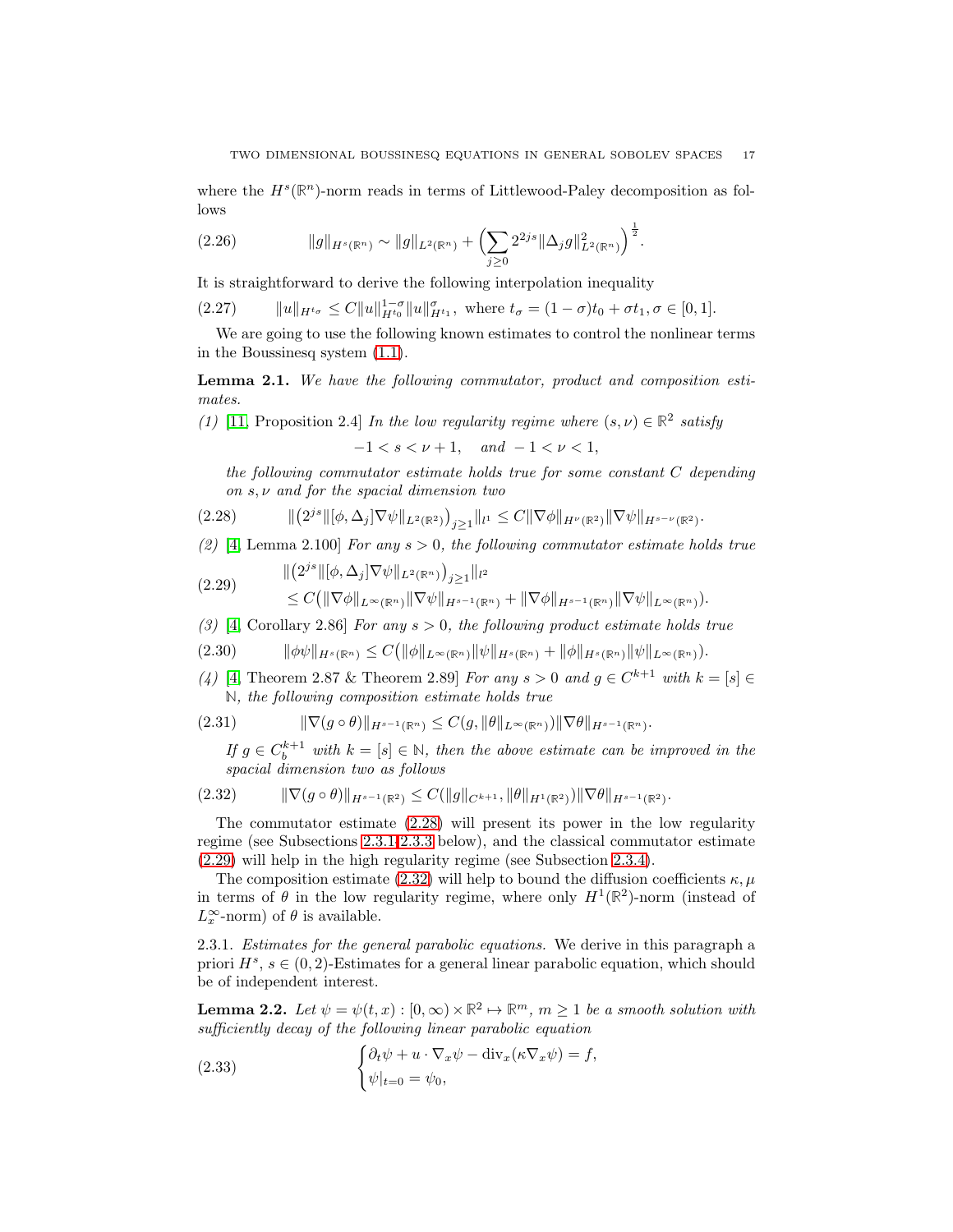where

- $u = u(t, x): \mathbb{R}^+ \times \mathbb{R}^2 \mapsto \mathbb{R}^2$  is a given divergence-free vector field: div<sub>x</sub>u = 0;
- $\kappa = \kappa(t, x) : \mathbb{R}^+ \times \mathbb{R}^2 \to [\kappa_*, \kappa^*]$  with  $\kappa_*, \kappa^* \in (0, \infty);$
- $f = f(t, x): \mathbb{R}^+ \times \mathbb{R}^2 \mapsto \mathbb{R}^m$  denotes the given external force.

Then the following a priori  $H^s_x$ -Estimates for [\(2.33\)](#page-16-6) holds true:

<span id="page-17-2"></span>
$$
\|\psi\|_{L^{\infty}_T H^s_x}^2 + \|\nabla\psi\|_{L^2_T H^s_x}^2 \le C(\kappa_*) \left( \|\psi_0\|_{H^s_x}^2 + \|f\|_{L^2_T H^{s-1}_x}^2 \right) \times
$$
  
(2.34) 
$$
\times \exp\left( C(\kappa_*, s, \nu) (\|\nabla u\|_{L^2_T L^2_x}^2 + \|\nabla\kappa\|_{L^{\infty}_T H^{\nu}_x}^{2/\nu} + \|f\|_{L^1_T H^{-s}_x}) \right)
$$
  
for any  $s \in (0, 2)$  with  $\nu \in (s - 1, 1)$ .

*Proof.* We are going to derive the It is straightforward to derive the following  $L_x^2$ -Estimate by simply taking the  $L^2(\mathbb{R}^2)$  inner product of the equation [\(2.33\)](#page-16-6) and  $\psi$ itself

<span id="page-17-1"></span>
$$
(2.35) \quad \|\psi\|_{L^{\infty}_{T}L^{2}_{x}}^{2} + \|\nabla\psi\|_{L^{2}_{T}L^{2}_{x}}^{2} \leq C(\kappa_{*}) \Big( \|\psi_{0}\|_{L^{2}_{x}}^{2} + \int_{0}^{T} \langle \psi, f \rangle_{H^{s}_{x}, H^{-s}_{x}} dt \Big), \quad \forall s \in \mathbb{R}.
$$

We next consider the a priori estimates for the  $H<sup>s</sup>(\mathbb{R}^2)$ -norm. By virtue of the description [\(2.26\)](#page-16-7) of the  $H^s(\mathbb{R}^2)$ -norm, we consider the dyadic piece of  $\psi$ :

(2.36) 
$$
\psi_j := \Delta_j \psi, \quad j \geq 0.
$$

where the operator  $\Delta_j$  is defined in [\(2.24\)](#page-15-1). We apply  $\Delta_j$  to the linear  $\psi$ -equation to derive the equation for  $\psi_i$ :

<span id="page-17-0"></span>(2.37) 
$$
\partial_t \psi_j + u \cdot \nabla \psi_j - \text{div}(\kappa \nabla \psi_j) = [u, \Delta_j] \cdot \nabla \psi - \text{div}([\kappa, \Delta_j] \nabla \psi) + f_j, \quad j \ge 0.
$$
  
We take the  $L^2$  inner product of the equation (2.37) and  $\psi_j$  and make use of div  $u = 0$  and  $\kappa \ge \kappa_*$  to derive

$$
\frac{1}{2}\frac{d}{dt}\|\psi_j\|_{L_x^2}^2 + \kappa_* \|\nabla \psi_j\|_{L_x^2}^2 \le \|\psi_j\|_{L_x^2} \|[u, \Delta_j] \cdot \nabla \psi\|_{L_x^2} \n+ \|\nabla \psi_j\|_{L_x^2} \|[k, \Delta_j] \nabla \psi\|_{L_x^2} + \|f_j\|_{L_x^2} \|\psi_j\|_{L_x^2}, \ j \ge 0.
$$

By use of Bernstein's inequality [\(2.25\)](#page-15-2) we have

$$
\frac{d}{dt} \|\psi_j\|_{L_x^2}^2 + 2^{2j} \|\psi_j\|_{L_x^2}^2 \leq C(\kappa_*) \|\psi_j\|_{L_x^2} (\|[u, \Delta_j] \cdot \nabla \psi\|_{L_x^2} + 2^j \|[\kappa, \Delta_j] \nabla \psi\|_{L_x^2} + \|f_j\|_{L_x^2}),
$$

that is,

<span id="page-17-3"></span>(2.38) 
$$
\frac{d}{dt} ||\psi_j||_{L_x^2} + 2^{2j} ||\psi_j||_{L_x^2}
$$
  
\n
$$
\leq C(\kappa_*) \left( ||[u, \Delta_j] \cdot \nabla \psi||_{L_x^2} + 2^j ||[\kappa, \Delta_j] \nabla \psi||_{L_x^2} + ||f_j||_{L_x^2} \right), \quad j \geq 0.
$$

We make use of the commutator estimate [\(2.28\)](#page-16-3) in Lemma [2.1](#page-16-0) to estimate the commutators  $\|[u, \Delta_j] \cdot \nabla \psi\|_{L_x^2}$  and  $2^j\|[\kappa, \Delta_j] \nabla \psi_j\|_{L_x^2}$  in the above inequality in the following way. Let  $(l_j)_{j\geq 0}$  be a normalised sequence in  $\ell^1(\mathbb{N})$  such that  $l_j \geq 0$  and  $\sum_{j\geq 0} l_j = 1$ . Then we have

<span id="page-17-4"></span>
$$
\| [u, \Delta_j] \nabla \psi \|_{L^2} \le C(s) l_j 2^{j(1-s)} \| \nabla u \|_{L^2_x} \| \nabla \psi \|_{H^{s-1}_x}, \text{ for } s \in (0, 2),
$$
  
(2.39) 
$$
2^j \| [\kappa, \Delta_j] \nabla \psi \|_{L^2_x} \le C(s, \nu) l_j 2^{j(1-s)} \| \nabla \kappa \|_{H^s_x} \| \nabla \psi \|_{H^{s-\nu}_x}
$$
  
for  $\nu \in (-1, 1), s \in (-1, \nu + 1).$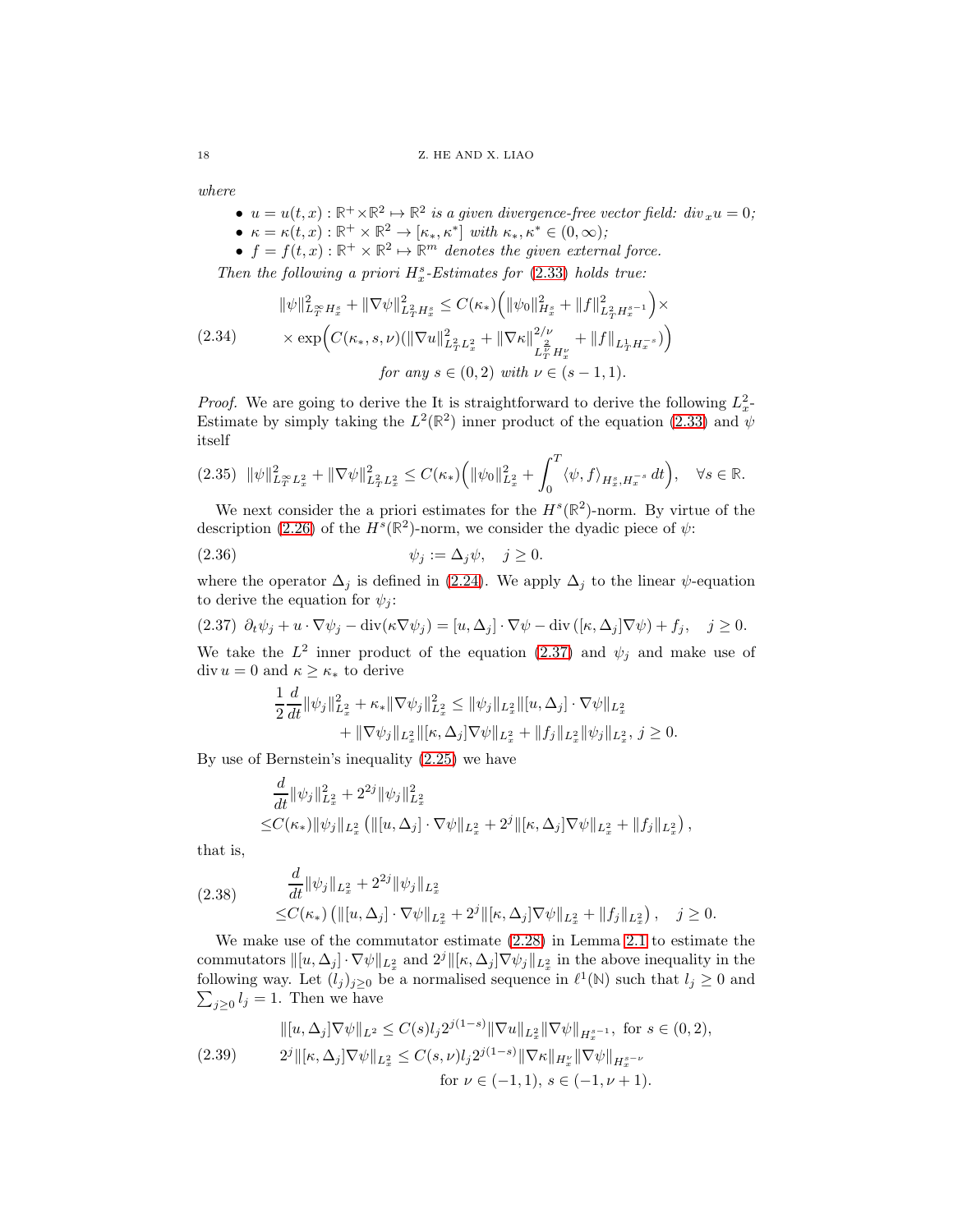Therefore we have

$$
\frac{d}{dt} \|\psi_j\|_{L_x^2} + 2^{2j} \|\psi_j\|_{L_x^2}
$$
\n
$$
\leq C(\kappa_*, s, \nu) l_j 2^{j(1-s)} \left( \|\nabla u\|_{L_x^2} \|\nabla \psi\|_{H_x^{s-1}} + \|\nabla \kappa\|_{H_x^{\nu}} \|\nabla \psi\|_{H_x^{s-\nu}} \right) + C(\kappa_*) \|f_j\|_{L_x^2}
$$
\n
$$
\text{for } \nu \in (-1, 1), \, s \in (0, \nu + 1), \, j \geq 0.
$$

We use Duhamel's Principle to derive

<span id="page-18-0"></span>
$$
\|\psi_j\|_{L_x^2} \le e^{-t2^{2j}} \|(\psi_0)_j\|_{L_x^2} + C(\kappa_*) \int_0^t e^{-(t-\tau)2^{2j}} \|f_j(\tau)\|_{L_x^2} d\tau
$$
  

$$
+ C(\kappa_*, s, \nu) 2^{j(1-s)} l_j \int_0^t e^{-(t-\tau)2^{2j}} \left(\|\nabla u(\tau)\|_{L_x^2} \|\nabla \psi(\tau)\|_{H_x^{s-1}} + \|\nabla \kappa(\tau)\|_{H_x^{\nu}} \|\nabla \psi(\tau)\|_{H_x^{s-\nu}}\right) d\tau, \quad j \ge 0.
$$

We multiply the inequality  $(2.40)$  by  $2^{js}$  to derive

<span id="page-18-1"></span>
$$
2^{js} \|\psi_j\|_{L_x^2} \le 2^{js} e^{-t2^{2j}} \|(\psi_0)_j\|_{L_x^2} + C(\kappa_*) 2^{js} \int_0^t e^{-(t-\tau)2^{2j}} \|f_j\|_{L_x^2} d\tau
$$
  
(2.41)  

$$
+ C(\kappa_*, s, \nu) 2^j l_j \int_0^t e^{-(t-\tau)2^{2j}} \left( \|\nabla u(\tau)\|_{L_x^2} \|\nabla \psi(\tau)\|_{H_x^{s-1}} + \|\nabla \kappa(\tau)\|_{H_x^{\nu}} \|\nabla \psi(\tau)\|_{H_x^{s-\nu}} \right) d\tau, \quad j \ge 0.
$$

We take  $L^{\infty}([0,T])$ -norm in t of  $(2.41)$  and the  $L^2([0,T])$ -norm in t of  $2^j \cdot (2.41)$  $2^j \cdot (2.41)$ , to derive by use of Young's inequality that

<span id="page-18-2"></span>
$$
(2.42) \quad 2^{js} \|\psi_j\|_{L_T^\infty L_x^2} + 2^{j(s+1)} \|\psi_j\|_{L_T^2 L_x^2} \le 2^{js} \|(\psi_0)_j\|_{L_x^2} + C(\kappa_*) 2^{j(s-1)} \|f_j\|_{L_T^2 L_x^2} + C(\kappa_*, s, \nu)l_j \|\|\nabla u\|_{L_x^2} \|\nabla \psi\|_{H_x^{s-1}} + \|\nabla \kappa\|_{H_x^{\nu}} \|\nabla \psi\|_{H_x^{s-\nu}} \|\bigg|_{L_T^2}.
$$

We take square of  $(2.42)$  and sum them up for  $j \in \mathbb{N}$  to derive

$$
\sum_{j\geq 0} \left( 2^{2js} \|\psi_j\|_{L^{\infty}_T L^2_x}^2 + 2^{2j(s+1)} \|\psi_j\|_{L^2_T L^2_x}^2 \right)
$$
  

$$
\lesssim_{\kappa_*,s,\nu} \sum_{j\geq 0} \left( 2^{2js} \|(\psi_0)_j\|_{L^2_x}^2 + 2^{2j(s-1)} \|f_j\|_{L^2_T L^2_x}^2 \right)
$$
  
+ 
$$
\int_0^T \|\nabla u\|_{L^2_x}^2 \|\nabla \psi\|_{H^{s-1}_x}^2 + \|\nabla \kappa\|_{H^{\nu}_x}^2 \|\nabla \psi\|_{H^{s-\nu}_x}^2 dt, \quad j \geq 0,
$$

that is, by virtue of the  $L^2$ -estimate [\(2.35\)](#page-17-1),

$$
\begin{split} \|\psi\|_{L^\infty_T H^s_x}^2+\|\nabla\psi\|_{L^2_T H^s_x}^2\lesssim_{\kappa_*,s,\nu} \Big(\|\psi_0\|_{H^s_x}^2+\|f\|_{L^2_T H^{s-1}_x}^2+\int_0^T\|\psi\|_{H^s_x}\|f\|_{H^{-s}_x}dt\\ &+\int_0^T\|\nabla u\|_{L^2_x}^2\|\nabla\psi\|_{H^{s-1}_x}^2+\|\nabla\kappa\|_{H^s_x}^2\|\nabla\psi\|_{H^{s-\nu}_x}^2dt\Big). \end{split}
$$

We next consider the norm  $\|\nabla \psi\|_{H_x^{s-\nu}}$ . By the interpolation inequality [\(2.27\)](#page-16-8) we have

$$
\|\nabla \psi\|_{H^{s-\nu}_x}\leq C\|\nabla \psi\|_{H^{s-1}_x}^\nu\|\nabla \psi\|_{H^s_x}^{1-\nu},\quad \nu\in (0,1),
$$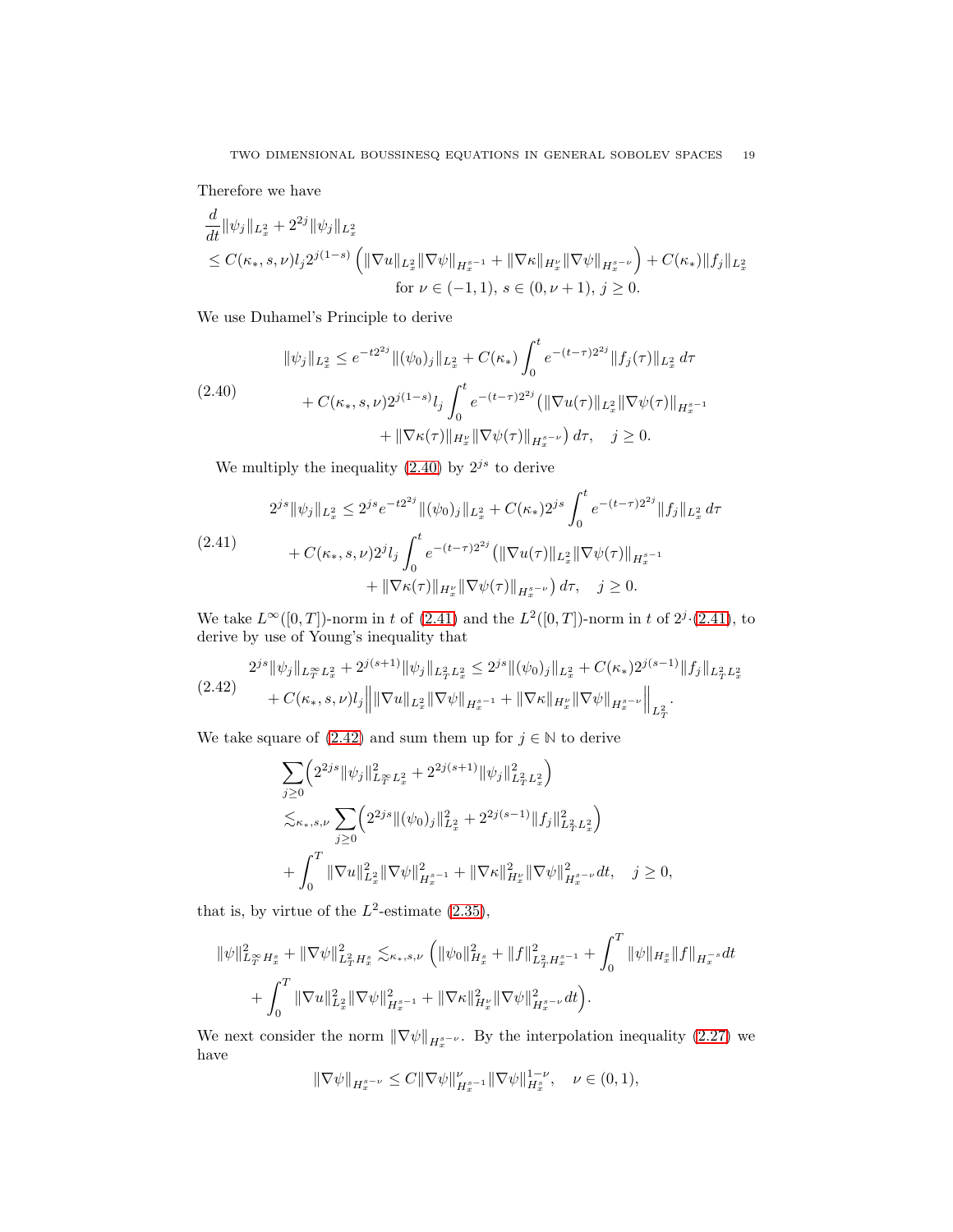which implies by Young's inequality that

$$
\begin{aligned} \int_0^T \|\nabla \kappa\|_{H^s_x}^2 \|\nabla \psi\|_{H^{s-\nu}_x}^2 dt &\leq \int_0^T \|\nabla \kappa\|_{H^{\nu}_x}^2 \|\nabla \psi\|_{H^{s-1}_x}^{2\nu} \|\nabla \psi\|_{H^s_x}^{2(1-\nu)} dt \\ &\leq \varepsilon \|\nabla \psi\|_{L^2_T H^s_x}^2 + C_\varepsilon \int_0^T \|\nabla \kappa\|_{H^v_x}^{2/\nu} \|\nabla \psi\|_{H^{s-1}_x}^2 dt. \end{aligned}
$$

To conclude, by taking  $\varepsilon$  small enough and Gronwall's inequality, we derive the  $H^s$ -Estimate [\(2.34\)](#page-17-2).

<span id="page-19-0"></span>2.3.2. Case  $(\theta_0, u_0) \in H^s(\mathbb{R}^2) \times (L^2(\mathbb{R}^2))^2$ ,  $s \in (1, 2]$ . In this subsection we are going to prove the  $H^s$ -Estimates [\(1.17\)](#page-7-3) for the unique solution  $(\theta, u)$  of the Boussinesq equations [\(1.1\)](#page-0-0) with the initial data  $(\theta_0, u_0) \in H^s(\mathbb{R}^2) \times (L^2(\mathbb{R}^2))^2$ ,  $s \in (1, 2)$ , following exactly the procedure in Subsection [2.3.1.](#page-16-2) We will pay more attention on the "nonlinearities" in the equations such as  $\kappa = a(\theta)$ ,  $u \cdot \nabla u$  when using the commutator estimates and will sketch the proof.

The endpoint estimate  $(1.18)$  for  $(\theta_0, u_0) \in H^2(\mathbb{R}^2) \times (L^2(\mathbb{R}^2))^2$  follows similarly as in the proof for the  $H^1$ -Estimate for  $\theta$  in Subsection [2.2](#page-11-0) and we will sketch the proof.

Case  $(\theta_0, u_0) \in H^s(\mathbb{R}^2) \times (L^2(\mathbb{R}^2))^2$ ,  $s \in (1, 2)$ . Similarly as  $(2.38)$ , we have the following preliminary estimate for  $\theta_j = \Delta_j \theta$ : (2.43)

<span id="page-19-1"></span>
$$
\frac{d}{dt} \|\theta_j\|_{L_x^2} + 2^{2j} \|\theta_j\|_{L_x^2} \le C(\kappa_*) \left( \| [u, \Delta_j] \cdot \nabla \theta \|_{L_x^2} + 2^j \| [\kappa, \Delta_j] \nabla \theta \|_{L_x^2} \right), \quad j \ge 0.
$$

By use of the commutator estimates [\(2.39\)](#page-17-4) and the action estimate [\(2.32\)](#page-16-5):

$$
\|\nabla \kappa\|_{H^{\nu}} \le C(\|a\|_{C^2}, \|\theta\|_{H^1}) \|\nabla \theta\|_{H^{\nu}} \text{ for } \nu \in (0, 1),
$$

we derive similar as [\(2.42\)](#page-18-2)

<span id="page-19-2"></span>
$$
2^{2js} \|\theta_j\|_{L^{\infty}_T L^2_x}^2 + 2^{2j(s+1)} \|\theta_j\|_{L^2_T L^2_x}^2 \le 2^{2js} \|(\theta_0)_j\|_{L^2_x}^2
$$
  
(2.44) 
$$
+ C(\kappa_*, s, \nu, \|a\|_{C^2}, \|\theta\|_{L^{\infty}_T H^1_x})(l_j)^2 \int_0^T \left(\|\nabla u\|_{L^2_x}^2 \|\nabla \theta\|_{H^{s-1}_x}^2\right) + \|\nabla \theta\|_{H^{\nu}_x}^2 \|\nabla \theta\|_{H^{s-\nu}_x}^2\right) dt, \quad 1 < s < \nu + 1 < 2.
$$

By using the interpolation inequality [\(2.27\)](#page-16-8), we have

$$
\|\nabla\theta\|_{H^{\nu}_{x}}\|\nabla\theta\|_{H^s_{x}}\leq C\|\nabla\theta\|^{1-\nu}_{L^2_{x}}\|\nabla\theta\|_{H^1_{x}}^{\nu}\|\nabla\theta\|_{H^s_{x}}^{\nu}\|\nabla\theta\|^{1-\nu}_{H^s_{x}},\quad 0<\nu<1.
$$

Recall the  $L^2$ -Estimate [\(2.16\)](#page-12-3) for  $\theta$ :

(2.45) 
$$
\|\theta\|_{L_T^\infty L_x^2}^2 + \|\nabla\theta\|_{L_T^2 L_x^2}^2 \leq C(\kappa_*) \|\theta_0\|_{L_x^2}^2.
$$

Therefore by Young's inequality we arrive at

<span id="page-19-3"></span>
$$
\|\theta\|_{L_T^\infty H_x^s}^2 + \|\nabla\theta\|_{L_T^2 H_x^s}^2 \le C(\kappa_*) \|\theta_0\|_{H_x^s}^2
$$
  
+  $C(\kappa_*, s, \nu, \|a\|_{C^2}, \|\theta\|_{L_T^\infty H_x^1}) \int_0^T \left( \|\nabla u\|_{L_x^2}^2 + \|\nabla\theta\|_{H_x^1}^2 \right) \|\nabla\theta\|_{H_x^{s-1}}^2 dt$ 

which, together with Gronwall's inequality, implies  $(1.17)$ .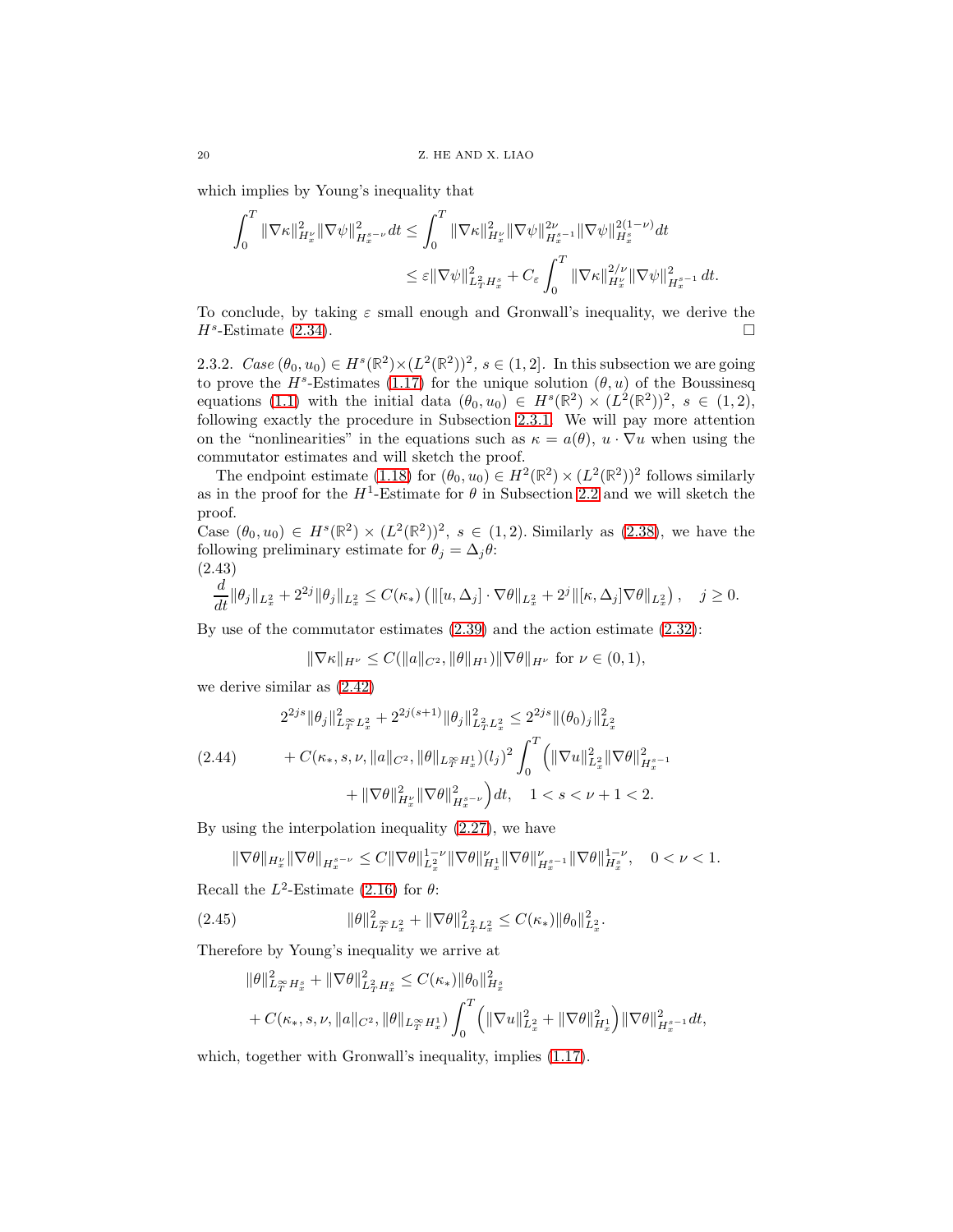Endpoint case  $(\theta_0, u_0) \in H^2(\mathbb{R}^2) \times (L^2(\mathbb{R}^2))^2$ . We recall the function  $\eta = A^{-1}(\theta)$ defined in  $(2.11)$ , and the parabolic  $\eta$ -equation  $(2.15)$ :

(2.46) 
$$
\partial_t \eta + u \cdot \nabla \eta - \kappa \Delta \eta = 0.
$$

We are going to derive the a priori  $H^2$ -Estimate for  $\eta$  under the conditions

<span id="page-20-0"></span>div 
$$
u = 0
$$
,  $\nabla u \in L^2_{loc}([0, \infty); (L^2(\mathbb{R}^2))^2)$  and  $\nabla \kappa \in L^4_{loc}([0, \infty); (L^4(\mathbb{R}^2))^2)$ .

We test the above  $\eta$ -equation [\(2.46\)](#page-20-0) by  $\Delta^2 \eta$ , to arrive at

$$
\frac{1}{2}\frac{d}{dt}\int_{\mathbb{R}^2}|\Delta\eta|^2\,\mathrm{d}x + \int_{\mathbb{R}^2}\kappa|\nabla\Delta\eta|^2\,\mathrm{d}x = -\int_{\mathbb{R}^2}\left(u\cdot\nabla\eta\Delta^2\eta + \nabla\kappa\cdot\nabla\Delta\eta\Delta\eta\right)\mathrm{d}x.
$$

By integration by parts, div  $u = 0$  and the embedding  $L^1(\mathbb{R}^2) \hookrightarrow H^{-1}(\mathbb{R}^2)$ , we derive

$$
-\int_{\mathbb{R}^2} u \cdot \nabla \eta \Delta^2 \eta \,dx = \int_{\mathbb{R}^2} \nabla \Delta \eta \cdot \nabla u \cdot \nabla \eta - \nabla u \cdot \nabla^2 \eta \Delta \eta \,dx
$$
  
\n
$$
\leq 4 \|\nabla u\|_{L_x^2} (\|\nabla \Delta \eta\|_{L_x^2} \|\nabla \eta\|_{H_x^1} + \|\nabla^2 \eta\|_{L_x^4}^2)
$$
  
\n
$$
\leq \frac{\kappa_*}{4} \|\nabla \Delta \eta\|_{L_x^2}^2 + C(\kappa_*) \|\nabla u\|_{L_x^2}^2 \|\nabla \eta\|_{H_x^1}^2.
$$

Similarly we have

$$
-\int_{\mathbb{R}^2} \nabla \kappa \cdot \nabla \Delta \eta \Delta \eta \,dx \leq \|\nabla \kappa\|_{L_x^4} \|\nabla \Delta \eta\|_{L_x^2} \|\Delta \eta\|_{L_x^4}
$$

$$
\leq \frac{\kappa_*}{4} \|\nabla \Delta \eta\|_{L_x^2}^2 + C(\kappa_*) \|\nabla \kappa\|_{L_x^4}^4 \|\Delta \eta\|_{L_x^2}^2.
$$

To conclude, we have the following a priori  $\dot{H}_x^2$ -Estimate for  $\eta$  and any positive time  $T > 0$  by Gronwall's inequality

$$
\begin{aligned} \|\Delta \eta(T)\|_{L_x^2}^2+\|\nabla \Delta \eta\|_{L_T^2L_x^2}^2&\leq C(\kappa_*)(\|\Delta \eta_0\|_{L_x^2}^2+\|\nabla u\|_{L_T^2L_x^2}^2\|\nabla \eta\|_{L_T^\inftyL_x^2}^2)\\ &\times \exp\Bigl(C(\kappa_*)(\|\nabla u\|_{L_T^2L_x^2}^2+\|\nabla \kappa\|_{L_T^4L_x^4}^4)\Bigr). \end{aligned}
$$

By view of the equivalence relation  $(2.12)$  as well as<sup>[4](#page-20-1)</sup>

$$
\|\nabla^3 \theta\|_{L_T^2 L_x^2} \le C(\kappa_*, \|a\|_{C^2}) \Big( (\|\nabla \eta\|_{L_T^4 L_x^4}^2 + \|\nabla^2 \eta\|_{L_T^2 L_x^2}) \|\nabla \eta\|_{L_T^\infty L_x^2} + \|\nabla^3 \eta\|_{L_T^2 L_x^2} \Big),
$$

we derive the  $H^2$ -Estimate [\(1.18\)](#page-7-1) for  $\theta$  by virtue of the  $H^1$ -Estimate [\(2.18\)](#page-13-1):

$$
\begin{split} \|\theta\|^2_{L^\infty_T H^2_x} + \|\nabla\theta\|^2_{L^2_T H^2_x} &\leq C(\kappa_*, \|a\|_{C^2}, \kappa^*) \|\theta_0\|^2_{H^2} (1 + \|\nabla\theta_0\|^2_{L^2})^2 \\ &\times \exp\Bigl( C(\kappa_*, \|a\|_{C^1}) (\|\nabla u\|^2_{L^2_T L^2_x} + \|u\|^4_{L^4_T L^4_x} + \|\nabla\theta\|^4_{L^4_T L^4_x}) \Bigr). \end{split}
$$

<span id="page-20-1"></span>4 It is also straightforward to calculate

$$
\begin{aligned} \partial_{jkl}\eta&=a''(\theta)(\partial_j\theta\partial_k\theta\partial_l\theta)+a'(\theta)(\partial_{jk}\theta\partial_l\theta+\partial_{jl}\partial_k\theta+\partial_{kl}\theta\partial_j\theta)+a(\theta)\partial_{jkl}\theta,\\ \partial_{jkl}\theta&=\Big(-\frac{a''(A^{-1}(\eta))}{a^4(A^{-1}(\eta))}+\frac{3(a'(A^{-1}(\eta)))^2}{a^5(A^{-1}(\eta))}\Big)\partial_j\eta\partial_k\eta\partial_l\eta\\ &-\frac{a'(A^{-1}(\eta))}{a^3(A^{-1}(\eta))}\Big(\partial_{jk}\eta\partial_l\eta+\partial_{jl}\eta\partial_l\eta+\partial_{kl}\eta\partial_j\eta\Big)+\frac{1}{a(A^{-1}(\eta))}\partial_{jkl}\eta. \end{aligned}
$$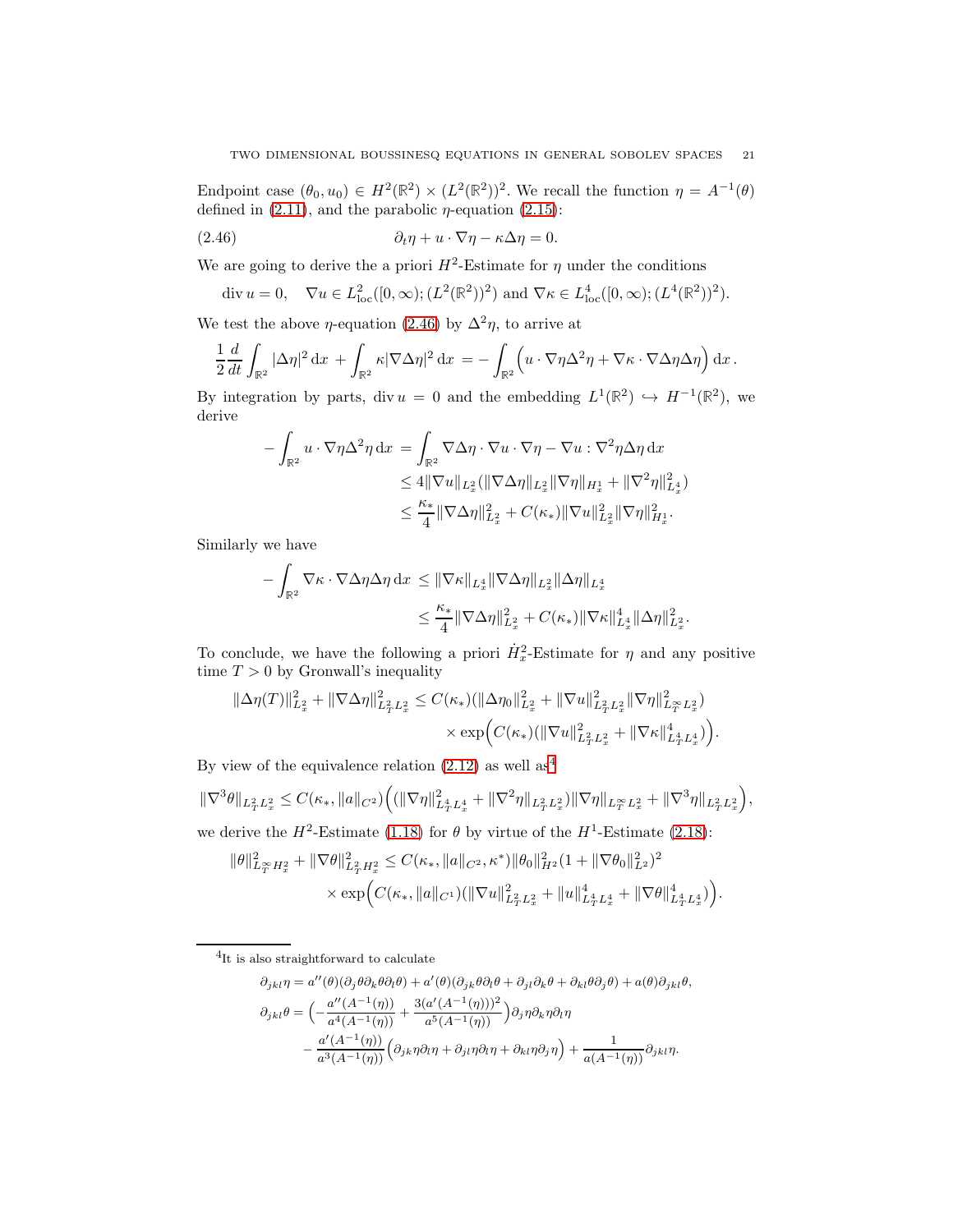2.3.3. Case  $(\theta_0, u_0) \in H^1(\mathbb{R}^2) \times (H^s(\mathbb{R}^2))^2$ ,  $s \in (0, 2]$ . In this subsection we are going to sketch the proof of the  $H^s$ ,  $s \in (0, 2)$ -Estimate [\(1.19\)](#page-7-5) for the divergencefree vector field u of the unique solution  $(\theta, u)$  to the Boussinesq equations [\(1.1\)](#page-0-0), under the assumption that  $\theta_0 \in H^1(\mathbb{R}^2)$ , following the procedure in Subsection [2.3.1.](#page-16-2)

We deal with the endpoint case  $(\theta_0, u_0) \in H^1(\mathbb{R}^2) \times (H^2(\mathbb{R}^2))^2$  similarly as for the endpoint case above.

Case  $(\theta_0, u_0) \in H^1(\mathbb{R}^2) \times (H^s(\mathbb{R}^2))^2$ ,  $s \in (0, 2)$ . Recall  $(2.5)$  for the definition of the Leray-Helmholtz projector **P** such that

<span id="page-21-1"></span>
$$
\mathbb{P} u = u, \quad \mathbb{P} \nabla \Pi = 0.
$$

We apply  $\mathbb P$  to the velocity equation  $(1.1)_2$  to arrive at

(2.47) 
$$
\partial_t u + \mathbb{P}(u \cdot \nabla u) - \mathbb{P} \operatorname{div}(\mu S u) = \mathbb{P}(\theta \vec{e_2}).
$$

<span id="page-21-2"></span>We apply  $\Delta_j$  to the above equation [\(2.47\)](#page-21-1) to arrive at the equation for  $u_j := \Delta_j u$  $(2.48)$   $\partial_t u_j + \mathbb{P}u \cdot \nabla u_j - \mathbb{P} \text{div}(\mu S u_j) = \mathbb{P}[u, \Delta_j] \cdot \nabla u - \mathbb{P} \text{div}([\mu, \Delta_j] S u) + \mathbb{P}(\theta_j \vec{e_2}).$ 

We take the  $L^2(\mathbb{R}^2)$ -inner product between [\(2.48\)](#page-21-2) and the divergence-free dyadic piece  $u_j = \mathbb{P}u_j$  and follow the similar argument as to arrive at [\(2.38\)](#page-17-3), to deduce (2.49)

<span id="page-21-3"></span>
$$
\frac{d}{dt}||u_j||_{L_x^2} + 2^{2j}||u_j||_{L_x^2} \leq C(\mu_*) \left( ||[u, \Delta_j] \cdot \nabla u||_{L_x^2} + 2^j ||[\mu, \Delta_j] \nabla u||_{L_x^2} + ||\theta_j||_{L_x^2} \right).
$$

By use of the commutator estimate [\(2.28\)](#page-16-3) in Lemma [2.1](#page-16-0) again, we have the following commutator estimates as in [\(2.39\)](#page-17-4):

$$
\begin{aligned}\n\| [u, \Delta_j] \nabla u \|_{L_x^2} &\leq C l_j 2^{j(1-s)} \|\nabla u \|_{L_x^2} \|\nabla u \|_{H_x^{s-1}}, \text{ for } s \in (0, 2), \\
2^j \| [\mu, \Delta_j] \nabla u \|_{L_x^2} &\leq C l_j 2^{j(1-s)} \|\nabla \mu \|_{H_x^{\nu}} \|\nabla u \|_{H_x^{s-\nu}}, \text{ for } \nu \in (-1, 1), s \in (-1, \nu + 1).\n\end{aligned}
$$
\nBy virtue of the composition estimate (2.32) in Lemma 2.1:

 $\|\nabla\mu\|_{H^{\nu}_x}\leq C(\|b\|_{C^{\left[\nu\right]+2}},\|\theta\|_{H^1})\|\nabla\theta\|_{H^{\nu}_x},$ 

we derive similar as  $(2.42)$  that, for  $0 < s < \nu + 1 < 2$ ,

$$
2^{2js} \|u_j\|_{L^{\infty}_T L^2_x}^2 + 2^{2j(s+1)} \|u_j\|_{L^2_T L^2_x}^2 \le 2^{2js} \|(u_0)_j\|_{L^2_x}^2
$$
  
(2.50) 
$$
+ C(\mu_*) \int_0^T 2^{2j(s-1)} \|\theta_j\|_{L^2_x}^2 dt + C(\mu_*, s, \nu, \|b\|_{C^{\{\nu\}+2}}, \|\theta\|_{L^{\infty}_T H^1_x})(l_j)^2
$$

$$
\times \int_0^T \left( \|\nabla u\|_{L^2_x}^2 \|\nabla u\|_{H^{s-1}_x}^2 + \|\nabla \theta\|_{H^{\nu}_x}^2 \|\nabla u\|_{H^{s-\nu}_x}^2 \right) dt.
$$

 $\times$ 

By the interpolation inequality [\(2.27\)](#page-16-8):

 $\|\nabla\theta\|_{H_x^s} \|\nabla u\|_{H_x^{s-\nu}} \leq C \|\nabla\theta\|_{L_x^2}^{1-\nu} \|\nabla\theta\|_{H_x^1}^{\nu} \|\nabla u\|_{H_x^{s-1}}^{\nu} \|\nabla u\|_{H_x^{s}}^{1-\nu}, \quad \text{ for } \nu \in (0,1),$ and the  $L^2$ -Estimate [\(1.13\)](#page-5-5):

 $(2.51)$  $2_{L_T^{\infty}L_x^2} + ||\nabla u||^2_{L_T^2L_x^2} \leq C(\mu_*)(||u_0||^2_{L_x^2} + T||\theta_0||^2_{L_x^2}),$ we arrive at the following by Young's inequality

<span id="page-21-4"></span>
$$
||u||_{L_T^{\infty}H_x^s}^2 + ||\nabla u||_{L_T^2H_x^s}^2 \leq C(\mu_*) \Big( ||u_0||_{H_x^s}^2 + T||\theta_0||_{L_x^2}^2 + ||\theta||_{L_T^2H_x^{s-1}}^2 \Big) + C(\mu_*, s, \nu, ||b||_{C^2}, ||\theta||_{L_T^{\infty}H_x^1}) \int_0^T (||\nabla u||_{L_x^2}^2 + ||\nabla \theta||_{H_x^1}^2) ||\nabla u||_{H_x^{s-1}}^2 dt,
$$

<span id="page-21-0"></span>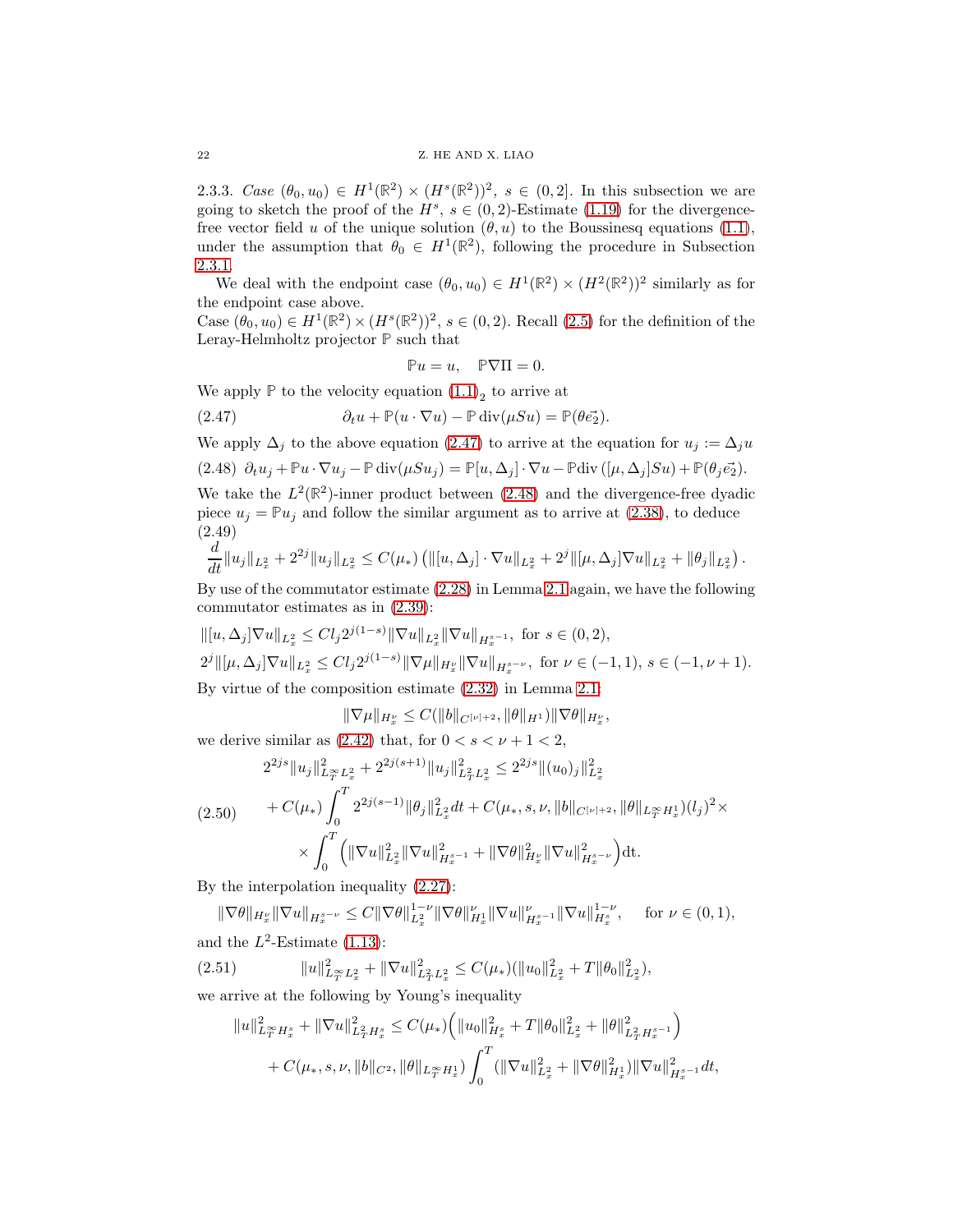which, together with Gronwall's inequality, implies  $(1.19)$ .

Endpoint case  $(\theta_0, u_0) \in H^1(\mathbb{R}^2) \times (H^2(\mathbb{R}^2))^2$ . We recall the *u*-equation [\(2.47\)](#page-21-1) where div  $(\mu Su) = \mu \Delta u + \nabla \mu \cdot Su.$ 

We test [\(2.47\)](#page-21-1) by the divergence-free vector field  $\Delta^2 u$ , to arrive at

$$
\frac{1}{2} \frac{d}{dt} \int_{\mathbb{R}^2} |\Delta u|^2 dx + \int_{\mathbb{R}^2} \mu |\nabla \Delta u|^2 dx
$$
  
= 
$$
\int_{\mathbb{R}^2} \left( -u \cdot \nabla u \Delta^2 u + \nabla \mu \cdot S u \cdot \Delta^2 u - \nabla \mu \cdot \nabla \Delta u \cdot \Delta u + \Delta \theta \Delta u_2 \right) dx.
$$

By use of the embedding  $L^1(\mathbb{R}^2) \hookrightarrow H^{-1}(\mathbb{R}^2)$  again, the righthand side can be bounded by

$$
C(\|\nabla u\|_{L_x^4}^2 + \|u\|_{L_x^4} \|\nabla^2 u\|_{L_x^4} + \|\nabla^2 \mu\|_{L_x^2} \|\nabla u\|_{H_x^1} + \|\nabla \mu\|_{L_x^4} \|\nabla^2 u\|_{L_x^4}) \|\nabla \Delta u\|_{L_x^2} + \|\Delta \theta\|_{L_x^2} \|\Delta u\|_{L_x^2}.
$$

Thus we have the following a priori  $\dot{H}_x^2$ -Estimate for u and any positive time  $T > 0$ by Young's inequality and Gronwall's inequality

$$
\|\Delta u(T)\|_{L_x^2}^2 + \|\nabla \Delta u\|_{L_T^2 L_x^2}^2
$$
  
\n
$$
\leq C(\mu_*)(\|\Delta u_0\|_{L_x^2}^2 + \|\nabla u\|_{L_T^4 L_x^4}^4 + \|\nabla^2 \mu\|_{L_T^2 L_x^2}^2 \|\nabla u\|_{L_T^\infty L_x^2}^2 + \|\Delta \theta\|_{L_T^2 L_x^2} \|\Delta u\|_{L_T^2 L_x^2})
$$
  
\n
$$
\times \exp\Big(C(\mu_*)(\|(u, \nabla \mu)\|_{L_T^4 L_x^4}^4 + \|\nabla^2 \mu\|_{L_T^2 L_x^2}^2)\Big),
$$

<span id="page-22-0"></span>which gives [\(1.20\)](#page-7-2).

2.3.4. Case  $(\theta_0, u_0) \in H^s(\mathbb{R}^2) \times (H^{s-2}(\mathbb{R}^2))^2$  or  $H^{s-1} \times (H^s(\mathbb{R}^2))^2$ ,  $s > 2$ . We are going to use the estimates in the high regularity regime in Lemma [2.1](#page-16-0) to derive the  $H^s$ -estimates [\(1.21\)](#page-7-0)-[\(1.22\)](#page-8-0)-[\(1.23\)](#page-8-1)-[\(1.24\)](#page-8-2) in Remark [1.4.](#page-7-4) Let  $(l'_j)_{j\geq 0}$  be a normalised sequence in  $\ell^2(\mathbb{N})$  such that  $l'_j \geq 0$  and  $\sum_{j\geq 0} (l'_j)^2 = 1$ .

Case  $(\theta_0, u_0) \in H^s(\mathbb{R}^2) \times (H^{s-2}(\mathbb{R}^2))^2$ ,  $s > 2$ . We can view the transport term  $u \cdot \nabla \theta$  simply as a source term of the  $\theta$ -equation:

$$
\partial_t \theta - \mathrm{div}\left(\kappa \nabla \theta\right) = -u \cdot \nabla \theta
$$

Then the preliminary estimate for  $\theta_j = \Delta_j \theta$  in [\(2.43\)](#page-19-1) can be replaced by

$$
\frac{d}{dt} \|\theta_j\|_{L^2_x} + 2^{2j} \|\theta_j\|_{L^2_x} \leq C(\kappa_*) \left( \|(u \cdot \nabla \theta)_j\|_{L^2_x} + 2^j \|[ \kappa, \Delta_j] \nabla \theta \|_{L^2_x} \right), \quad j \geq 0.
$$

We apply Lemma [2.1](#page-16-0) to derive the following estimates for  $s > 1$ :

$$
\begin{split} &\|(u\cdot\nabla\theta)_j\|_{L^2_x} \leq C l'_j 2^{j(1-s)} (\|u\|_{L^\infty_x}\|\nabla\theta\|_{H^{s-1}_x} + \|u\|_{H^{s-1}_x}\|\nabla\theta\|_{L^\infty_x}),\\ &2^j\|[\kappa,\Delta_j]\nabla\theta\|_{L^2_x} \leq C l'_j 2^{j(1-s)} (\|\nabla\kappa\|_{L^\infty_x}\|\nabla\theta\|_{H^{s-1}_x} + \|\nabla\kappa\|_{H^{s-1}_x}\|\nabla\theta\|_{L^\infty_x}). \end{split}
$$

Therefore we have the following estimate similarly as in  $(2.44)$  for  $s \in (2,3)$  by virtue of  $H^{s-1}(\mathbb{R}^2) \hookrightarrow L^{\infty}(\mathbb{R}^2)$ :

$$
2^{2js} \|\theta_j\|_{L^{\infty}_T L^2_x}^2 + 2^{2j(s+1)} \|\theta_j\|_{L^2_T L^2_x}^2 \leq 2^{2js} \|(\theta_0)_j\|_{L^2_x}^2
$$
  
+  $C(\kappa_*, s)(l'_j)^2 \int_0^T \|u\|_{H^{s-1}_x}^2 \|\nabla \theta\|_{H^{s-1}_x}^2 dt$   
+  $C(\kappa_*, a, \|\theta\|_{L^{\infty}_T L^{\infty}_x})(l'_j)^2 \int_0^T \|\nabla \theta\|_{L^{\infty}_x}^2 \|\nabla \theta\|_{H^{s-1}_x}^2 dt, \quad j \ge 0,$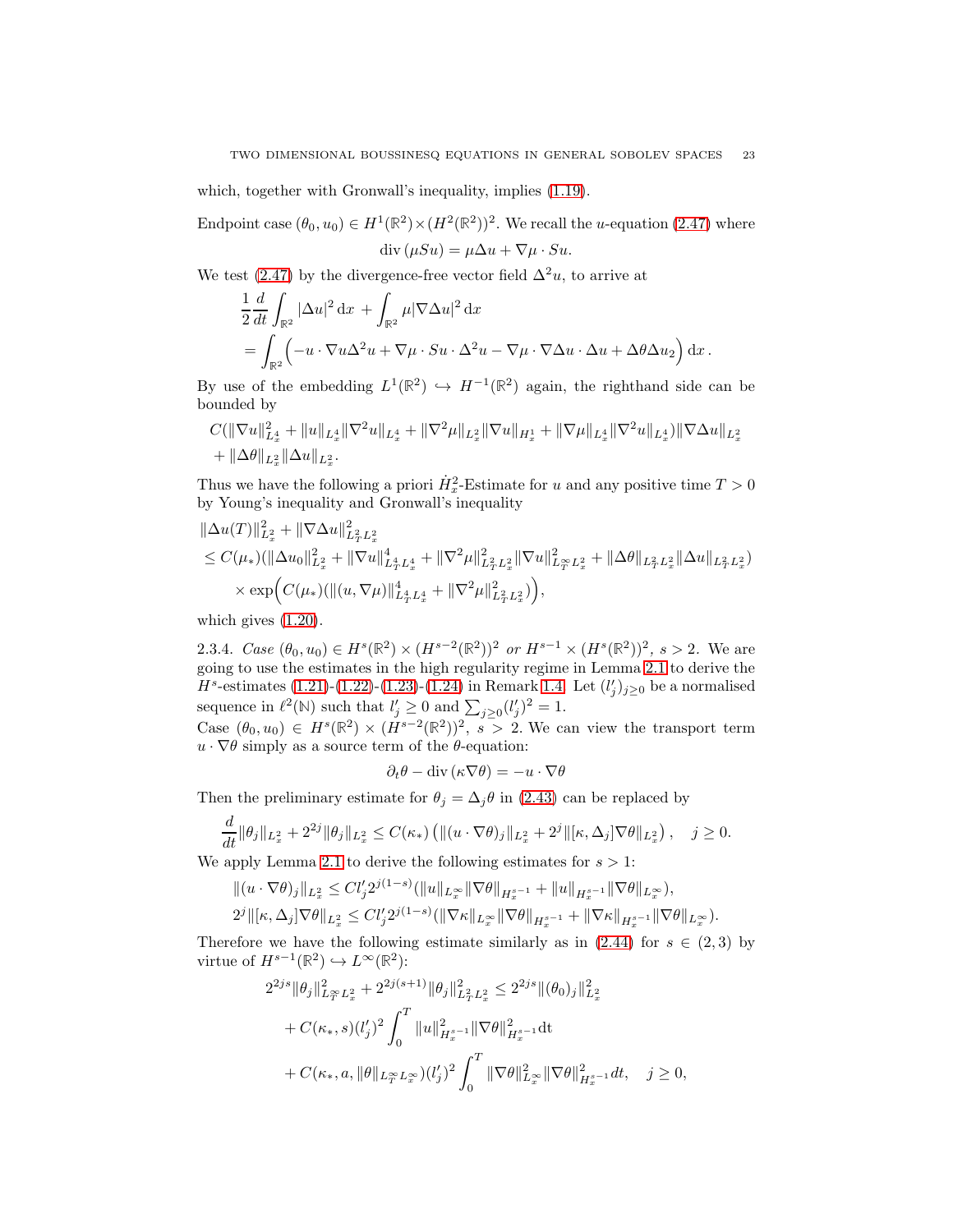which, together with the  $L^2$ -estimate [\(2.45\)](#page-19-3) and the Gronwall's inequality, implies [\(1.21\)](#page-7-0).

For  $s \geq 3$ , we make use of the following commutator estimate

<span id="page-23-11"></span>k[u, ∆j]∇θkL<sup>2</sup> <sup>x</sup> <sup>≤</sup> Cl′ j2 j(1−s) (k∇ukL∞<sup>x</sup> k∇θkHs−<sup>2</sup> x + k∇ukHs−<sup>2</sup> x k∇θkL∞<sup>x</sup> (2.52) ),

such that the estimate [\(1.22\)](#page-8-0) follows.

Case  $(\theta_0, u_0) \in H^{s-1}(\mathbb{R}^2) \times (H^s(\mathbb{R}^2))^2$ ,  $s > 2$ . We recall the preliminary estimate for  $u_j$  in [\(2.49\)](#page-21-3). We apply Lemma [2.1](#page-16-0) to derive the following commutator estimates for  $s \in (2, 3)$  and  $\nu \in (s - 2, 1) \subset (0, 1)$ 

$$
\begin{aligned} &\| [u,\Delta_j] \nabla u \|_{L^2_x} \leq C l_j 2^{j(1-s)} \|\nabla u \|_{H^{\nu}_x} \|\nabla u \|_{H^{s-1-\nu}_x}, \\ &2^j \| [\mu,\Delta_j] \nabla u \|_{L^2_x} \leq C l'_j 2^{j(1-s)} (\|\nabla \mu \|_{L^\infty_x} \|\nabla u \|_{H^{s-1}_x} + \|\nabla \mu \|_{H^{s-1}_x} \|\nabla u \|_{L^\infty_x}), \end{aligned}
$$

which implies then

$$
2^{2js} \|u_j\|_{L_T^\infty L_x^2}^2 + 2^{2j(s+1)} \|u_j\|_{L_T^2 L_x^2}^2 \le 2^{2js} \| (u_0)_j \|_{L_x^2}^2 + C(\mu_*) \int_0^T 2^{2j(s-1)} \|\theta_j\|_{L_x^2}^2 dt
$$
  
+  $C(\mu_*, s, \nu)(l_j)^2 \int_0^T \|\nabla u\|_{H_x^{\nu}}^2 \|\nabla u\|_{H_x^{s-1-\nu}}^2 dt$   
+  $C(\mu_*, s, \|b\|_{C^{[s]+1}}, \|\theta\|_{L_T^\infty H_x^1})(l_j')^2 \int_0^T \|\nabla \theta\|_{L_x^\infty}^2 \|\nabla u\|_{H_x^{s-1}}^2 + \|\nabla \theta\|_{H_x^{s-1}}^2 \|\nabla u\|_{L_x^\infty}^2 dt, \quad j \ge 0.$ 

This, together with the  $L^2$ -estimate [\(2.51\)](#page-21-4) and Sobolev's embedding  $H^{s-1}(\mathbb{R}^2) \hookrightarrow$  $L^{\infty}(\mathbb{R}^2)$ , implies [\(1.23\)](#page-8-1) where  $\nu \in (0,1)$  is taken to be a small constant bigger than  $s-2$ .

For  $s \geq 3$ , we use the commutator estimate [\(2.52\)](#page-23-11) with  $\theta$  replaced by u, to arrive at [\(1.24\)](#page-8-2).

#### **REFERENCES**

- <span id="page-23-8"></span>[1] H. Abidi and P. Zhang, On the global well-posedness of 2-D inhomogeneous incompressible Navier–Stokes system with variable viscous coefficient, J. Differential Equations, 259 (2015), 3755–3802.
- <span id="page-23-6"></span>[2] H. Abidi and P. Zhang, On the global well-posedness of 2-D Boussinesq system with variable viscosity, Adv. Math., 305 (2017), 1202–1249.
- <span id="page-23-7"></span>[3] Antontsev, S. N. and Kazhikhov, A. V. and Monakhov, V. N., Boundary value problems in mechanics of nonhomogeneous fluids, Studies in Mathematics and its Applications, 22, Translated from the Russian, North-Holland Publishing Co., Amsterdam, (1990).
- <span id="page-23-9"></span>[4] H. Bahouri, J.-Y. Chemin and R. Danchin, Fourier analysis and nonlinear partial differential equations, Springer, 2010.
- <span id="page-23-0"></span>[5] J. Boussinesq, Théorie des ondes et des remous qui se propagent le long d'un canal rectangulaire horizontal, en communiquant au liquide contenu dans ce canal des vitesses sensiblement pareilles de la surface au fond, J. Math. Pures Appl. (2), 17 (1872), 55–108.
- <span id="page-23-3"></span>[6] J. R. Cannon and E. DiBenedetto, The initial value problem for the Boussinesq equations with data in  $L^p$ , Lecture Notes in Math., Vol. 771. Springer, Berlin, 1980, 129–144.
- <span id="page-23-5"></span>[7] C. Cao and J. Wu, Global regularity for the 2D MHD equations with mixed partial dissipation and magnetic diffusion, Adv. Math., 226 (2011), 1803-1822.
- <span id="page-23-4"></span>[8] D. Chae, Global regularity for the 2D Boussinesq equations with partial viscosity terms, Adv. Math., 203 (2006), 497–513.
- <span id="page-23-1"></span>[9] D. Chae and H.S. Nam, Local existence and blow-up criterion for the Boussinesq equations, Proc. Roy. Soc. Edinburgh Sect. A, 127 (1997), 935-946.
- <span id="page-23-2"></span>[10] R. Danchin, Remarks on the lifespan of the solutions to some models of incompressible fluid mechanics, Proc. Amer. Math. Soc., 141(2013), 1979-1993.
- <span id="page-23-10"></span>[11] R. Danchin and X. Liao, On the well-posedness of the full low Mach number limit system in general critical Besov spaces, Commun. Contemp. Math., 14 (2012), 1250022, 47.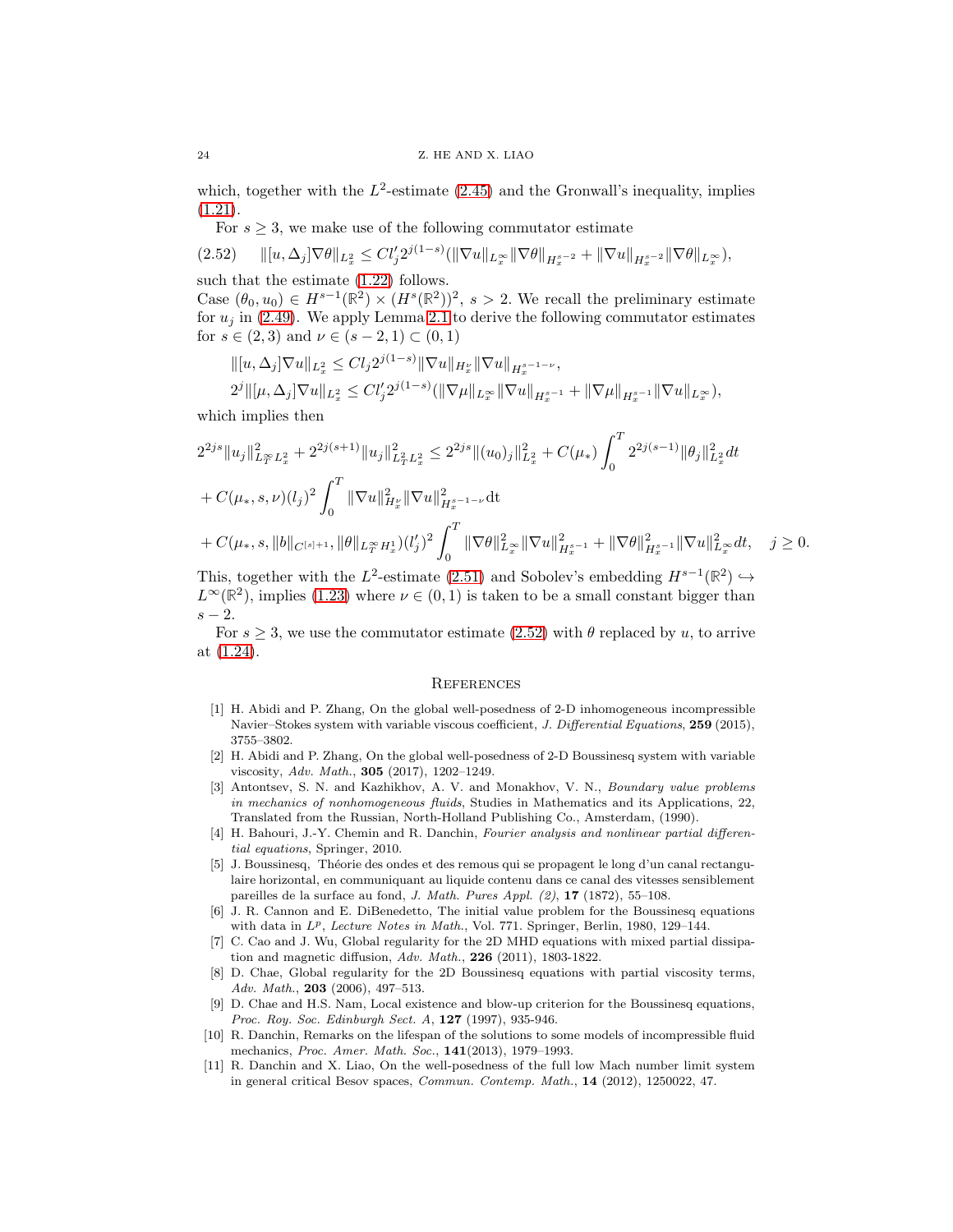- <span id="page-24-16"></span><span id="page-24-11"></span>[12] R. Danchin and M. Paicu, Global existence results for the anisotropic Boussinesq system in dimension two, Math. Models Methods Appl. Sci. 21 (2011), 421-457.
- [13] J.I. Diaz and G. Galiano, Existence and uniqueness of solutions of the Boussinesq system with nonlinear thermal diffusion, Topol. Methods Nonlinear Anal., 11 (1998), 59–82.
- <span id="page-24-21"></span>[14] B. Desjardins, Regularity results for two-dimensional flows of multiphase viscous fluids, Arch. Rational Mech. Anal., 137 (1997), 135–158.
- <span id="page-24-14"></span>[15] G. Duvaut and J.L. Lions, Transfert de chaleur dans un fluide de Bingham dont la viscosité dépend de la température, *J. Func. Anal.*,  $11$  (1972), 93-110.
- <span id="page-24-7"></span>[16] T. Elgindi, Finite-time singularity formation for  $C^{1,\alpha}$  solutions to the incompressible Euler equations on  $\mathbb{R}^3$ ,  $arXiv: <a href="https://arxiv.org/abs/1904.04795(2019))}{https://arxiv.org/abs/1904.04795(2019)}</math>.$
- <span id="page-24-6"></span>[17] T. Elgindi and I. Jeong, Finite-time singularity formation for strong solutions to the Boussinesq system, Ann. PDE, 6 (2020), 2524-5317.
- <span id="page-24-15"></span><span id="page-24-5"></span>[18] W. E and C. Shu, Small-scale structures in Boussinesq convection, Phys. Fluids , 6 (1994), 49-58.
- [19] E. Feireisl and J. Málek, On the Navier-Stokes equations with temperature-dependent transport coefficients, Differ. Equ. Nonlinear Mech., 2006 (2006), 1–14.
- <span id="page-24-3"></span>[20] M. Gaedtke, S. Abishek, R. Mead-Hunter, A. King, B. Mullins, H. Nirschl and M.Krause, Total enthalpy-based lattice Boltzmann simulations of melting in paraffin/metal foam composite phase change materials, International Journal of Heat and Mass Transfer, 155 (2020), pp. 119870.
- <span id="page-24-0"></span>[21] A. Gill, Atmosphere-Ocean Dynamics. International Geophysics Series, vol. 30. Academic Press, New York (1982).
- <span id="page-24-17"></span>[22] O.N. Goncharova, Uniqueness of the solution of a two-dimensional nonstationary problem for convection equations with temperature-dependent viscosity, Differ. Uravn., 38 (2002), 234–242, 286.
- <span id="page-24-10"></span>[23] T.Hmidi and S. Keraani, On the global well-posedness of the Boussinesq system with zero viscosity, Indiana Univ. Math. J., 58(2009), 1591–1618.
- <span id="page-24-12"></span>[24] T. Hmidi, S. Keraani and F. Rousset, Global well-posedness for a Boussinesq-Navier-Stokes system with critical dissipation, J. Differential Equations 249 (2010), 2147-2174.
- <span id="page-24-13"></span>[25] T. Hmidi, S. Keraani and F. Rousset, Global well-posedness for Euler-Boussinesq system with critical dissipation, *Comm. Partial Differential Equations* 36 (2011), 420-445.
- <span id="page-24-9"></span>[26] T. Y. Hou and C. Li, Global well-posedness of the viscous Boussinesq equations, Discrete Contin. Dyn. Syst., 12(2005), 1–12.
- [27] T. Kato and G. Ponce, Commutator estimates and the Euler and Navier-Stokes equations, Comm. Pure Appl. Math., , (1988), 891–907.
- <span id="page-24-20"></span>[28] O. A. Ladyženskaja and V. A. Solonnikov, The unique solvability of an initial-boundary value problem for viscous incompressible inhomogeneous fluids, Zap. Naučn. Sem. Leningrad. Otdel. Mat. Inst. Steklov. (LOMI), 52 (1975), 52–109, 218–219.
- <span id="page-24-22"></span>[29] X. Liao, A global existence result for a zero Mach number system, J. Math. Fluid Mech., 16 (2014), 77–103.
- [30] X. Liao and P. Zhang, Global regularity of 2D density patches for viscous inhomogeneous incompressible flow with general density: low regularity case, Comm. Pure Appl. Math., 72 (2019), 835–884.
- <span id="page-24-19"></span>[31] P. L. Lions, Mathematical topics in fluid mechanics. Vol. 1, Oxford Lecture Series in Mathematics and its Applications, Volume 3, The Clarendon Press, Oxford University Press, New York, 1996, xiv+237.
- <span id="page-24-2"></span>[32] D. Lide (ed.), CRC Handbook of Chemistry and Physics, Internet Version 2005, <http://www.hbcpnetbase.com>, CRC Press, Boca Raton, FL, 2005.
- <span id="page-24-18"></span>[33] S. Lorca and J. Boldrini, The initial value problem for a generalized Boussinesq model, Nonlinear Anal., 36 (1999), 457–480.
- <span id="page-24-1"></span>[34] A. Majda, *Introduction to PDEs and Waves for the Atmosphere and Ocean*. Courant Lec. Notes Math., vol 9, AMS/CIAM (2003).
- <span id="page-24-8"></span>[35] H.K. Moffatt, Some remarks on topological fluid mechanics, in: R.L. Ricca (Ed.), An Introduction to the Geometry and Topology of Fluid Flows, Kluwer Academic Publishers, Dordrecht, The Netherlands, (2001), 3-10.
- <span id="page-24-4"></span>[36] C. Pérez, J.-M. Thomas, S. Blancher and R. Creff, The steady Navier-Stokes/energy system with temperature-dependent viscosity. I. Analysis of the continuous problem & II. The